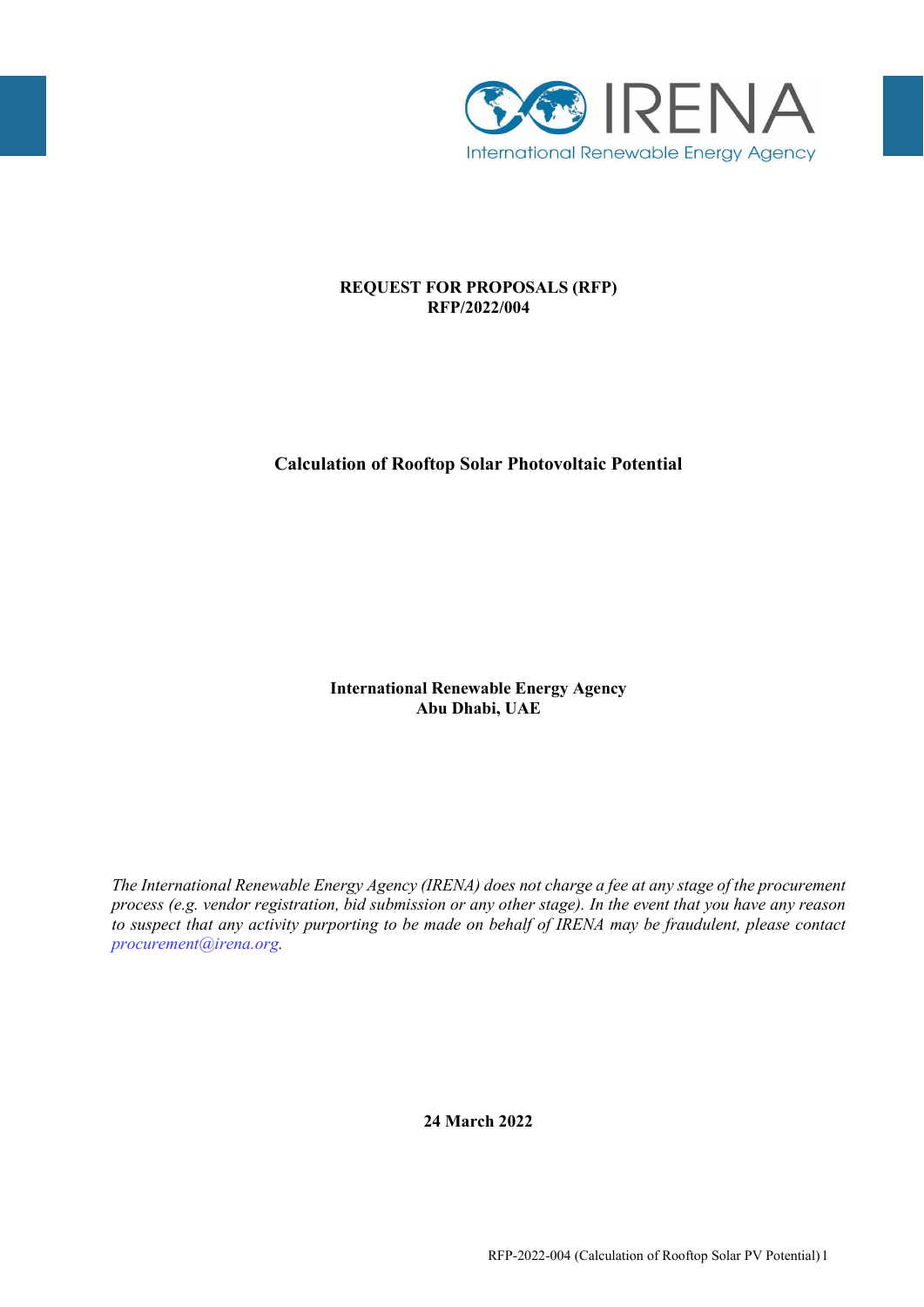

## **Section 1: Letter of Invitation**

Abu Dhabi, United Arab Emirates 24 March 2022

Dear Madam or Sir,

The International Renewable Energy Agency (IRENA) hereby invites you to submit a Proposal to this Request for Proposal (RFP) for the calculation of Rooftop Solar Photovoltaic (PV) Potential. With this RFP, IRENA intends to enter into a Long Term Agreement (LTA) for one year, to be renewed up to four years, based on satisfactory performance and at the discretion of IRENA. The prices shall be maintained for at least one year without any change or increase.

- 1. This RFP includes the following documents:
	- Section 1 This Letter of Invitation
	- Section 2 Instructions to Proposers, including the Data Sheet
	- Section 3 Terms of Reference, including technical evaluation criteria
	- Section 4 General Terms and Conditions for Professional Services
	- Section 5 Form of Contract
	- Section 6 Proposal Submission Form (Annex I returnable doc.)
	- Section 7 Documents Establishing the Eligibility and Qualifications of the Proposer
	- Section 8 Technical Proposal Form
	- Section 9 Financial Proposal Form (Annex II returnable doc.)
	- Section 10 Form for Performance Security
	- Section 11 Form of Bank Guarantee for Advance Payment
- 2. Your offer comprising a Technical and Financial Proposal, in separate soft files, should be submitted in accordance with the Data Sheet.
- 3. You are kindly requested to submit an acknowledgment letter or email to IRENA via the following email address: [procurement@irena.org](mailto:procurement@irena.org)
- 4. The letter should be received by IRENA no later than **30 March 2022 at 1500hrs Gulf Standard Time**. The same letter should advise whether your company intends to submit a Proposal. If your company decides not to submit a proposal, we would appreciate it if you would kindly indicate the reason for our records. If no letter-email is received, we will still accept a proposal to be submitted before the deadline
- 5. Should you need further clarification, kindly communicate with the contact person indicated in the attached Data Sheet as the focal point for queries relating to this RFP.

We look forward to receiving your Proposal and thank you in advance for your interest in IRENA procurement opportunities.

Yours sincerely,

Aboubacar Toure Director of Administration and Management Services

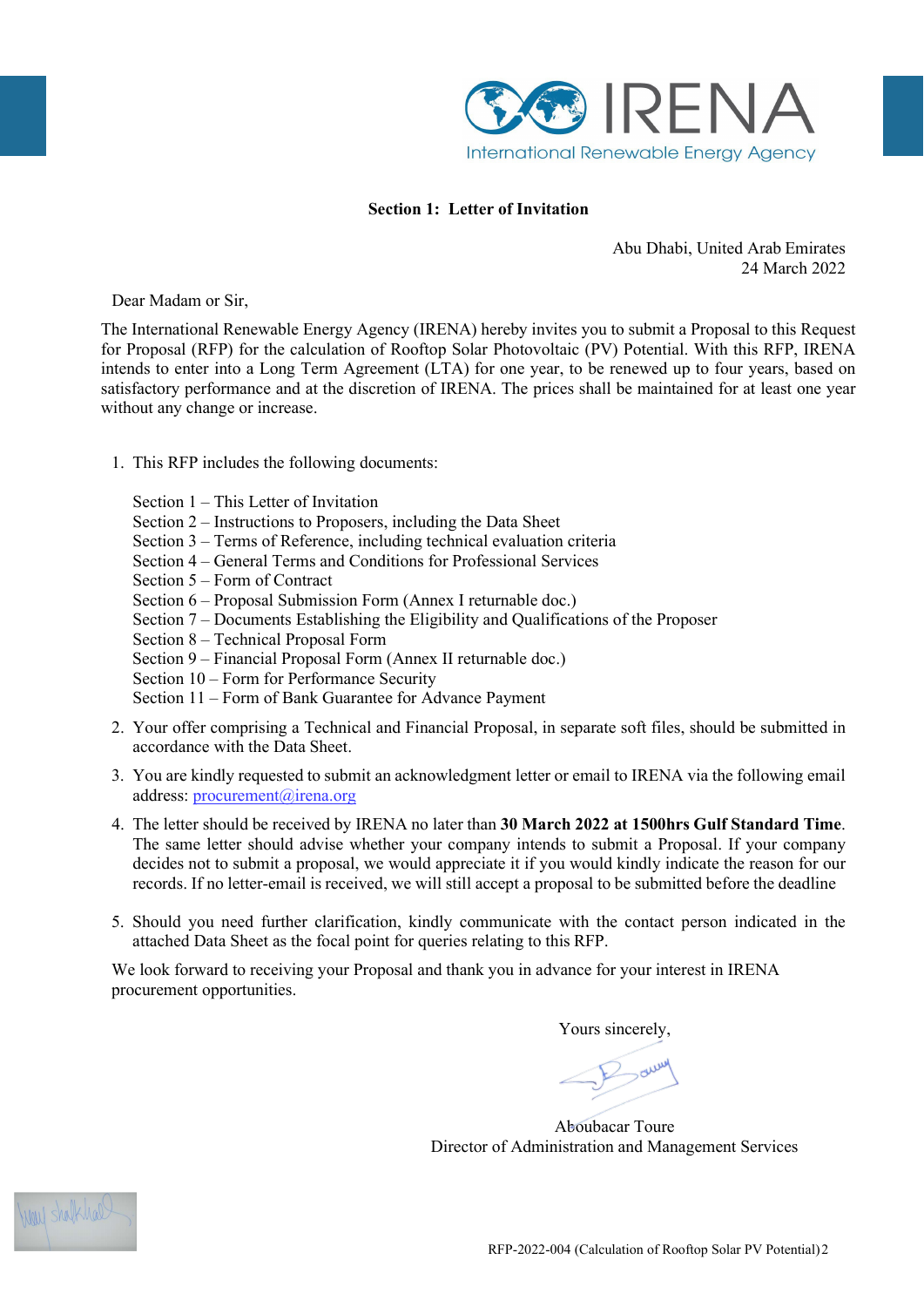

## **Section 2: Instruction to Proposers**

#### **Definitions of Terms**

- a) *"Contract"* refers to the agreement that will be signed by and between the IRENA and the successful Proposer and all the attached documents thereto, including the General Terms and Conditions for Professional Services (GTC) and the Appendices.
- b) "*Country*" refers to the country in which the Services are to be performed as indicated in the Data Sheet.
- c) *"Data Sheet"* refers to such part of the Instructions to Proposers used to reflect conditions of the tendering process that are specific for the requirements of the RFP.
- d) *"Day"* refers to calendar day.
- e) *"Instructions to Proposers"* (Section 2 of the RFP) refers to the complete set of documents which provides Proposers with all information needed and proceduresto be followed in the course of preparing their Proposals.
- f) *"LOI"* (Section 1 of the RFP) refers to the Letter of Invitation being sent by IRENA to the Proposers.
- g) *"Material Deviation"* refers to any content or characteristic of the Proposal that issignificantly different from an important aspect or requirement of the RFP, substantially alters the scope and quality of the requirements, limits the rights of IRENA and/or the obligations of the Proposer, or compromises the competitive position of other Proposers or otherwise adversely impacts the fairness and principles of the procurement process.
- h) *"Proposal"* refers to the Proposer's response to the RFP, including the Proposal Submission Form, Technical and Financial Proposal and all other documentation attached thereto as required by theRFP.
- i) *"Proposer"* refers to any legal entity that may submit, or has submitted, a Proposal for the provision of Services requested by IRENA through this RFP.
- j) *"RFP"* refers to the Request for Proposals consisting of instructions and references prepared by IRENA for the purposes of selecting the best service provider to perform the Services described in the Terms of Reference.
- k) *"Services"* refers to the entire scope of tasks and deliverables requested by IRENA under theRFP.
- l) "*Supplemental Information to the RFP"* refers to a written communication issued by IRENA to prospective Proposers containing clarifications, responses to queries received from prospective Proposers, or changes to be made to the RFP, before the deadline for the submission of Proposals.
- m) *"Terms of Reference"* or *"TOR"* refers to the document included in this RFP as Section 3 which describes the objectives, scope of services, activities, tasks to be performed, responsibilities of the Proposer, expected results and deliverables and other data pertinent to the performance of the range of duties and services expected of the successful Proposer.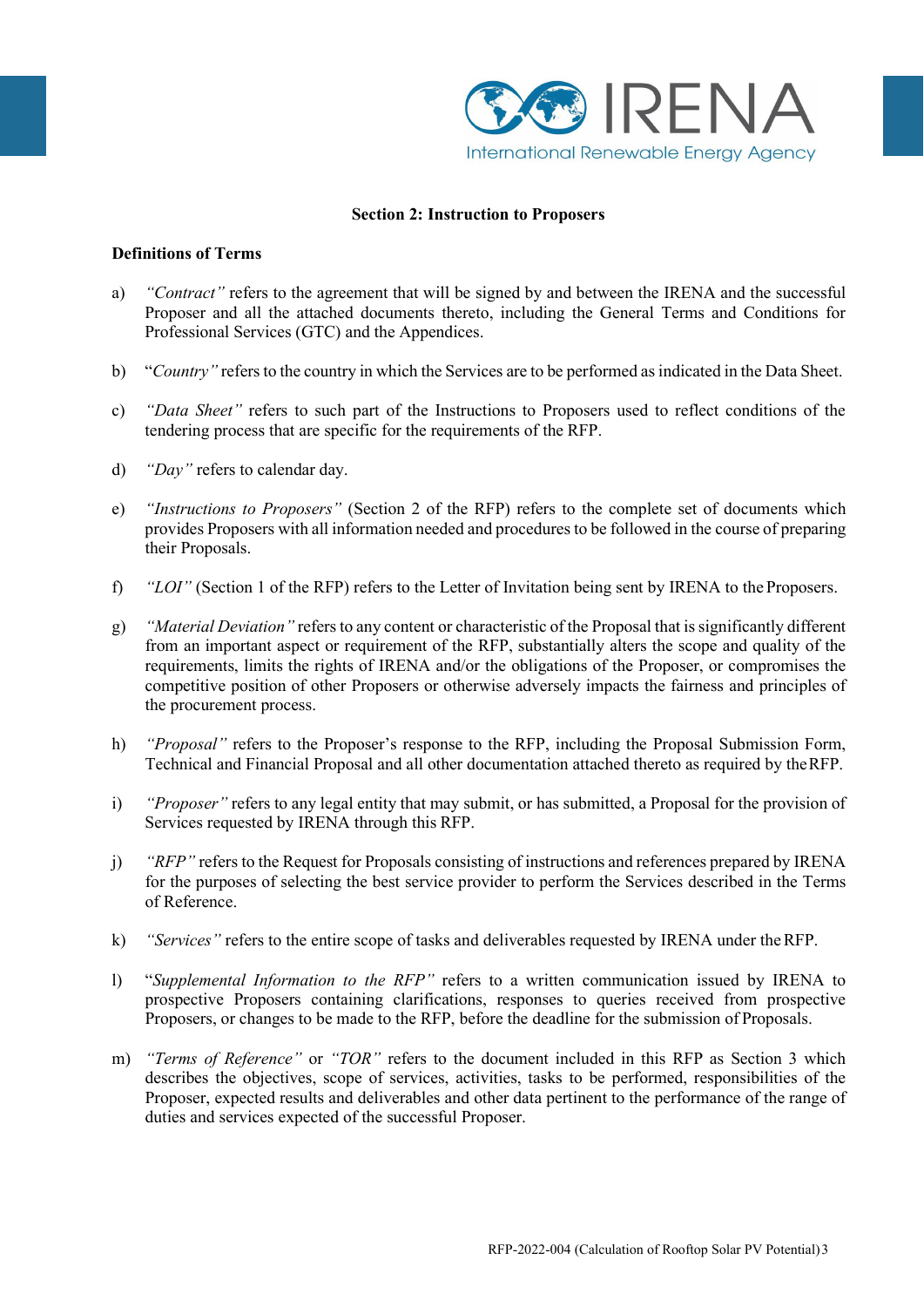

## **A. GENERAL**

- 1. IRENA hereby solicits Proposals in response to this RFP. Proposers must strictly adhere to all the requirements of this RFP. No changes, substitutions or other alterations to the provisions stipulated in this RFP may be made or assumed unless approved in writing by IRENA in the form of Supplemental Information to the RFP. However, whilst fully complying with the RFP requirements, Proposers are encouraged to provide any suggestions and solutions that may achieve a more cost-effective and valuefor-money approach to fulfilling the requirements of this RFP.
- 2. Submission of a Proposal shall be deemed to constitute an acknowledgement by the Proposer that all obligations stipulated in this RFP shall be met and that, unless specified otherwise, the Proposer has read, understood and agreed to all the instructions provided in this RFP.
- 3. Any Proposal submitted will be regarded as an offer by the Proposer and shall not constitute or imply the acceptance of any Proposal by IRENA. This RFP does not commit IRENA to award a contract. The Proposal submitted by the successful Proposer will be the basis for negotiations which may lead to conclusion of a Contract with the successful Proposer.
- 4. IRENA implements a policy of zero tolerance on proscribed practices, including fraud, corruption, collusion, and unethical practices. IRENA is committed to preventing, identifying and addressing all acts of fraud and corrupt practices against IRENA as well as third parties involved in IRENA's activities.
- 5. Proposers shall not be in any position of conflict of interest arising from their current or future work with respect to IRENA. All Proposers found to have a conflict of interest shall be disqualified. Without limitation on the generality of the above, Proposers shall be considered to have a conflict of interest if they:
	- 5.1 are or have been associated in the past, with a firm or any of its affiliates which have been engaged with IRENA to provide services for the preparation of the design, specifications, Terms of Reference and other documents to be used for the procurement of the Services;
	- 5.2 were involved in the preparation and/or design of the programme/project related to the Services;
	- 5.3 have owners, officers, directors, controlling shareholders, or key personnel who are related to IRENA personnel involved in procurement functions; or
	- 5.4 are found to be in conflict for any other reason, as may be established by and at the discretion of IRENA.
- 6. Proposers shall disclose in their Proposal their knowledge of any other circumstances that could potentially lead to actual or perceived conflict of interest, collusion or unfair competition practices. Failure of such disclosure may result in the rejection of the proposal or proposals affected by the nondisclosure.
- 7. More than one Proposal from any company, either in its own name or as part of a joint venture, consortium or partnership, shall not be considered. If any Proposer submits or participates in more than one Proposal in response to this RFP, all such Proposals shall be disqualified and rejected. If IRENA has reasons to believe that collusion exists between Proposers, all such Proposers shall bedisqualified.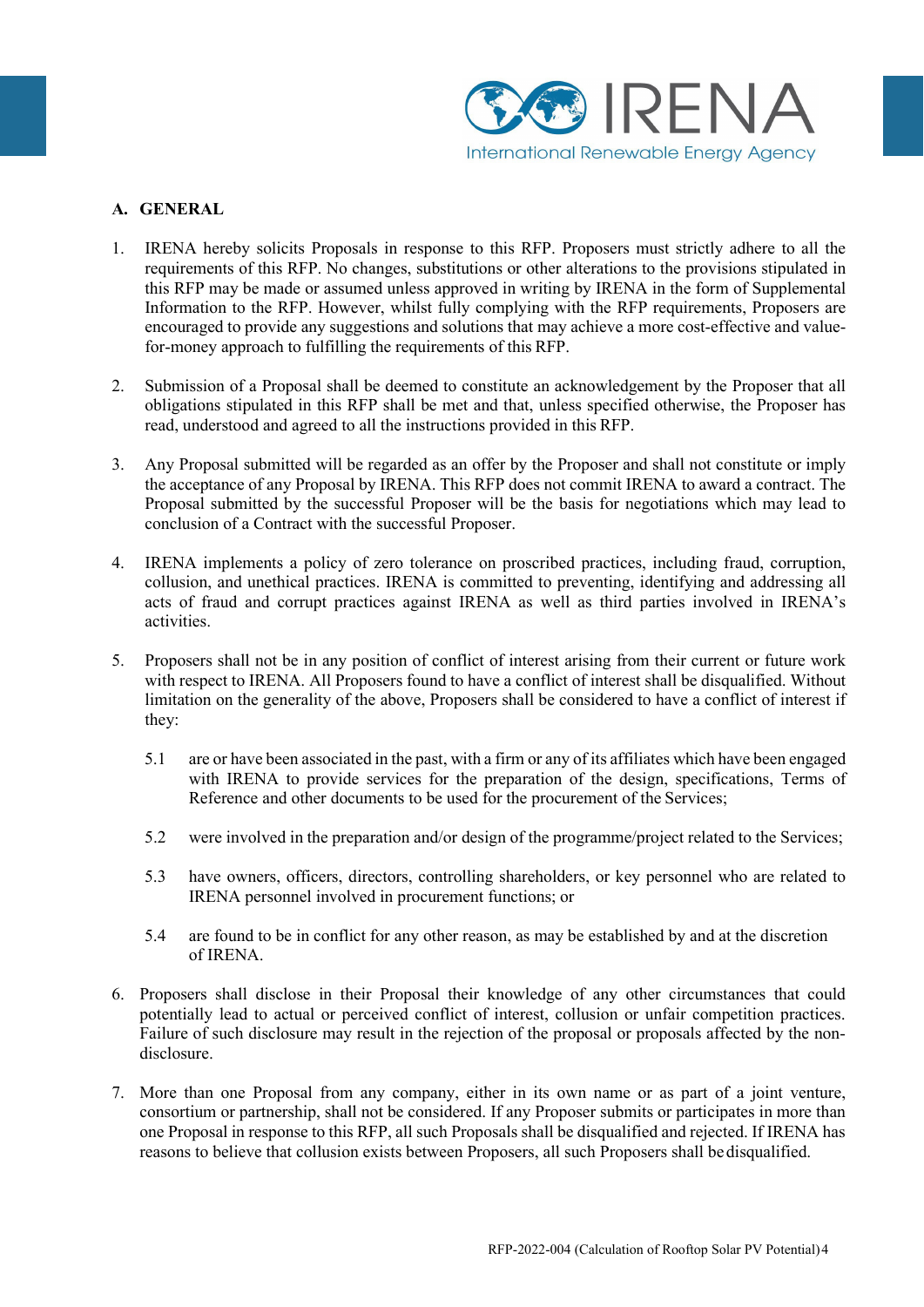

## **B. CONTENTS OF PROPOSAL**

#### **8. Sections of Proposal**

Proposers are required to complete, sign and submit in the number of copies indicated in the **Data Sheet** (DS no. 18) the following documents:

- 8.1 Proposal Submission Form (see Section 6 of this RFP);
- 8.2 Documents Establishing the Eligibility and Qualifications of the Proposer (see Section 5 and the **Data Sheet** (DS no. 23) of this RFP);
- 8.3 Technical Proposal Form (see Section 8 of this RFP);
- 8.4 Financial Proposal Form (see Section 9 of this RFP); and
- **8.5** Any attachments and/or appendices to the Proposal, including those specified in the **Data Sheet** (DS no. 24).

#### **9. Clarification of Request for Proposals**

Proposers may request a clarification of any of the RFP documents no later than the deadline for the submission of requests for clarification indicated in the **Data Sheet** (DS no. 16). Any request for clarification must be sent in writing or by electronic means to the IRENA address indicated in the **Data Sheet** (DS no. 17). IRENA will respond in writing or by electronic means and will send written copies of the response (including an explanation of the query but without identifying the source of inquiry) to all Proposers who have provided confirmation of their intention to submit a Proposal.

IRENA shall endeavour to provide such responses to clarifications in an expeditious manner, but any delay in such response shall not cause an obligation on the part of IRENA to extend the submission date of the Proposals, unless IRENA deems that such an extension is justified and necessary.

#### **10. Amendment of Request for Proposals**

At any time prior to the deadline for submission of Proposals, IRENA may for any reason, such as in response to a clarification requested by a Proposer, make changes to the RFP in the form of a Supplemental Information to the RFP. All Proposers who have provided confirmation of their intention to submit a Proposal will be notified in writing of all amendments to the RFP.

In order to afford prospective Proposers reasonable time to consider the amendments in preparing their Proposals, IRENA may, at its discretion, extend the deadline for submission of Proposals, if the nature of the amendment to the RFP justifies such extension.

## **C. PREPARATION OF PROPOSALS**

#### **11. Cost of Proposal**

The Proposer shall bear any, and all costs related to the preparation and/or submission of the Proposal, regardless of whether its Proposal is selected or not. IRENA shall in no case be responsible or liable for those costs, regardless of the conduct or outcome of the process.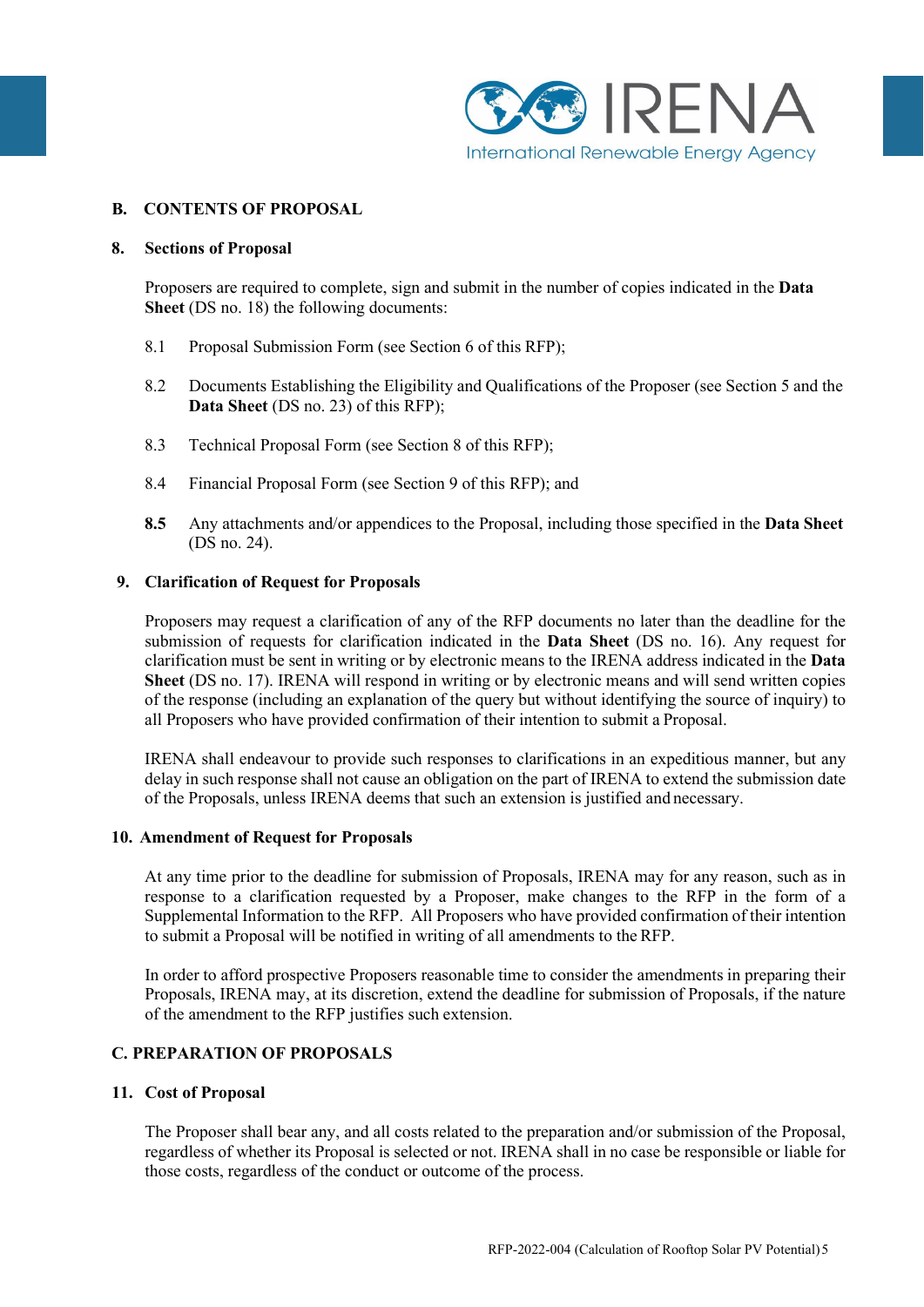

#### **12. Language of Proposal**

The Proposal, as well as all related correspondence exchanged by the Proposer and IRENA, shall be written in the English language, unless a language other than English has been specified in the **Data Sheet** (DS no. 4). Any printed literature furnished by the Proposer written in a language other than the language specified in the **Data Sheet** (DS no. 4) must be accompanied by a translation into the language specified in the **Data Sheet** (DS no. 4). For the purposes of interpretation of the Proposal and in the event of any discrepancy or inconsistency in meaning, the version translated into the language specified in the **Data Sheet** (DS no. 4) shall prevail.

#### **13. Proposal Submission Form**

Proposers shall submit their Proposals using the Proposal Submission Form furnished in Section 6 of the RFP.

#### **14. Technical Proposal Format and Content**

Unless otherwise stated in the **Data Sheet (**DS no. 24), the Proposer shall structure the Technical Proposal in the format provided in Section 8 and in accordance with the following:

- 14.1 Expertise of Firm/Organisation this section shall provide details regarding the management structure of the Proposer, organisational capability/resources, the experience of the Proposer, the list of projects/contracts (both completed and ongoing, both domestic and international) which are related or similar in nature to the requirements of the RFP, and proof of financial stability and adequacy of resources to complete the Services (see Clause 15 of this Section 2 for further details).
- 14.2 Proposed Methodology, Approach and Implementation Plan this section should demonstrate the Proposer's response to the Terms of Reference by: identifying the specific components proposed, how the requirements shall be addressed, as specified, point by point; providing a detailed description of the essential performance characteristics proposed; identifying the works/portions of the work that will be subcontracted; and demonstrating how the proposed methodology meets or exceeds the specifications, while ensuring appropriateness of the approach to the local conditions and the rest of the project operating environment. This methodology must be laid out in an implementation timetable that is within the duration of the Contract as specified in the Terms of Reference.
- 14.3 Management Structure and Key Personnel This section should include the comprehensive curriculum vitae (CVs) of key personnel that will be assigned to support the implementation of the proposed methodology, clearly defining the roles and responsibilities vis-à-vis the proposed methodology. CVs should establish competence and demonstrate qualifications in areas relevant to the TOR.

In complying with this sub-section 14, the Proposer assures and confirms to IRENA that the personnel being nominated are available to implement the Services within the duration of the Contract indicated in the Terms of Reference. If, at any time prior to award of the Contract, any of the key personnel listed in the Technical Proposal become unavailable, except for unavoidable reasons such as death, medical incapacity or delay in the implementation of the Services through no fault of the Proposer, IRENA reserves the right to consider the Proposal non-responsive. Any substitution of personnel arising from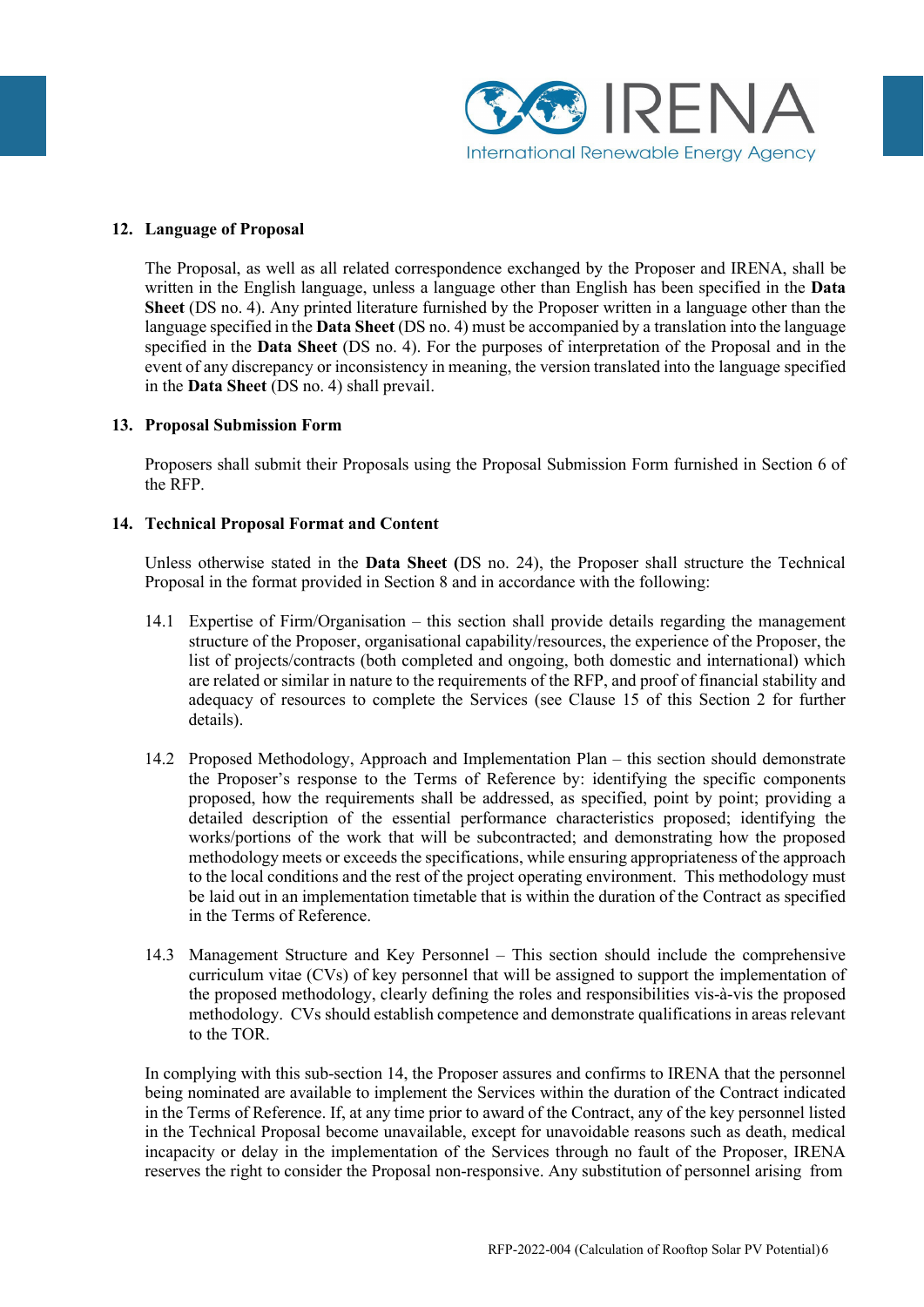

unavoidable reasons shall be made only with IRENA's approval of the justification for the substitution and with IRENA's approval of the replacement, who shall be of either equal or superior credentials to the one being replaced, and which shall not involve any additional cost to IRENA.

The Technical Proposal shall not include any financial information. A Technical Proposal containing any form of financial information that could lead to the determination of the price offer may be declared non-compliant.

## **15. Financial Proposals**

The Financial Proposal shall be prepared using the attached standard form provided in Section 9. It shall list all major cost components associated with the services, and the detailed breakdown of such costs. All outputs and activities described in the Technical Proposal must be priced separately on a one-toone correspondence. Any output and activities described in the Technical Proposal but not priced in the Financial Proposal, shall be assumed to be included in the prices of other activities or items, as well as in the final total price.

## **16. Currencies of Proposals**

All prices from Proposers shall be quoted in the preferred currency indicated in the **Data Sheet** (DS no. 15).

- 16.1 Should the Proposer submit a Financial Proposal in a currency that is different from the preferred currency specified in the **Data Sheet** (DS no. 15), IRENA will convert the currency quoted in the Proposal to the preferred currency in accordance with the prevailing United Nations operational rate of exchange on the deadline for submission of Proposals; and
- 16.2 In the event that the Proposal that is found to be the most responsive to the RFP requirements is quoted in a currency different from the preferred currency indicated in the **Data Sheet** (DS no. 15), IRENA reserves the right to award the Contract in the preferred currency specified in the **Data Sheet** (DS no. 15) using the conversion method specified in sub-section 16.1 above.

## **17. Documents Establishing the Eligibility and Qualifications of the Proposer**

The Proposer shall furnish evidence of its status as an eligible and qualified vendor, using the forms provided in Section 7 of this RFP, with such eligibility and qualifications to be documented to IRENA's satisfaction. This evidence shall include, and must demonstrate, the following:

- 17.1 That, in the case of a Proposer offering to supply goods under the Contract which the Proposer did not manufacture or otherwise produce, the Proposer has been duly authorised by the goods' manufacturer or producer to supply the goods in the country of final destination; and
- 17.2 That the Proposer has the financial, technical, and production capability necessary to perform the Contract.

#### **18. Joint Venture, Consortium or Association**

If the Proposer is a group of legal entities that will form or have formed a joint venture, consortium, or association at the time of the submission of the Proposal, all of the members of the joint venture/consortium/association shall submit, along with the Proposal, a duly notarised agreement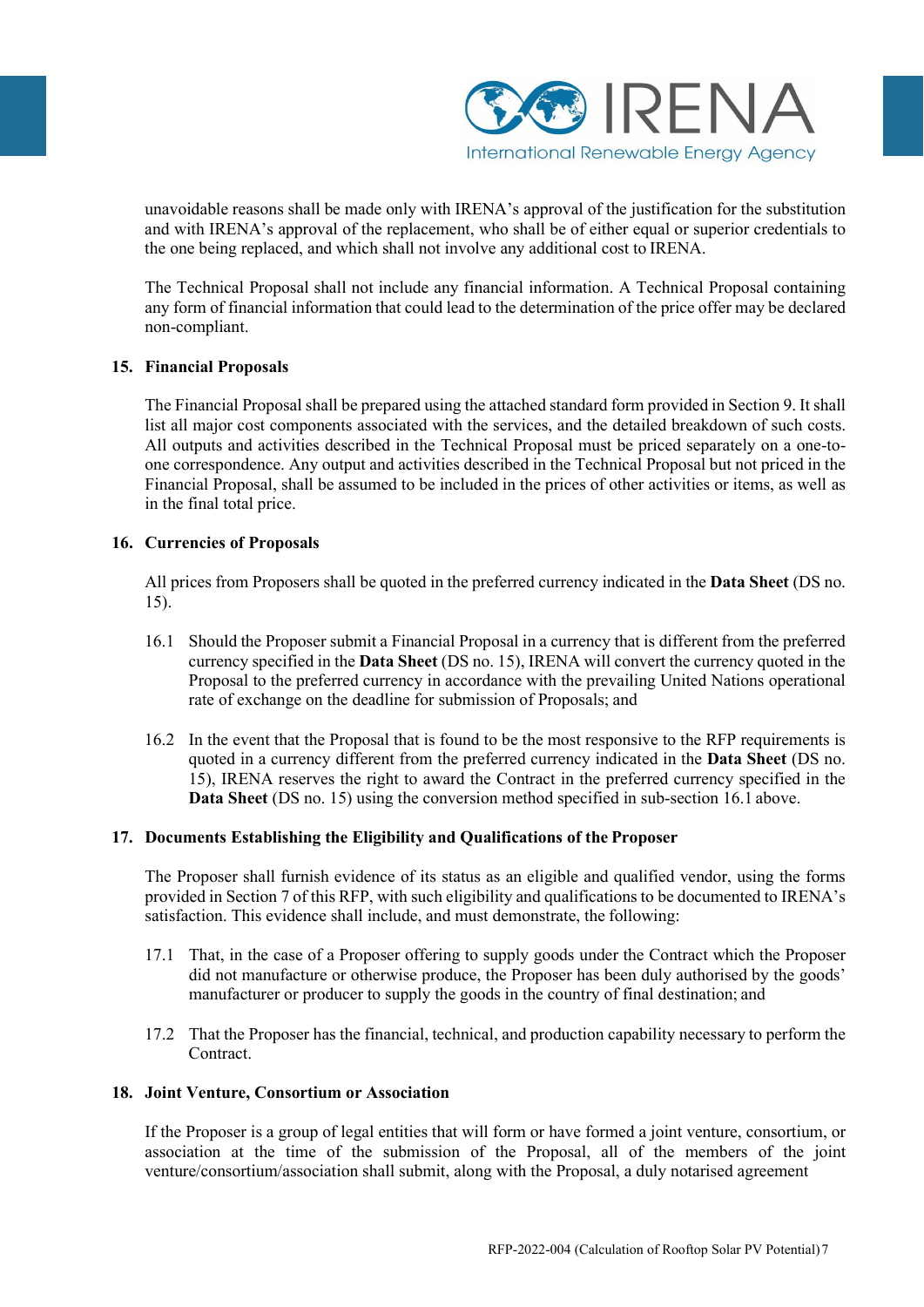

confirming that they have designated one member to act as the lead entity duly vested with the authority to bind the members of the joint venture/consortium/association jointly and severally, and that if their Proposal is selected, the Contract shall be negotiated and entered into between IRENA and the designated lead entity who shall be acting for and on behalf of all the members of the joint venture/consortium/association.

After the Proposal has been submitted to IRENA, neither the lead entity nor the composition or constitution of the joint venture/consortium/association shall be altered without the prior consent of IRENA.

The organisation of the joint venture/consortium/association must clearly define the role of each of its component/member entities in the course of performing the Services.

Where a joint venture/consortium/association is presenting its track record and experience in a similar undertaking as those required in the TOR, it should present such information in the following manner:

- Those that were undertaken together by the joint venture/consortium/association; and
- Those that were undertaken by the individual members of the joint venture/consortium/association expected to be involved in the performance of the Services.

Previous contracts completed by individual experts working privately but who are permanently or were temporarily associated with the joint venture/consortium/association or any of its members cannot be claimed as the experience of the joint venture/consortium/association or those of any of its members but should only be claimed by the individual experts themselves in their presentation of their credentials.

## **19. Alternative Proposals**

Unless otherwise specified in the **Data Sheet** (DS no. 6), alternative proposals shall not be considered. Where alternative proposals are allowed in the **Data Sheet** (DS no. 6), IRENA reserves the right to award a Contract based on an alternative proposal when the conditions for its acceptance are met.

## **20. Period of Validity**

Proposals shall remain valid for the period specified in the **Data Sheet (**DS no. 8**)**, commencing on the deadline for submission also indicated in the **Data Sheet** (DS no. 20). A Proposal valid for a shorter period shall be immediately disqualified and rejected by IRENA.

In exceptional circumstances, prior to the expiration of the proposal validity period, IRENA may request Proposers to extend the period of validity of their Proposals. The request and the responses shall be made in writing and shall be considered integral to the Proposal.

## **D. SUBMISSION AND OPENING OF PROPOSALS**

## **21. Submission and Opening of Proposals**

21.1 The Technical Proposal and the Financial Proposal envelopes must be completely separate and each of them must be submitted sealed individually and clearly marked on the outside as either "TECHNICAL PROPOSAL" or "FINANCIAL PROPOSAL", as appropriate. Each envelope MUST also bear the name of the Proposer. The outer envelopes shall: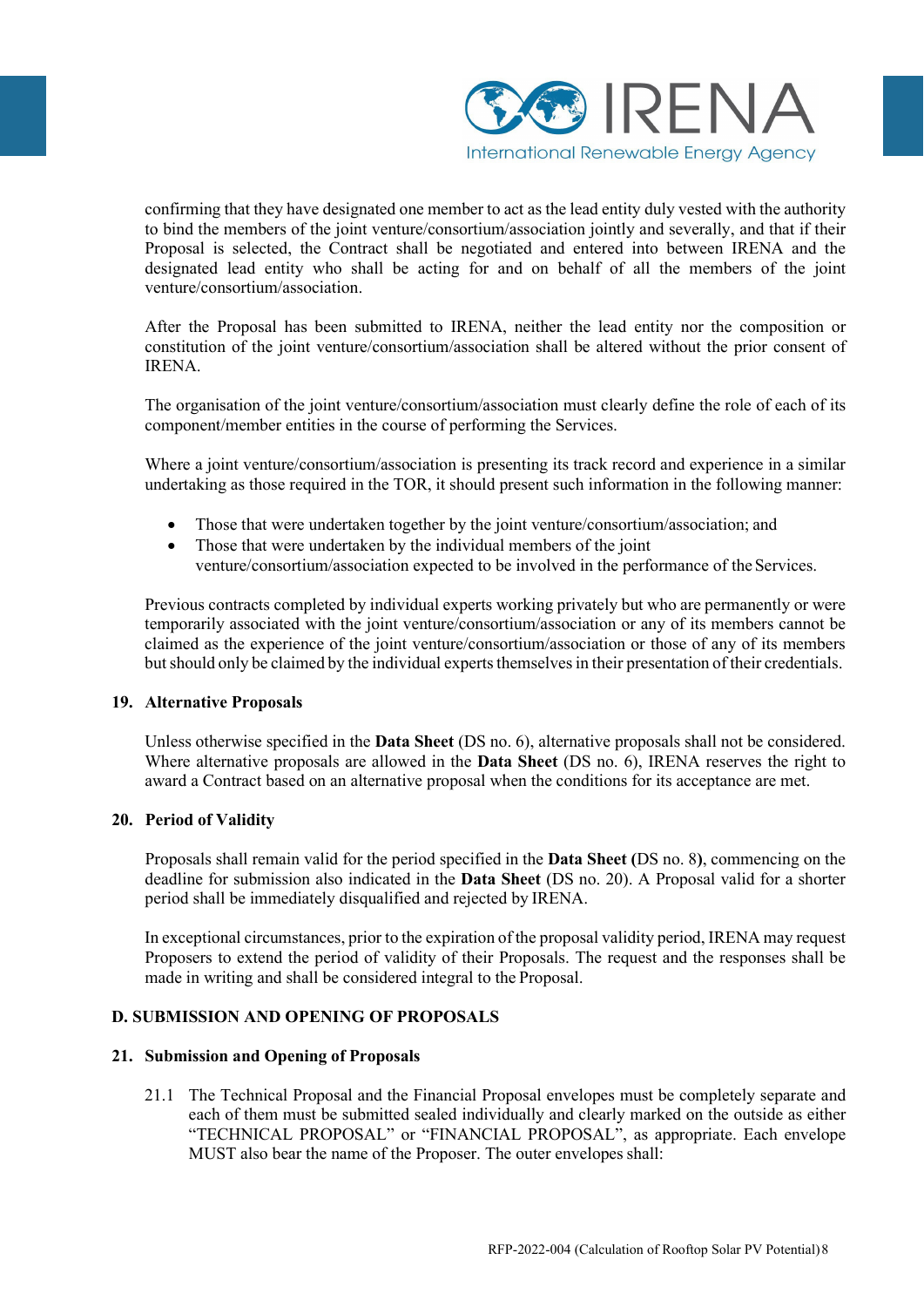

- bear the name and address of the Proposer
- be addressed to IRENA as specified in the **Data Sheet** (DS no. 19); and
- bear a warning that states: "**DO NOT OPEN BEFORE** [insert the time and date for Proposal opening specified in the **Data Sheet** (DS no. 21)]".

The Proposer shall assume the responsibility for the misplacement or premature opening of Proposals due to improper sealing and labelling.

- 21.2 Proposers must always submit their Proposals by mail/courier or by hand delivery.
- 21.3 Proposers shall enclose the original and each copy of the Proposal, in separate sealedenvelopes, duly marking each of the envelopes as "Original Proposal" and "Copy of Proposal" as appropriate. The two envelopes shall then be sealed in an outer envelope. The number of copies required shall be as specified in the **Data Sheet** (DS no. 18). In the event of any discrepancy between the original and a copy of the Proposal, the original shall prevail. The original of the Proposal shall be signed or initialled on every page by the Proposer or a person duly authorised to commit the Proposer and all copies shall be made from the signed original.
- 21.4 Proposers must be aware that the mere act of submission of a Proposal, in and of itself, implies that the Proposer accepts the General Terms and Conditions for Professional Services in full as attached hereto as Section 4.

#### **22. Deadline for Submission of Proposals and Late Proposals**

- 22.1 Proposals must be received by IRENA at the address and no later than the date and time specified in the **Data Sheet** (DS nos. 19 and 20).
- 22.2 IRENA shall not consider any Proposal that arrives after the deadline for submission of Proposals. Any Proposal or modification of a Proposal that is received by IRENA after the deadline for submission of Proposals shall be declared late, rejected, and returned unopened to the Proposer.

#### **23. Withdrawal, Substitution, and Modification of Proposals**

- 23.1 Proposers are expected to have sole responsibility for taking steps to carefully examine in detail the full consistency of their Proposals to the requirements of the RFP, keeping in mind that material deficiencies in providing information requested by IRENA or a lack of clarity in the description of services to be provided may result in the rejection of the Proposal. IRENA shall not assume any responsibility regarding erroneous interpretations or conclusions made by the Proposer in understanding the RFP.
- 23.2 A Proposer may withdraw, substitute or modify its Proposal after it has been submitted by sending a written notice in accordance with Clause 21.1 of this Section 2, duly signed by an authorised representative, and shall include a copy of the authorisation (or a Power of Attorney). The corresponding substitution or modification of the Proposal must accompany the written notice. All notices must be received by IRENA prior to the deadline for submission of Proposals and submitted in accordance with Clause 21.1 of Section 2 (except that withdrawal notices do not require copies). The respective envelopes shall be clearly marked "WITHDRAWAL," "SUBSTITUTION," or "MODIFICATION".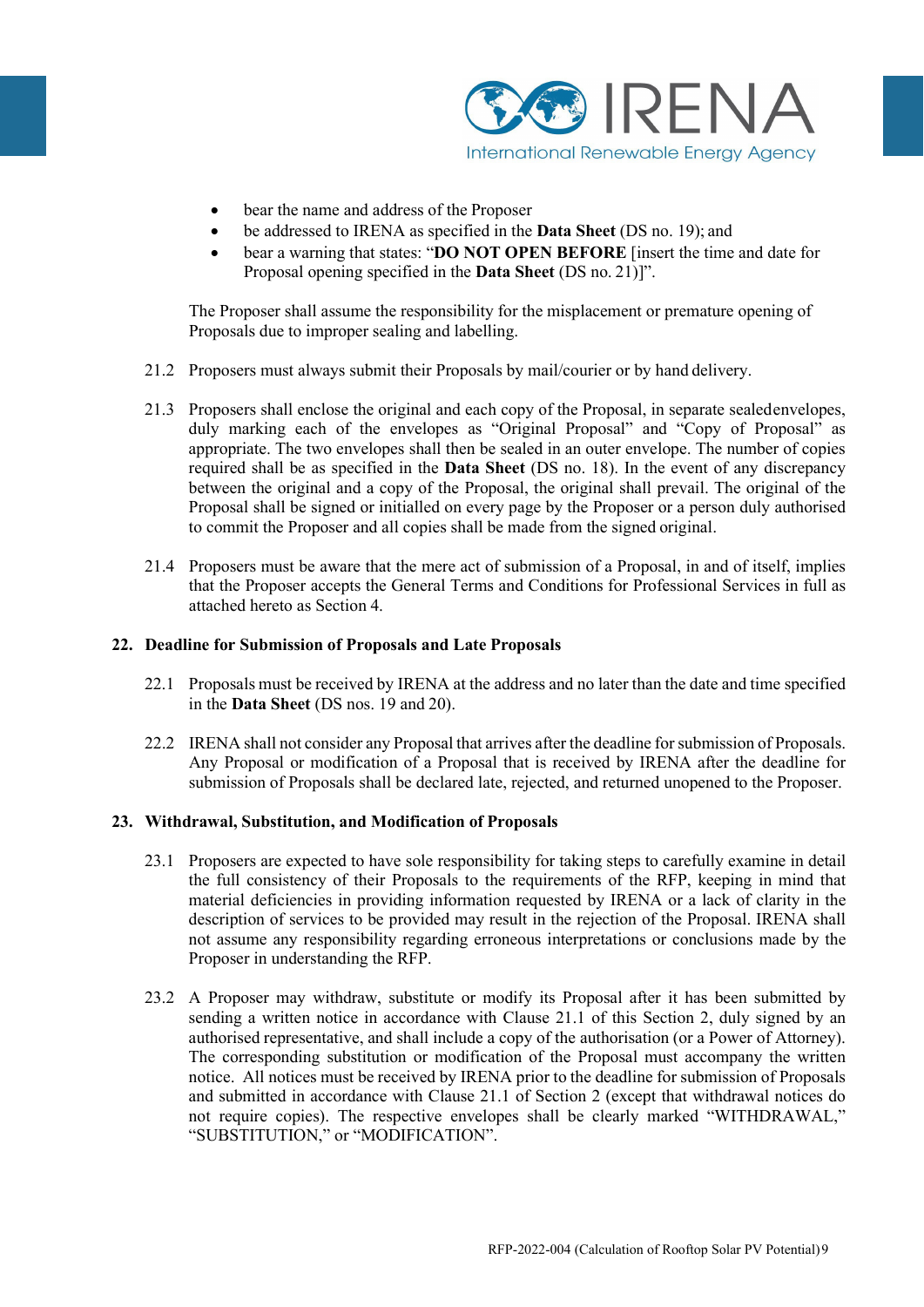

- 23.3 Proposals requested to be withdrawn shall be returned unopened to the Proposers.
- 23.4 No Proposal may be withdrawn, substituted, or modified in the interval between the deadline for submission of Proposals and the expiration of the period of proposal validity specified by the Proposer on the Proposal Submission Form or any extension thereof.

#### **24. Proposal Opening**

- 24.1 IRENA will open the Proposals in the presence of an ad-hoc committee of at least two (2) members formed by IRENA.
- 24.2 The Proposers' names, withdrawals, substitutions and modifications, the condition of the labels/seals of the envelope, the presence or absence of required documents, and such other details as IRENA may consider appropriate will be announced at the opening. No Proposalshall be rejected at the opening stage, except for late submission, for which the Proposal shall be returned unopened to the Proposer.

#### **25. Confidentiality**

- 25.1 Information relating to the examination, evaluation, and comparison of Proposals and recommendation of contract award shall not be disclosed to Proposers or any other persons not officially concerned with such process, even after publication of the contract award.
- 25.2 Any effort by a Proposer to influence IRENA in the examination, evaluation and comparison of the Proposals or contract award decisions may, at IRENA's decision, result in the rejection of its Proposal.
- 25.3 In the event that a Proposer is unsuccessful, the Proposer may seek a meeting with IRENA for a debriefing. Such debriefing shall be limited to discussing the strengths and weaknesses of the Proposal of said Proposer in order to assist the Proposer in improving future proposals to IRENA. The content of other Proposals, their evaluation and how they compare to the Proposer's Proposals shall not be discussed.

#### **26. Clarification of Proposals**

To assist in the examination, evaluation and comparison of Proposals, IRENA may, at its discretion, ask any Proposer for a clarification of its Proposal.

IRENA's request for clarification and the response shall be in writing. Notwithstanding the written communication, no change in the prices or substance of the Proposal shall be sought, offered, or permitted, except to provide clarification, and confirm the correction of any arithmetic errors discovered by IRENA in the evaluation of the Proposals, in accordance with Clause 30 of this Section 2.

Any unsolicited clarification submitted by a Proposer in respect to its Proposal, which is not a response to a request by IRENA, shall not be considered during the review and evaluation of the Proposals.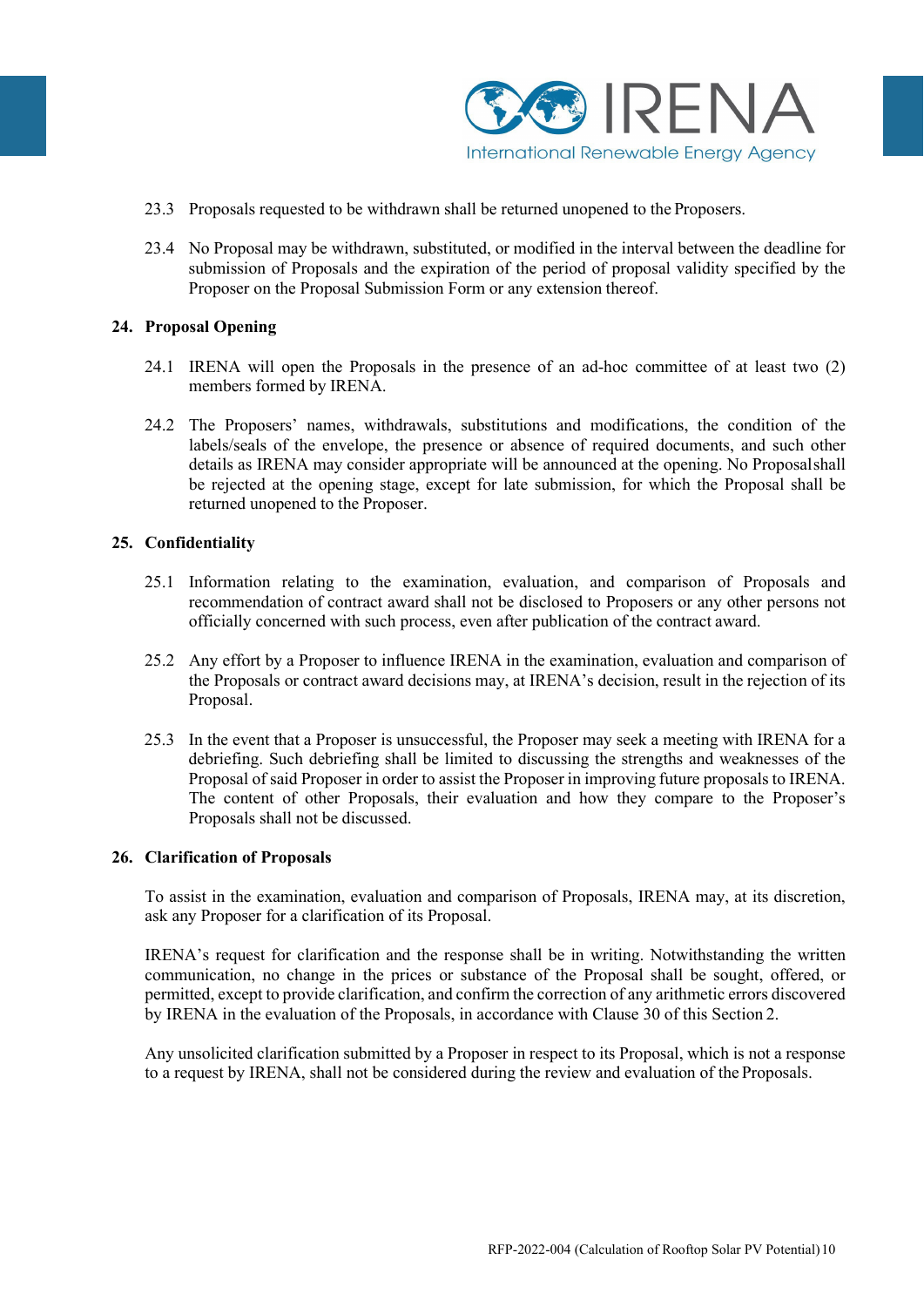

# **E. EVALUATION AND COMPARISON OF PROPOSALS**

#### **27. Preliminary Examination of Proposals**

- 27.1 IRENA shall examine the Proposals to determine whether they are complete, whether the documents have been properly signed, and whether the Proposals are generally in order. IRENA reserves the right to reject any Proposal after preliminary examination of the Proposal, if IRENA finds a reason for such rejection, including but not limited to the discovery of significant or material deviation, conflict of interest or fraud, among others.
- 27.2 IRENA shall reject the Proposal of any Proposer found to appear in a United Nations Security Council sanctions list or such ineligibility lists as may be established or recognised by IRENA in accordance with its applicable rules, policies and procedures.

#### **28. Evaluation of Proposals**

- 28.1 IRENA shall examine the Proposal to confirm that the IRENA General Terms and Conditions for Professional Services and any Special Conditions of the RFP have been accepted by the Proposer without any deviation or reservation.
- 28.2 In the first stage, the evaluation committee shall review and evaluate the TechnicalProposals on the basis of their responsiveness to the Terms of Reference and other requirements in the RFP, applying the evaluation criteria, sub-criteria, and point system specified in the **Data Sheet** (DS no. 26). Each responsive Proposal will be given a technical score. A Proposal shall be rendered non-responsive at this stage if it does not substantially respond to the RFP, and particularly the Terms of Reference, or if it fails to achieve the minimum technical score indicated in the Terms of Reference. No changes shall be made by IRENA to the criteria, sub-criteria and point system indicated in the **Data Sheet** (DS no. 26) after all Proposals have been received.
- 28.3 In the second stage, only the Financial Proposal of those Proposers that achieve the minimum technical score will be opened for evaluation. The Financial Proposals corresponding to Technical Proposals that did not meet the minimum passing technical score shall be returned to the relevant Proposers unopened. The overall evaluation score will be based either on a combination of the technical and financial scores, or on the lowest evaluated financial proposal of the technically qualified Proposers. The evaluation method that applies for this RFP shall be as indicated in the **Data Sheet** (DS no. 22).
- 28.4 IRENA reserves the right to undertake a post-qualification exercise aimed at determining to its satisfaction the accuracy, authenticity and validity of information provided by the Proposer through verification and reference checking, among other means that it deems appropriate, at any stage within the selection process.
- 28.5 When the **Data Sheet** (DS no. 22) specifies that the evaluation method to be used shall be the combined scoring method, the formula for evaluating the Proposals shall be as follows: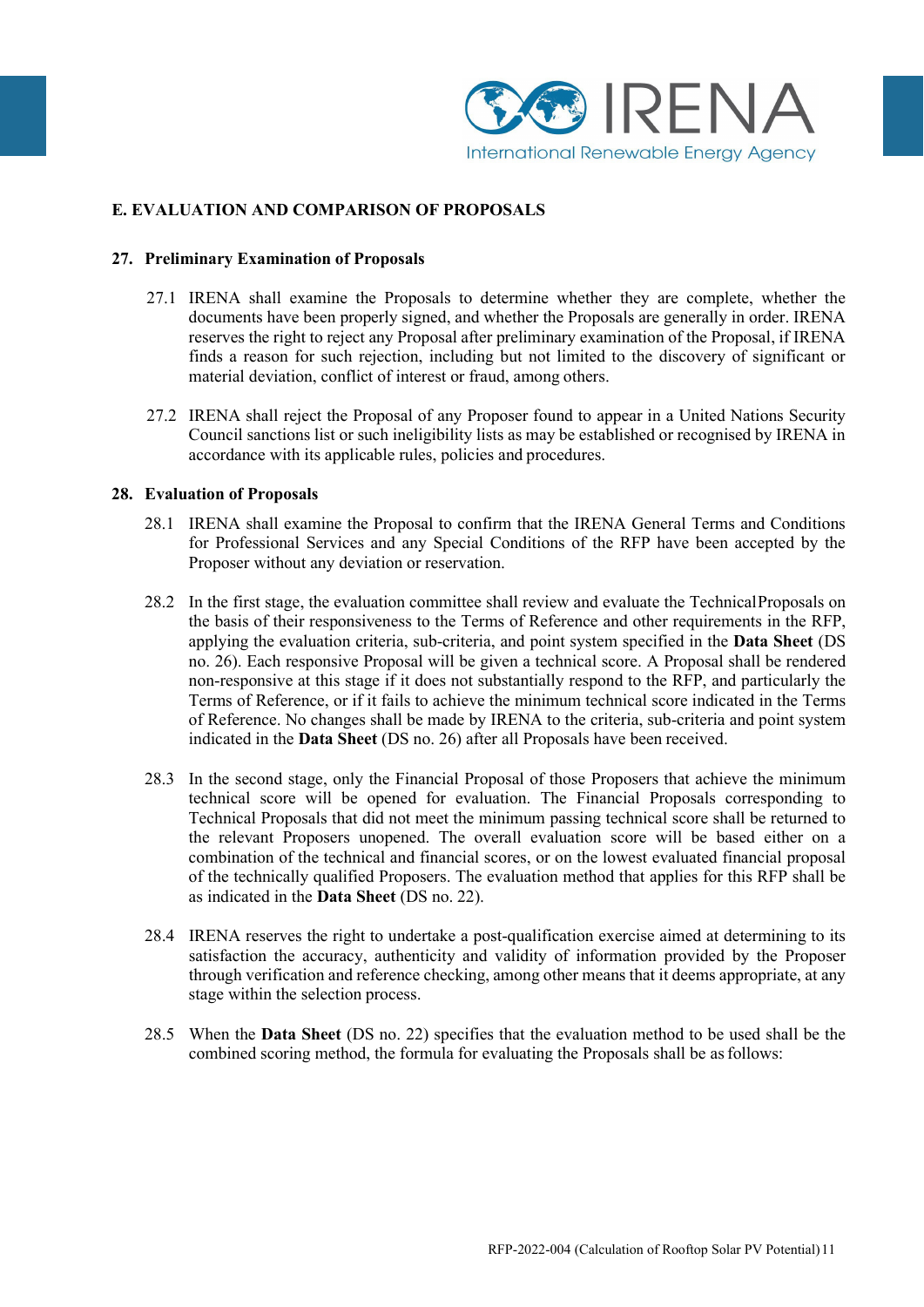

# **TP Rating** = (Total Score Obtained by the Offer / Max. Obtainable Score for TP) x 100

# Rating the Financial Proposal (FP):

**FP Rating** = (Lowest Priced Offer / Price of the Offer Being Reviewed) x 100

# Total Combined Score:

(TP Rating) x (Weight of TP, e.g. 70%)

 $+$  (FP Rating) x (Weight of FP, e.g., 30%)

# **Total Combined and Final Rating of the Proposal**

#### **29. Responsiveness of Proposal**

- 29.1 IRENA's determination of a Proposal's responsiveness is to be based on the contents of the Proposal itself.
- 29.2 A substantially responsive Proposal is one that conforms to all the terms, conditions, and specifications of the RFP without material deviation, reservation, or omission.
- 29.3 If a Proposal is not substantially responsive, it shall be rejected by IRENA and may not subsequently be made responsive by the Proposer by correction of the material deviation, reservation, or omission.

## **30. Nonconformities, Errors and Omissions**

- 30.1 Provided that a Proposal is substantially responsive, IRENA may waive any non-conformities or omissions in the Proposal that do not constitute a material deviation.
- 30.2 Provided that a Proposal is substantially responsive, IRENA may request the Proposer tosubmit the necessary information or documentation, within a reasonable period of time, to rectify nonmaterial nonconformities or omissions in the Proposal related to documentation requirements. Failure of the Proposer to comply with the request may result in the rejection of its Proposal.
- **30.3** Provided that the Proposal is substantially responsive, IRENA shall correct arithmetical errors on the following basis**:** 
	- 30.3.1 If there is a discrepancy between the unit price and the line item total that is obtained by multiplying the unit price by the quantity, the unit price shall prevail and the line item total shall be corrected, unless in the opinion of IRENA there is an obvious misplacement of the decimal point in the unit price, in which case the line item total as quoted shall govern and the unit price shall be corrected;
	- 30.3.2 If there is an error in a total corresponding to the addition or subtraction of subtotals, the subtotals shall prevail, and the total shall be corrected; and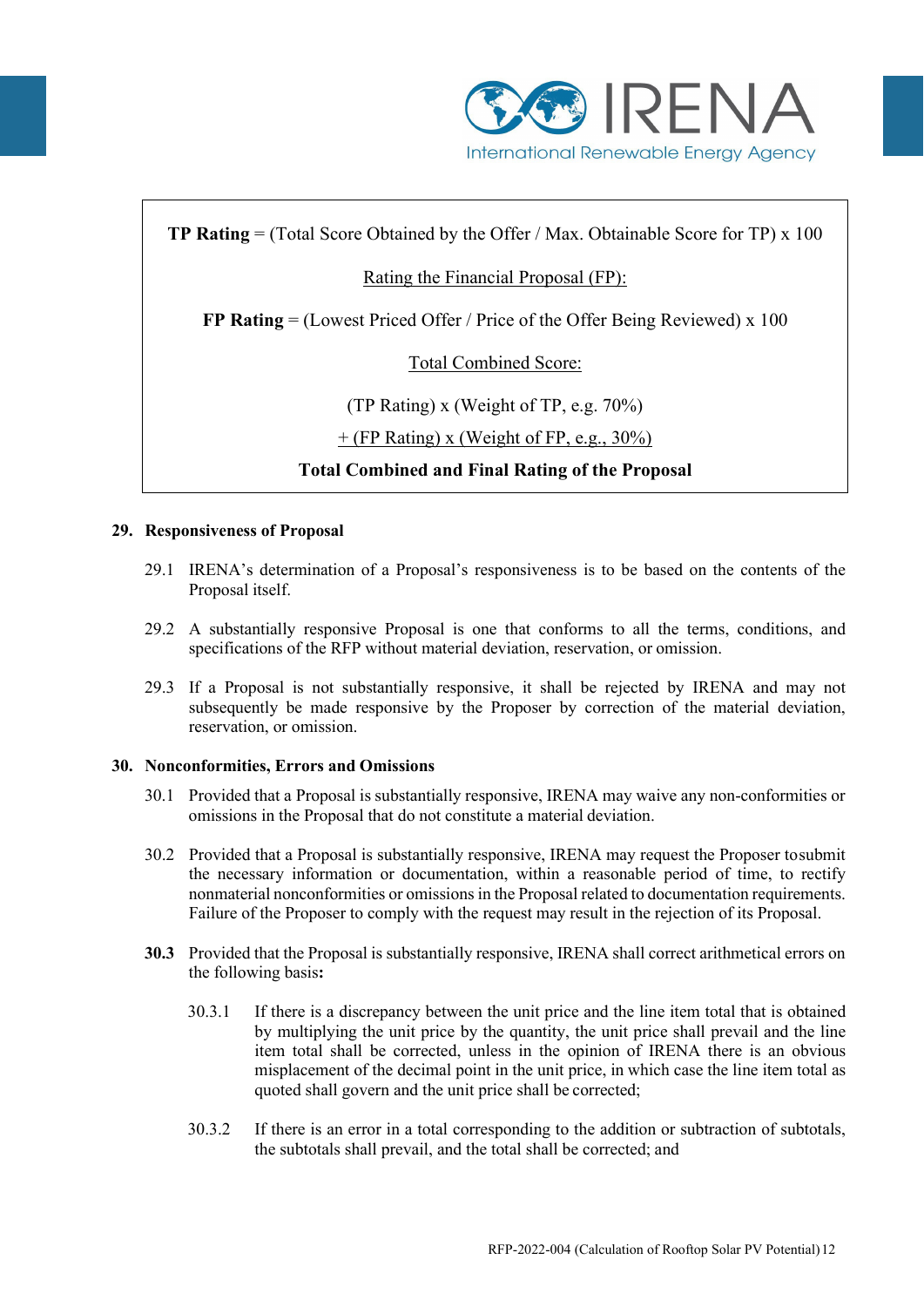

- 30.3.3 If there is a discrepancy between words and figures, the amount in words shall prevail, unless the amount expressed in words is related to an arithmetic error, in which case the amount in figures shall prevail subject to the above.
- 30.4 If the Proposer does not accept the correction of errors made by IRENA, its Proposal shall be rejected.

## **F. AWARD OF CONTRACT**

#### **31. Right to Accept, Reject, or Render Non-Responsive Any or All Proposals**

IRENA reserves the right to accept or reject any Proposal, to render any or all Proposals as nonresponsive, and to annul the solicitation process and reject all Proposals at any time prior to award of Contract, without thereby incurring any liability to the affected Proposer(s), or any obligation to inform the affected Proposer(s) of the grounds for IRENA's action. Furthermore, IRENA shall not be obliged to award the Contract to the Proposer that submitted the lowest priced Proposal.

#### **32. Award Criteria**

Prior to the expiration of Proposal validity, IRENA shall award the Contract to the qualified Proposer with the highest score based on the evaluation method indicated in the **Data Sheet** (DS no. 22).

#### **33. Contract Signature**

Within fifteen (15) days from the date of receipt of the Contract negotiated between IRENA and the successful Proposer, the successful Proposer shall sign and date the Contract and return it to IRENA.

## **34. Performance Security**

- 34.1 A performance security, if required, shall be provided in the amount and form and by the deadline indicated in the **Data Sheet** (DS nos. 9 and 10), as applicable.
- **34.2** Failure of the successful Proposer to comply with the requirement of RFP Clause 33 or RFP Clause 35 shall constitute sufficient grounds for the annulment of the award and forfeiture of the performance security if any, on which event IRENA may award the Contract to the Proposer with **the second highest rated Proposal, or call for new Proposals.**

## **35. Right to Vary Requirements at the Time of Award**

At the time of award of Contract, IRENA reserves the right to vary the quantity of services and/or goods, by up to a maximum ten per cent (10%) of the total offer, without any change in the unit price or other terms and conditions.

#### **36. Bank Guarantee for Advance Payment**

Except when the interests of IRENA so require, it is IRENA's policy to make no advance payment(s) on contracts. In the event that the Proposer requires an advance payment and if such request is duly accepted by IRENA, and the said advance payment exceeds 20% of the total proposal price or the amount of \$30,000, IRENA shall require the Proposer to submit a bank guarantee in the same amount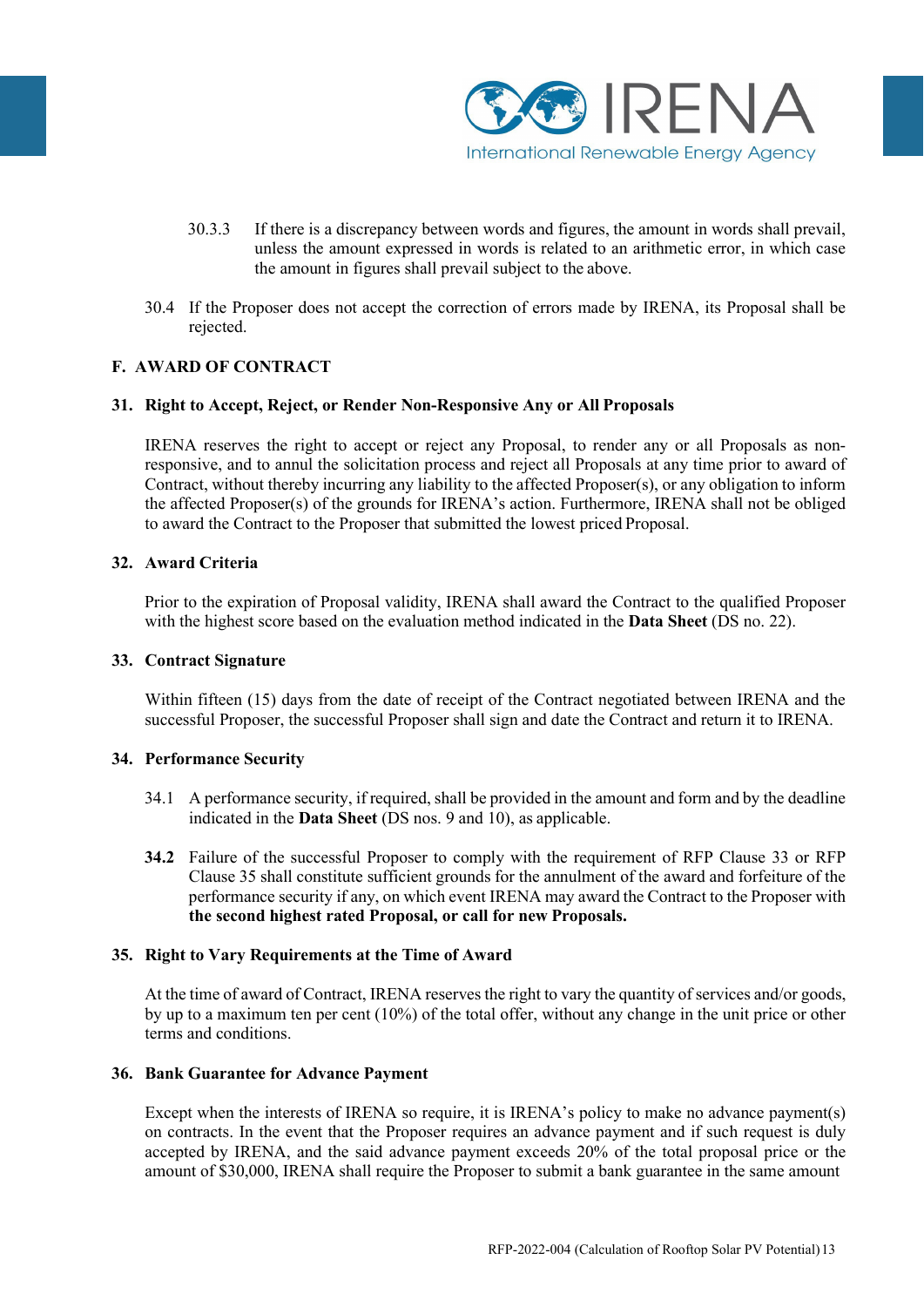

as the advance payment and in the form provided in Section 11.

#### **37. Proposer's Conference**

When appropriate, a pre-proposal conference will be conducted at the date, time and location specified in the **Data Sheet** (DS no. 7). All Proposers are encouraged to attend. Non-attendance, however, shall not result in disqualification of an interested Proposer. Minutes of the Proposers' conference will be either posted on the IRENA website or disseminated to the individual firms that have registered or expressed interest in the RFP, whether or not they attended the conference. No statement made during the conference shall modify the terms and conditions of the RFP unless such statement is issued as an amendment in the form of a Supplemental Information to the RFP.

#### **38. Vendor Protest**

The IRENA vendor protest procedure provides an opportunity for appeal to those persons or firms not awarded a purchase order or contract through a competitive procurement process. This procedure is not available to Proposers whose Proposals were rejected. In the event that you believe you have not received fair treatment; the following email provides further details regarding IRENA vendor protest procedures: [awardreview@irena.org.](mailto:awardreview@irena.org)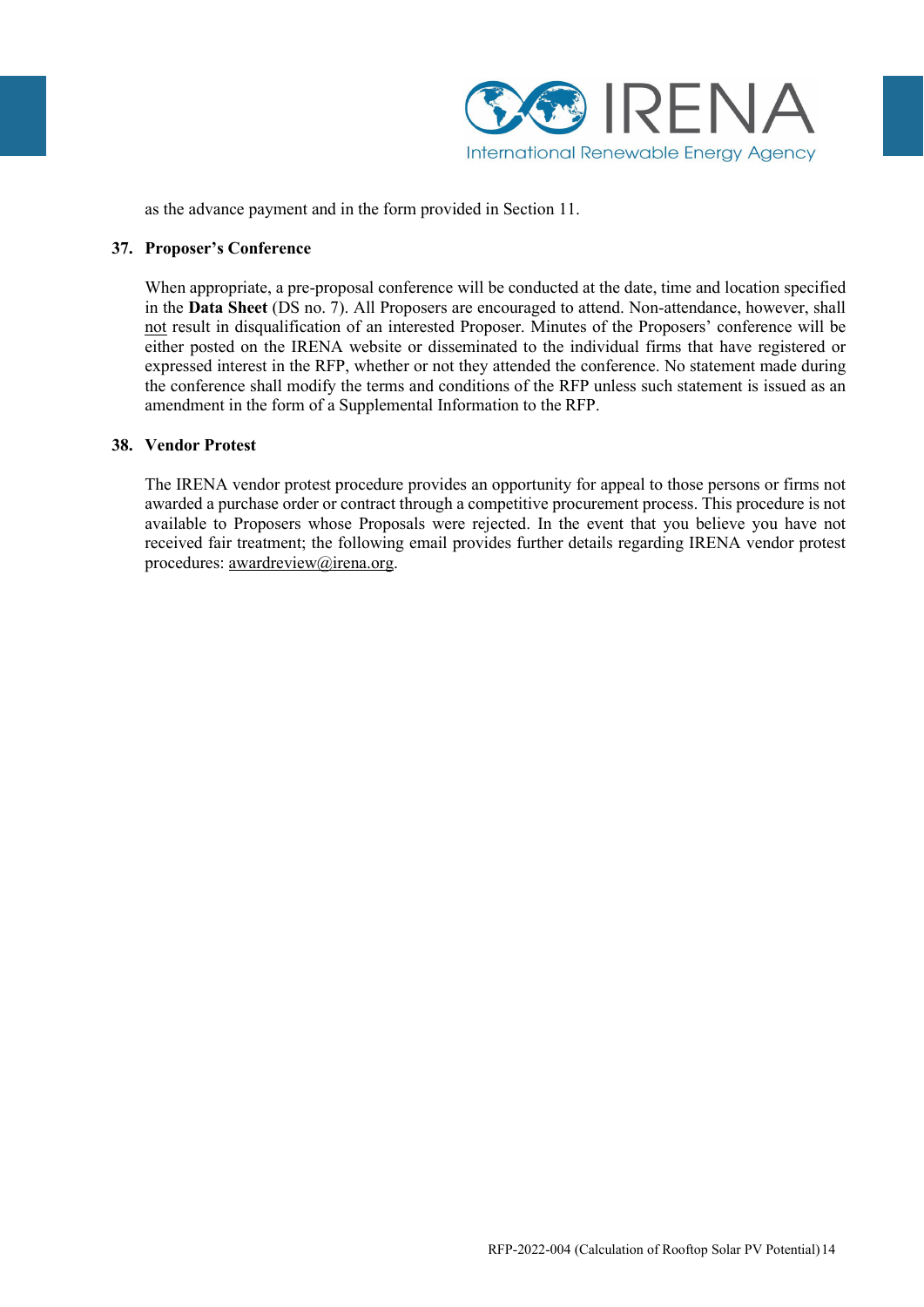

**<Intentionally Left Blank>**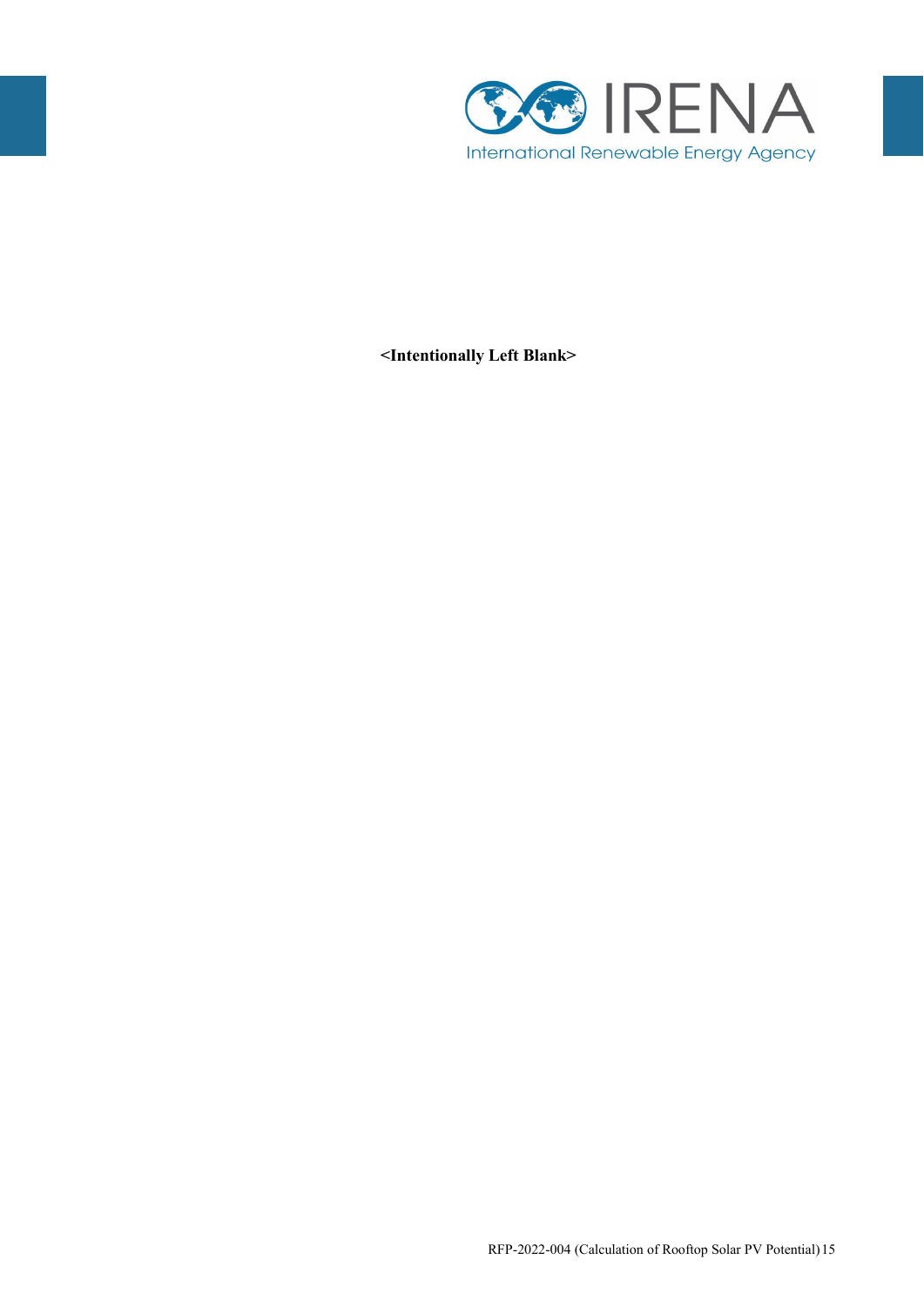

#### **Instructions to Proposers**

# **DATA SHEET**

The following data for the services to be procured shall complement, supplement, or amend the provisions in the Instruction to Proposers. In the case of a conflict between the Instruction to Proposers and the Data Sheet, the provisions in the Data Sheet shall prevail**.**

| DS no. | Data                                                                                                                                                                                                                                                            | <b>Specific Instructions</b>                                                                                                                                                                                                                                                                                                                                                                  |  |
|--------|-----------------------------------------------------------------------------------------------------------------------------------------------------------------------------------------------------------------------------------------------------------------|-----------------------------------------------------------------------------------------------------------------------------------------------------------------------------------------------------------------------------------------------------------------------------------------------------------------------------------------------------------------------------------------------|--|
| 1.     | Reference number:                                                                                                                                                                                                                                               | RFP-2022-004                                                                                                                                                                                                                                                                                                                                                                                  |  |
| 2.     | Calculation of Rooftop Solar<br>Title of Services/Work:<br>Photovoltaic (PV) Potential through<br>a Long Term Agreement (LTA) for<br>one year, to be renewed up to four<br>years, based on satisfactory<br>performance and at the discretion of<br><b>IRENA</b> |                                                                                                                                                                                                                                                                                                                                                                                               |  |
| 3.     | Country:                                                                                                                                                                                                                                                        | <b>United Arab Emirates</b>                                                                                                                                                                                                                                                                                                                                                                   |  |
| 4.     | Language of the Proposal:                                                                                                                                                                                                                                       | English only                                                                                                                                                                                                                                                                                                                                                                                  |  |
| 5.     | Conditions for submitting Proposals for<br>parts or sub-parts of the TOR                                                                                                                                                                                        | $\Box$ Allowed<br>$\boxtimes$ Not allowed                                                                                                                                                                                                                                                                                                                                                     |  |
| 6.     | Conditions for submitting alternative<br>Proposals                                                                                                                                                                                                              | $\boxtimes$ Shall not be considered<br>$\Box$ Shall be considered<br>A Proposer may submit an alternative<br>Proposal, but only if it also submits a<br>Proposal that meets the base case.<br>IRENA shall only consider the<br>alternative Proposals offered by the<br>Proposer whose Proposal for the base<br>case was determined to be the<br>Proposal with the highest evaluated<br>score. |  |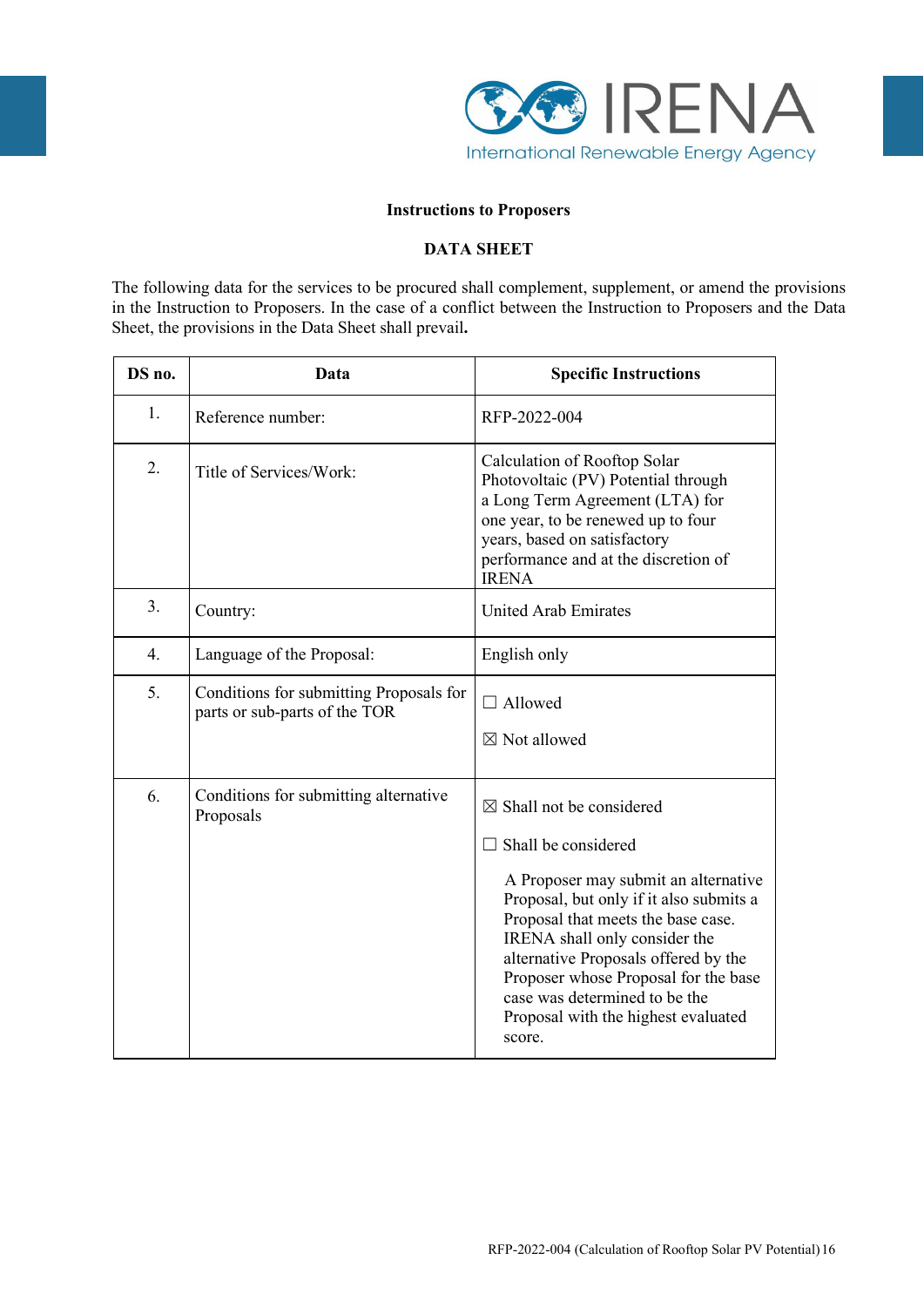

|    |                                         | <b>INTERNATIONAL INCLIC WORLD'S ENDING Y AGO TO Y</b> |  |
|----|-----------------------------------------|-------------------------------------------------------|--|
| 7. | A pre-proposal conference will be held: | $\boxtimes$ No                                        |  |
|    |                                         | Yes<br>$\mathbf{I}$                                   |  |
|    |                                         | Time: [insert]                                        |  |
|    |                                         | Date: [insert]                                        |  |
|    |                                         | Venue: [insert]                                       |  |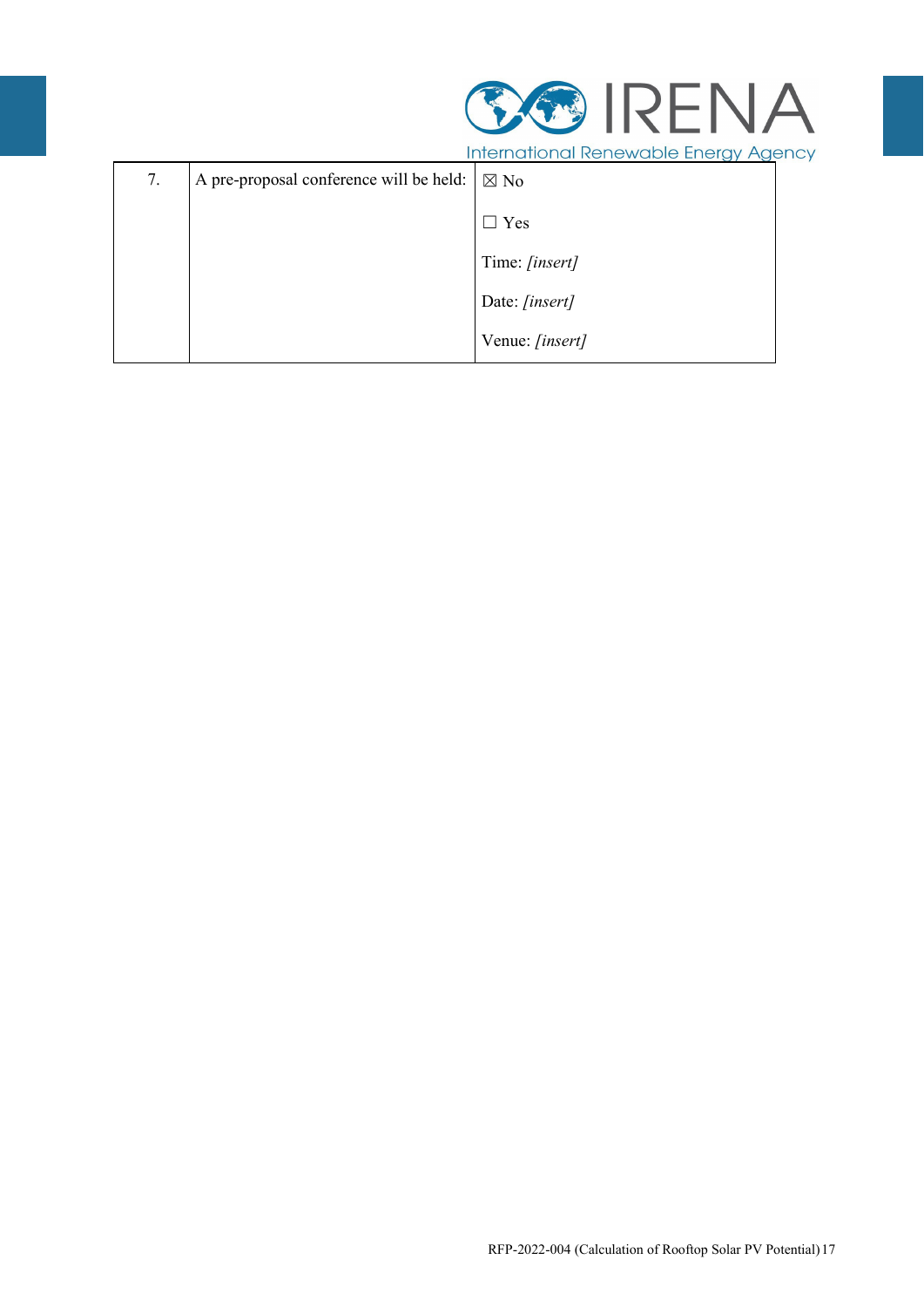

 $\overline{\phantom{a}}$ 

|     |                                                              | The IRENA focal point for the<br>arrangement is:<br>Amel ElTayeb               |  |
|-----|--------------------------------------------------------------|--------------------------------------------------------------------------------|--|
|     |                                                              | Email:                                                                         |  |
|     |                                                              | aeltayeb@irena.org                                                             |  |
| 8.  | Period of Proposal validity<br>commencing on the deadline of | $\Box$ 90 days                                                                 |  |
|     | submission of Proposals                                      | $\boxtimes$ 120 days                                                           |  |
| 9.  | Performance security                                         | $\Box$ Required                                                                |  |
|     |                                                              | Amount: [insert]                                                               |  |
|     |                                                              | Deadline: <i>[insert]</i> days after execution<br>of the Contract              |  |
|     |                                                              | $\boxtimes$ Not required                                                       |  |
| 10. | Acceptable forms of performance<br>security                  | □ Bank guarantee (See Section 11 for<br>template)                              |  |
|     |                                                              | $\Box$ Manager's cheque/cashier's<br>cheque/certified cheque                   |  |
|     |                                                              | $\Box$ Others [please specify]                                                 |  |
|     |                                                              | $\boxtimes$ Not applicable                                                     |  |
| 11. | Validity of performance security                             | N/A                                                                            |  |
| 12. | Proposal prices shall be subjected to<br>taxation            | $\Box$ Yes, please submit Proposal prices<br>inclusive of all applicable taxes |  |
|     |                                                              | $\boxtimes$ No, please submit Proposal prices<br>exclusive of all taxes        |  |
| 13. | Advanced payment upon signing of<br>contract                 | $\Box$ Allowed up to a maximum of<br>$\frac{0}{0}$<br>of the contract price    |  |
|     |                                                              | $\boxtimes$ Not allowed                                                        |  |
| 14. | Liquidated damages                                           | $\boxtimes$ Will not be imposed                                                |  |

 $\overline{\mathbf{r}}$ 

**r**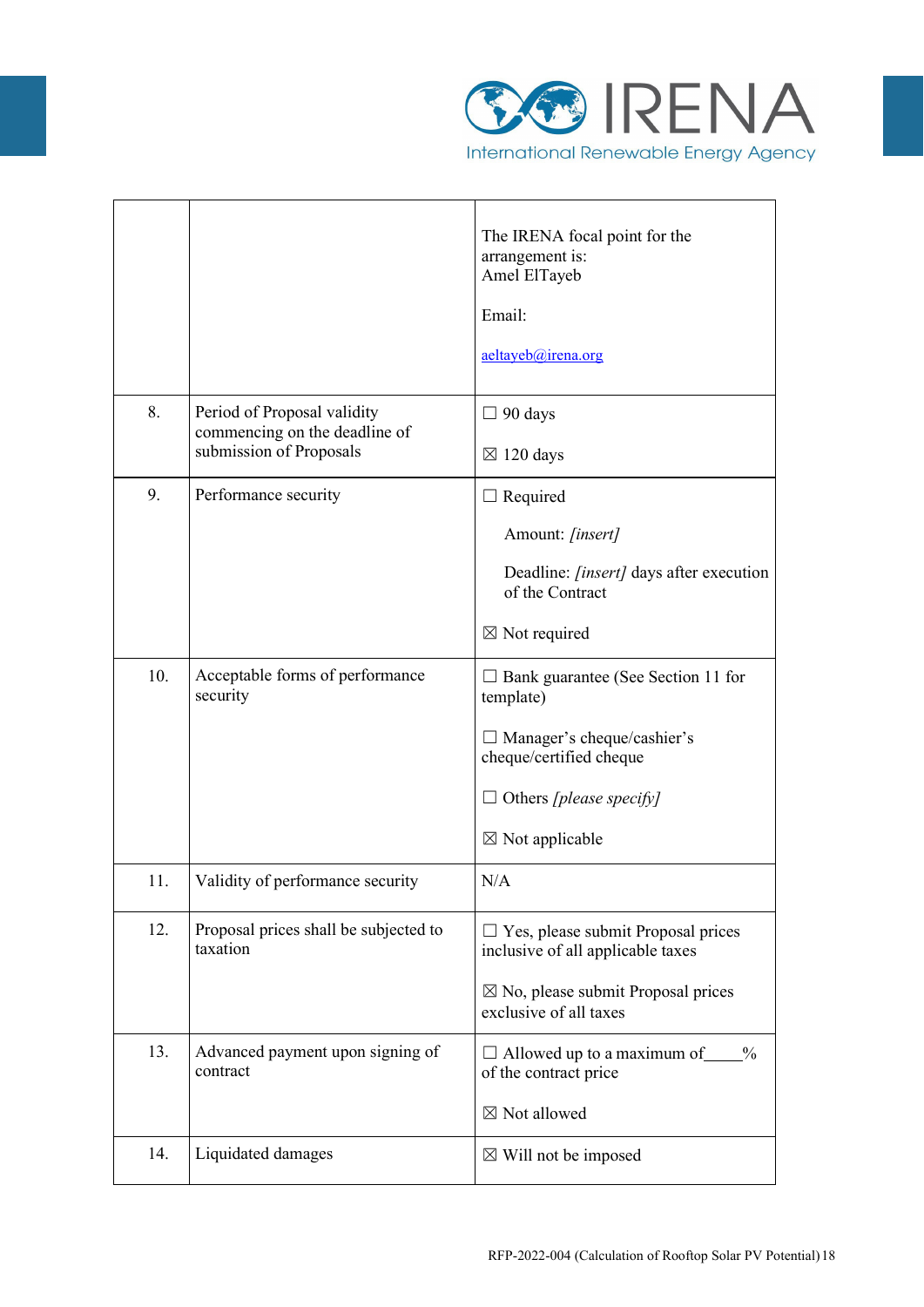

 $\overline{\phantom{a}}$ 

|     |                                                                         | $\Box$ Will be imposed under the following<br>conditions:<br>Percentage of contract price per day of<br>delay: [insert]<br>Maximum number of days of delay:<br>[insert]<br>After which IRENA may terminate the<br>Contract.                                                                                      |
|-----|-------------------------------------------------------------------------|------------------------------------------------------------------------------------------------------------------------------------------------------------------------------------------------------------------------------------------------------------------------------------------------------------------|
| 15. | Preferred currency of Proposal and<br>method for currency conversion    | Single USD                                                                                                                                                                                                                                                                                                       |
| 16. | Deadline for submitting requests for<br>clarifications/questions        | 3 days before the submission date.                                                                                                                                                                                                                                                                               |
| 17. | Contact Details for submitting<br>clarifications/questions              | Focal Person in IRENA: Amel Eltayeb,<br>Procurement Officer<br>Address: IRENA HQ, Masdar City<br>E-mail address dedicated for this purpose:<br>$aeltayeb@irena.$ or or<br>procurement@irena.org                                                                                                                  |
| 18. | No. of copies of Proposal that must be<br>submitted electronically only | "Covide19 precautionary measures":<br>Technical Proposal One (1),<br>Financial Proposal One (1)<br>Technical and Financial offer to be<br>submitted as two (2) separate electronic<br>files. The proposals to be submitted in pdf<br>format<br>Failure to do so shall result in<br>disqualification of your bid. |
| 19. | Proposal submission address                                             | Bids@Irena.Org<br>The proposals to be submitted in pdf<br>format. Failure to do so shall result in<br>disqualification of your bid.                                                                                                                                                                              |

 $\overline{\mathbf{r}}$ 

 $\mathsf{r}$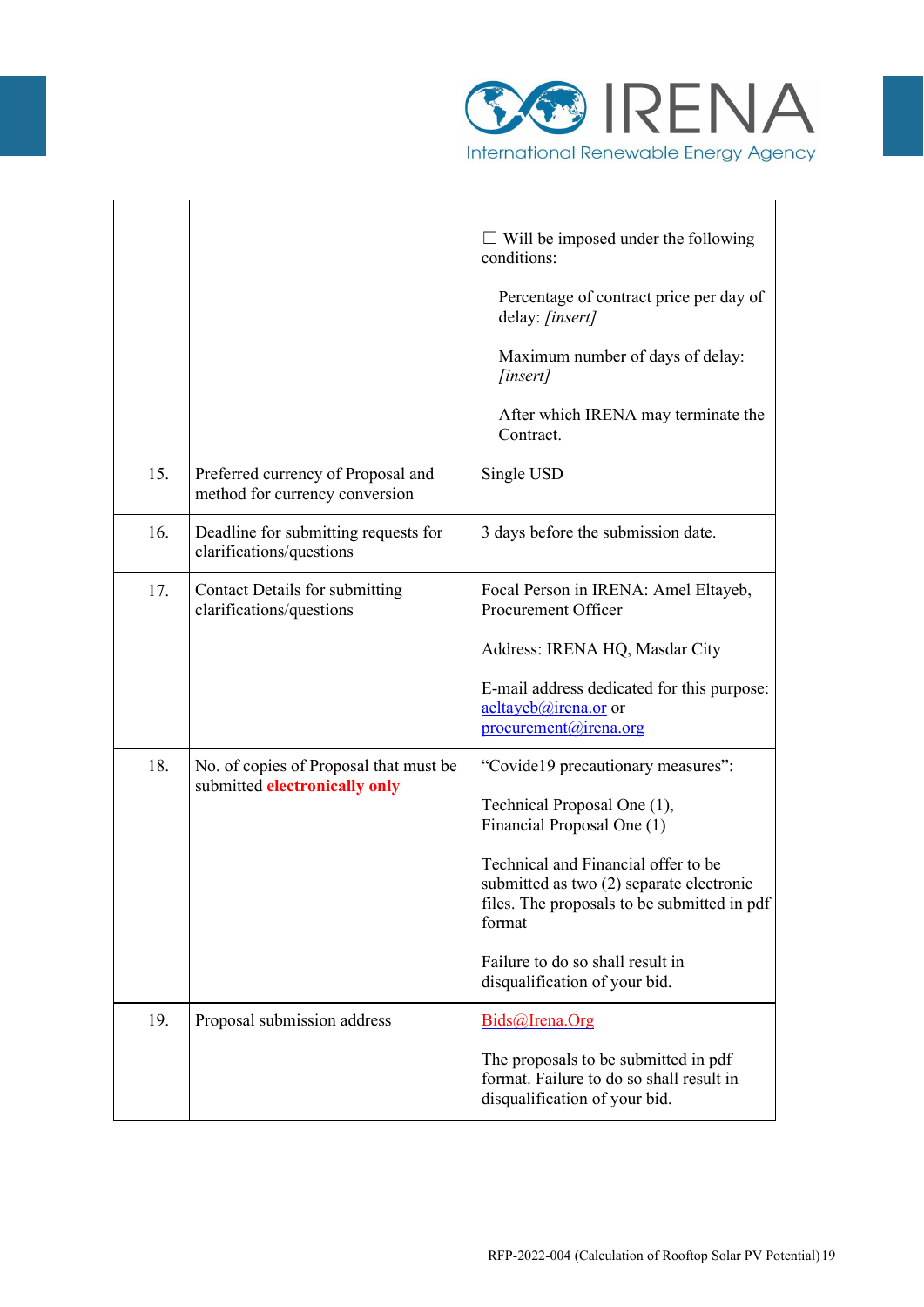

| 20. | Deadline of submission of Proposals                                                                                             | Date: 18 April 2021                                                                                                                                                                                                                          |  |
|-----|---------------------------------------------------------------------------------------------------------------------------------|----------------------------------------------------------------------------------------------------------------------------------------------------------------------------------------------------------------------------------------------|--|
|     |                                                                                                                                 | Time: 15:00 Gulf Standard Time                                                                                                                                                                                                               |  |
| 21. | Date, time and venue for opening of                                                                                             | Date: N/A                                                                                                                                                                                                                                    |  |
|     | Proposals                                                                                                                       | Time: N/A                                                                                                                                                                                                                                    |  |
|     |                                                                                                                                 | Venue: N/A                                                                                                                                                                                                                                   |  |
| 22. | Evaluation method to be used in<br>selecting the most responsive Proposal                                                       | $\boxtimes$ Lowest financial offer of technically<br>qualified<br>Proposals.<br>(minimum<br>passing score is 80%)                                                                                                                            |  |
|     |                                                                                                                                 | $\Box$ Combined scoring method, using the<br>70%-30% distribution for Technical<br>and Financial Proposals, respectively.                                                                                                                    |  |
|     |                                                                                                                                 | $\Box$ Combined scoring method, using the<br>60%-40% distribution for Technical and<br>Financial Proposals, respectively.                                                                                                                    |  |
|     |                                                                                                                                 | $\Box$ Combined scoring method, using the<br>50%-50% distribution for Technical and<br>Financial Proposals, respectively.                                                                                                                    |  |
| 23. | Required documents that must be<br>submitted to establish qualification of<br>Proposers (In "Certified True Copy"<br>form only) | Company profile, which should not<br>$\boxtimes$<br>exceed forty (40) pages, including CVs of<br>all personnel that shall be performing the<br>Services, projects implemented,<br>and<br>details relevant to the Services being<br>procured. |  |
|     |                                                                                                                                 | $\boxtimes$ Valid certificate of registration of the<br>business, including Articles<br>of<br>Incorporation or equivalent document if<br>Proposer is not a corporation.                                                                      |  |
| 24. | Other information related to the RFP                                                                                            | N/A                                                                                                                                                                                                                                          |  |
| 25. | Expected date for commencement of<br>Contract                                                                                   | June 2022                                                                                                                                                                                                                                    |  |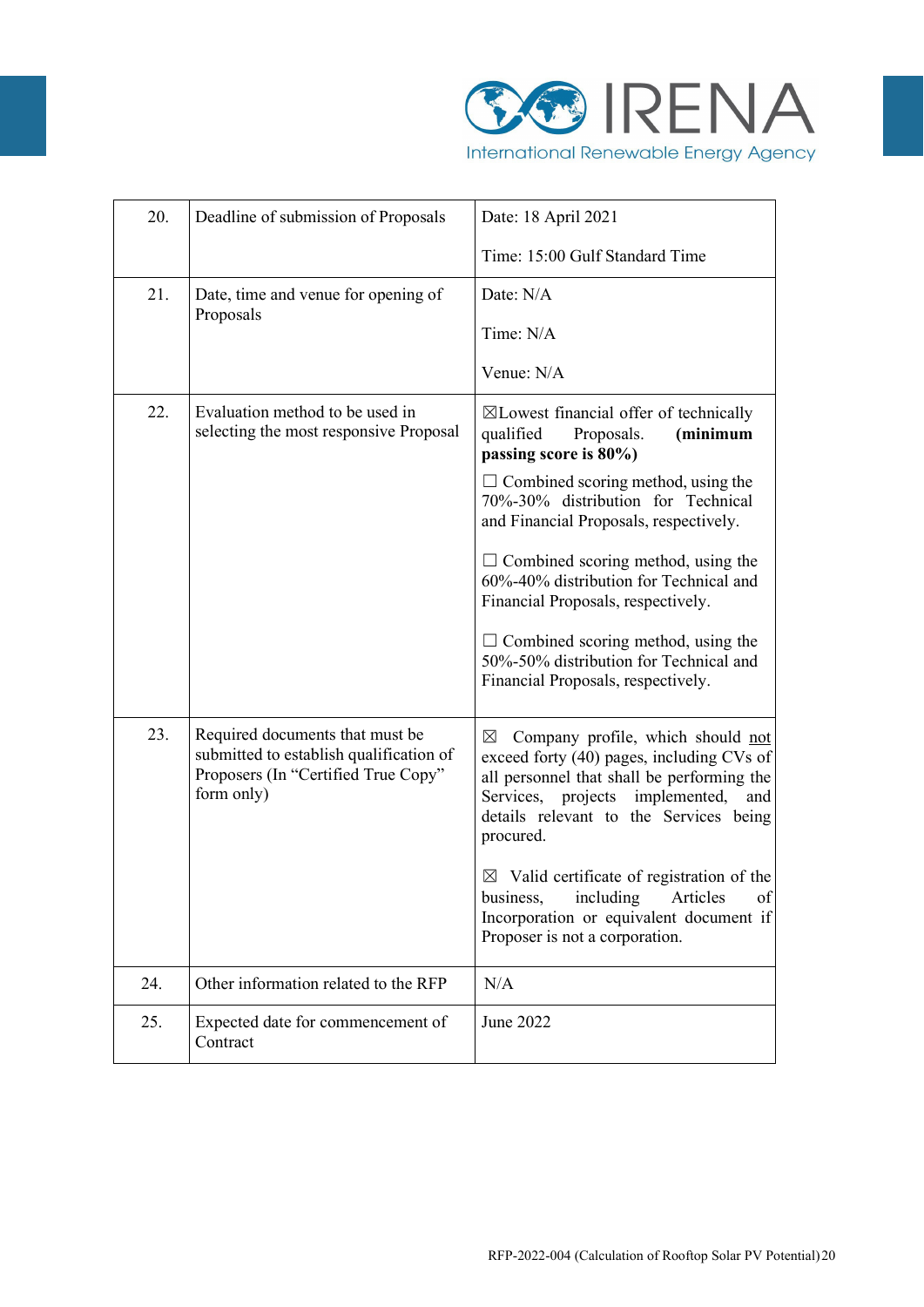

| 26. | Criteria for the evaluation of Proposals | As specified in the TOR                                                                                                                                                                                                                                    |
|-----|------------------------------------------|------------------------------------------------------------------------------------------------------------------------------------------------------------------------------------------------------------------------------------------------------------|
|     |                                          | Important note: The specified points are<br>only suggested and may be modified<br>based on the nature and demands of the<br>TOR. However, ABSOLUTELY NO<br>CHANGES to this table may be made by<br>IRENA after the deadline of submission<br>of Proposals. |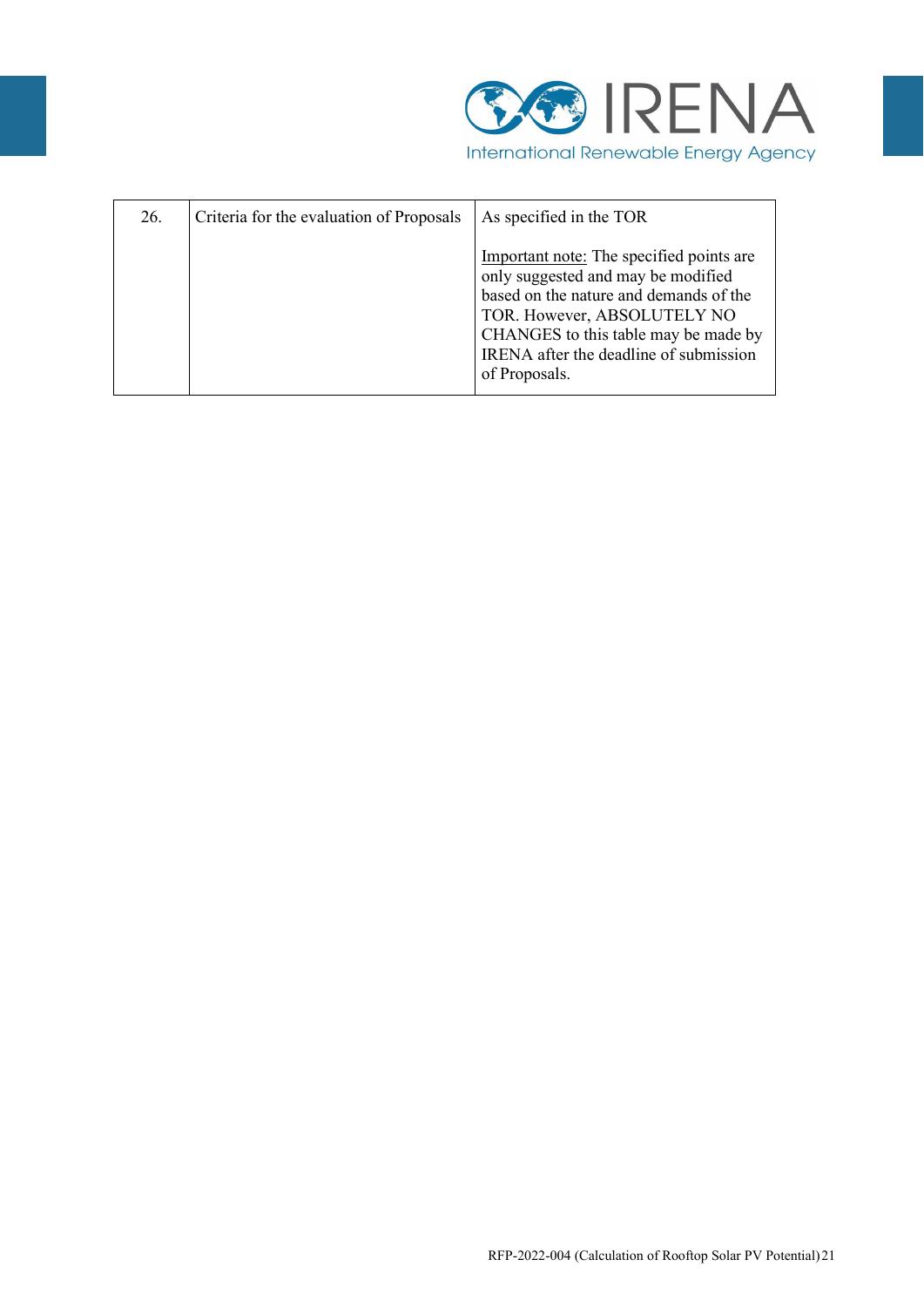

**<Intentionally Left Blank>**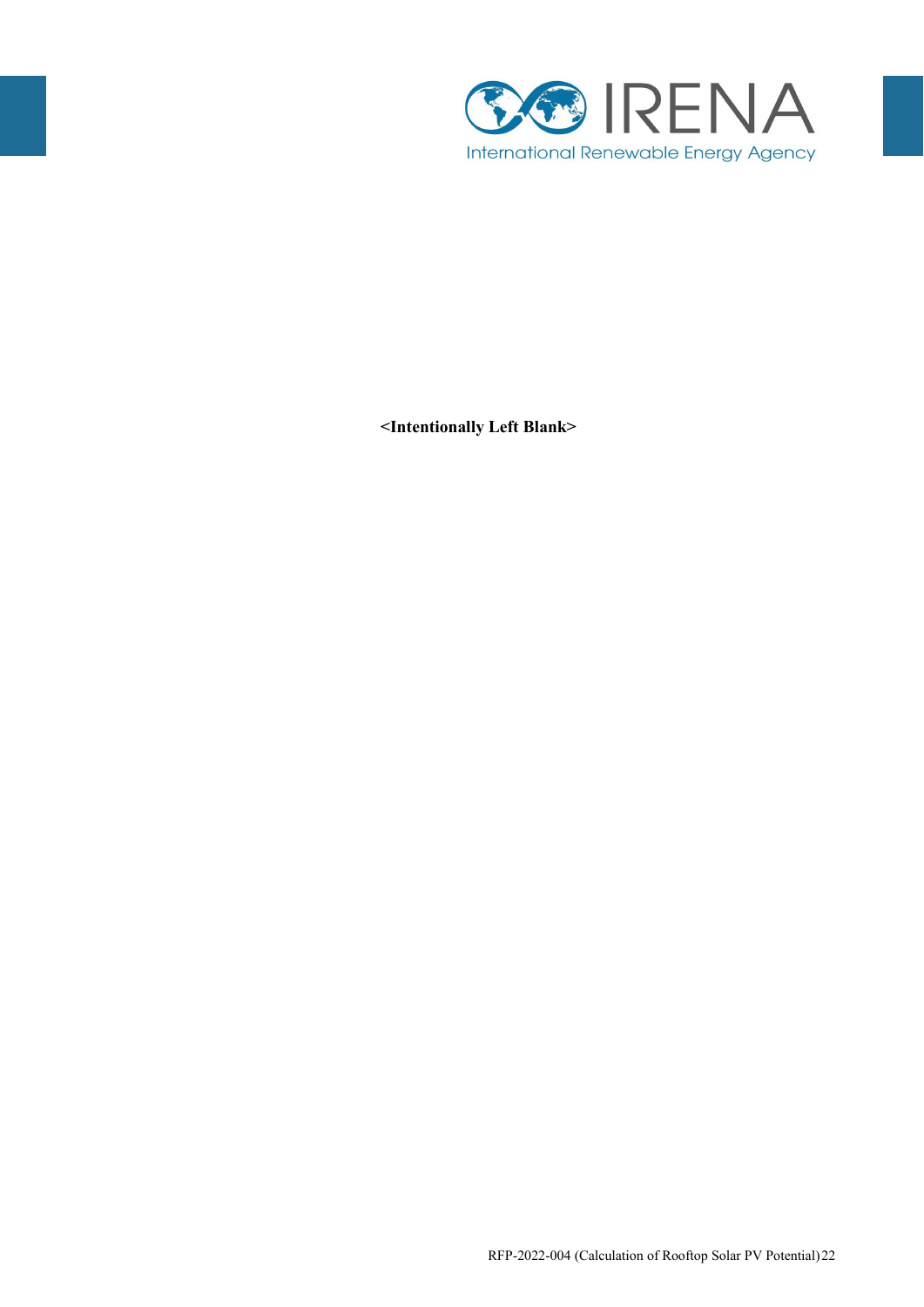

## **Section 3: Terms of Reference (TOR)**

# **Calculation of Rooftop Solar PV Potential**

## **1. Introduction**

The International Renewable Energy Agency (IRENA) is an inter-governmental organisation headquartered in Abu Dhabi, mandated to promote the widespread and increased adoption and sustainable use of all forms of renewable energy in the pursuit of sustainable development, energy access, energy security, and low-carbon economic growth and prosperity. IRENA's mission is to play a leading role in the ongoing transformation of the global energy systems as a centre of excellence for knowledge and innovation, a global voice of renewable energy, a network hub for all stakeholders, and a source of advice and support for countries.

Within this mandate, the focus of the Knowledge, Policy, and Finance Centre (KPFC) is on collecting data, developing knowledge platforms and conducting analysis to support the creation of enabling environments for investment and growth in renewables. This entails analytical work on policy and finance, building a gateway to knowledge, giving input to advisory services that the Agency provides to its member states at country and city levels.

## **2. Background**

The Global Atlas for Renewable Energy (hereafter referred to as [Global Atlas\)](https://globalatlas.irena.org/) is an international partnership coordinated by IRENA. It aims to provide the data, tools and methods for countries and communities to prospect and harvest their renewable energy potential. Initiated in 2010, it has gathered a community of 200 000 users as of 2021, exploiting freely available renewable energy resource maps and online web services from a range of applications, from mapping energy potentials to performing advanced renewable energy-site prospecting. Building on these assets, IRENA is able to perform offline analyses, such as regional assessments of renewable energy potentials, as well as detailed site analyses.

The scope and relevance of the Global Atlas, however, is limited over densely populated areas. These complex environments require a higher level of detail compared to utility-scale analyses, in particular due to the effect of buildings on the resource and the building layout itself, which conditions the dimensioning of the systems.

The **SolarCity** Simulator is a web application developed by IRENA to assist homes, businesses, and municipal authorities in evaluating the prospects for electricity generation using rooftop-mounted solar photovoltaic (PV) systems (More information about the simulator is provided [here\)](https://irena.org/solarcity). For homes and businesses, the simulator provides a means to calculate potential savings compared to alternative power sources and alternative financing models. For municipal authorities, the simulator enables the assessment of the prospective effect of policy incentives, such as generation subsidies or capital subsidy, in creating solar PV rooftop markets in their city. Metrics include the cost of incentive, the total volume of investment created, and the environment and climate adaptation benefits.

The simulator relies on the site specific rooftop solar PV potential, calculated at ½-metre grid cells using ultrahigh-resolution three-dimensional building footprints with solar irradiation data, and a comprehensive financial cash flow model, developed by IRENA to combine fiscal and policy parameters to create the institutional environment where the rooftop solar PV system would be economically feasible and attractive for market development. This methodology has been demonstrated on one pilot cities – Kasese, Uganda, and Zhangjiakou, China. After the release of the SolarCity simulator for these two cities, other member countries have shown potential interest to request for the similar services for their targeted cities. Consequently, IRENA assisted 12 cities additional cities, such as Castries in Saint Lucia, Victoria in Seychelles, Port Louis in Mauritius, in assessing their rooftop solar PV potential, which would lead in developing and using urban planning approaches.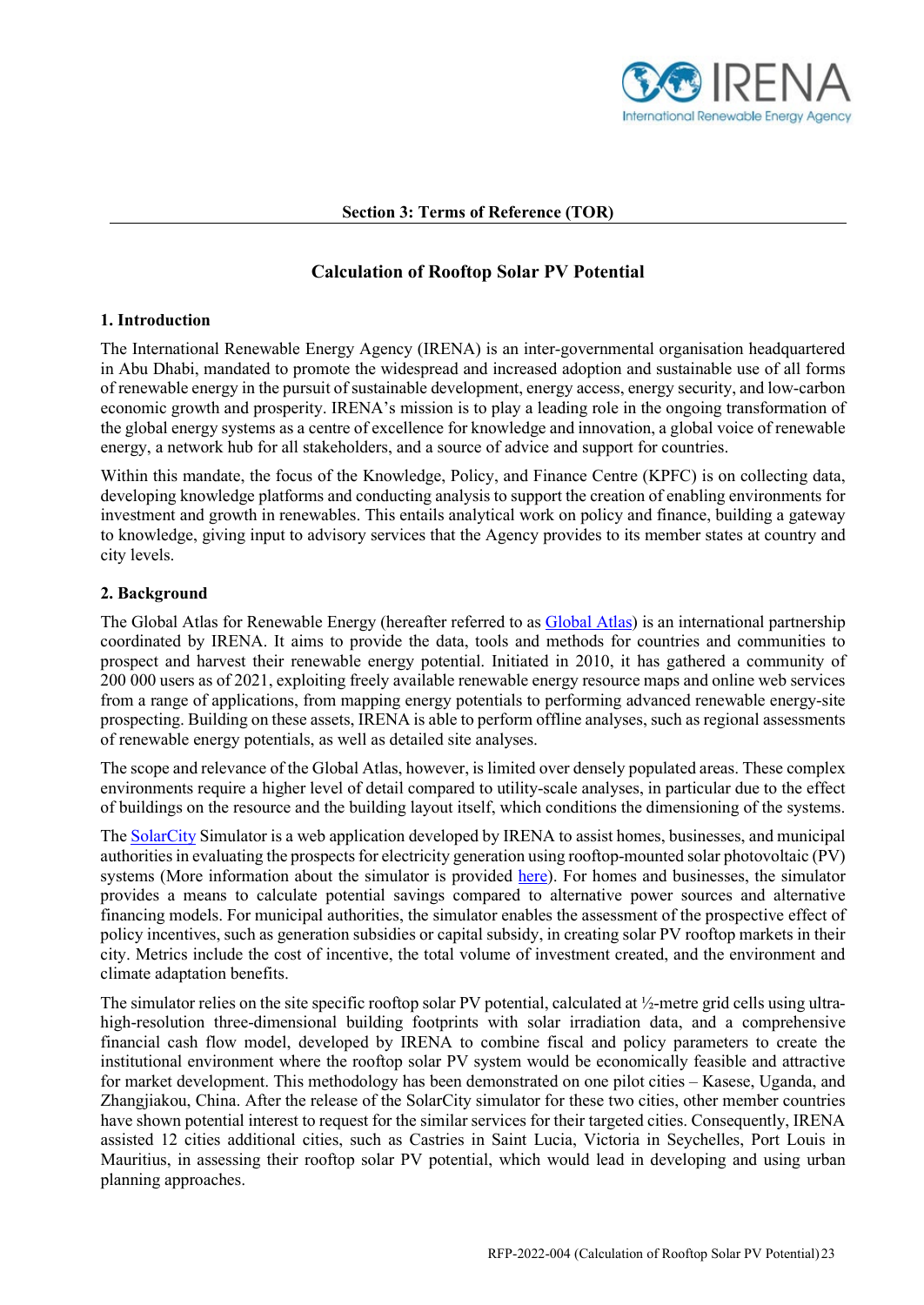

# **3. Objectives**

In order to continue its support to member countries in their renewable energy transition, IRENA is preparing this procurement for mapping rooftop solar PV potential.

## **4. Scope of work**

IRENA has expressed interest in mapping rooftop solar PV potential for an area covering up to 300 km2 across different regions that will be identified considering the requests from member countries. The data will be integrated into the SolarCity simulator.

IRENA will provide the contractor with the following inputs to calculate the rooftop solar PV potential,

- Typical meteorological year (TMY) over selected locations,
- Digital Elevation Model (DEM),
- Digital Surface Model (DSM), and
- A precise 3-dimentional (3-D) modeling of the considered area of interest that is procured from
	- o Commercial source in constant format throughout the contract, or
		- o Governmental institution in format that may vary with country.

The Contractor will calculate the AC energy production for each pixel (½*-meter or 1-meter resolution –* to be specified by IRENA) for every hour in a typical year. The 8,760 hourly modelled energy values for each pixel were summed to yield annual energy production for each pixel, expressed in kilowatt-hours per kilowatt per year (kWh/kW/year). The following elements are to be considered in the calculation:

- The solar resource is projected to each  $\frac{1}{2}$ -meter or 1-meter (to be specified by IRENA) grid cells of rooftop considering the tilt, orientation, and shadowing effects for each rooftop section.
- The solar projections algorithms need to factor in the direct solar radiation and a diffuse component. In the literature, models consider the diffuse component as isotropic – constant in all directions. This simplification is a major source of uncertainty. Instead, it is recommended to consider the diffuse component as anisotropic –i.e. the sky is brighter in the sun's direction.

The Contractor will aggregate the results for each roof in a database-compatible format CSV file and in a GIScompatible format (Geotiff) at spatial resolution of *1-metre grid cell* (Task 5).

These files will contain for each roof plane upon each building, it's size in m2, azimuth, orientation and tilt, coordinates in UTM (Universal Transverse Mercator), the building id indicating building number, roof id indicating the roof number on that individual building, tilted-plane-of-array irradiance inclusive of shading effects in kWh/m2/yr, AC production in kWh/kW/yr, and DC-side production in kWh/kW/yr. The Geotiff file will contain the same information as the CSV but be embedded into each corresponding band. In addition, hourly solar irradiance data for each roof is also included.

In accordance with article 14 of IRENA's General Terms and Conditions for Professional Services, the Contractor is required to take all necessary steps, prepare and process all necessary documents and assist IRENA in securing all intellectual property and other proprietary rights including but not limited to copyrights, patents and trademarks, with regard to products, documents or other materials which bear a direct relation to or are produced, prepared or collected in consequence or in the course of the execution of the Agreement, and to transfer such rights to IRENA.

As the owner of the intellectual property and other proprietary rights indicated above, IRENA will use the outcomes of the Agreement with the Contractor for further projects and related activities. In particular, the Contractor must provide the deliverables in a manner that enables IRENA to publish the deliverables in IRENA's publications and online public platforms. For this purpose, these deliverables must be provided by the Contractor to IRENA in high-resolution, and in a downloadable format.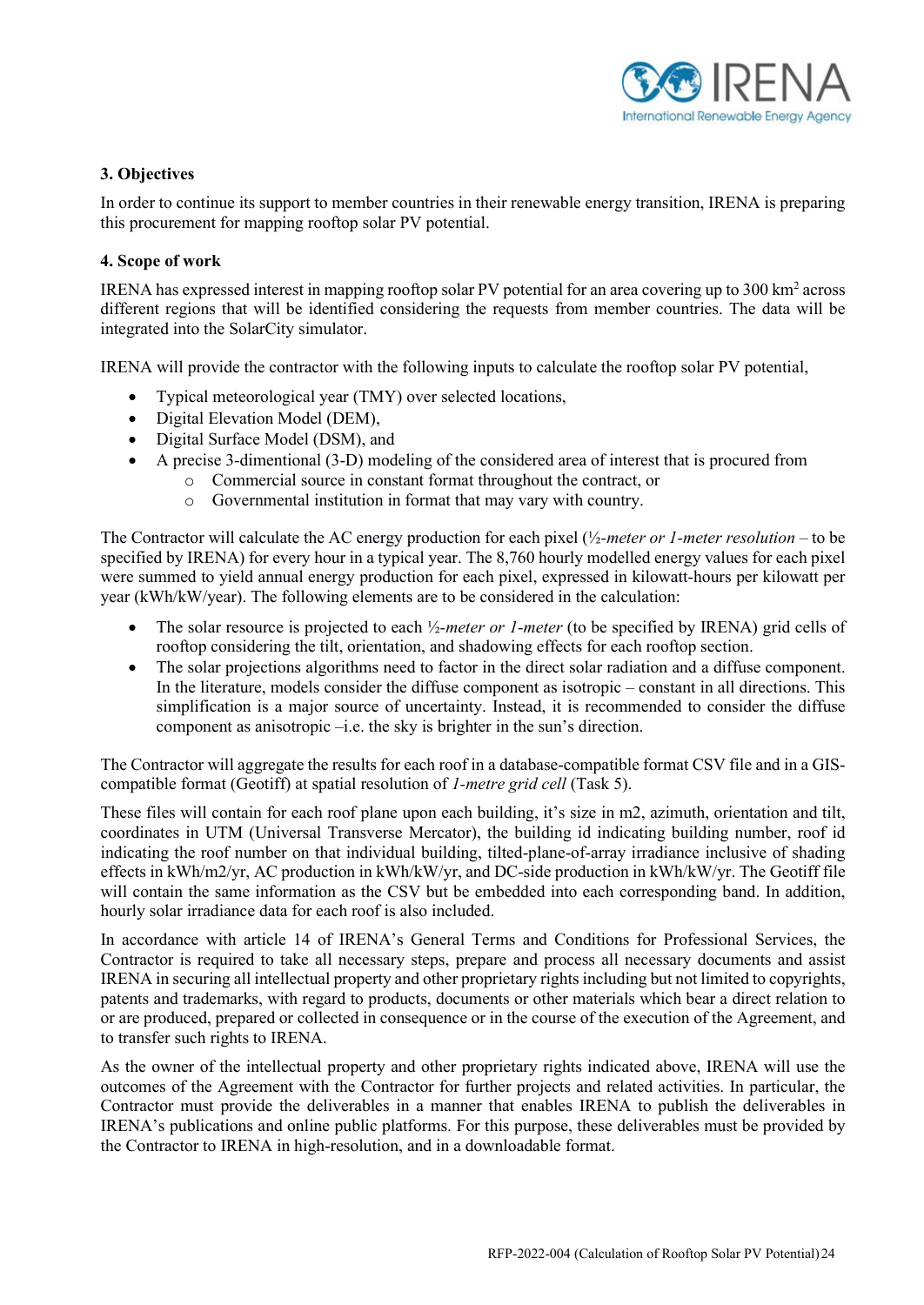

# **5. Deliverables**

## *Task 1: Sourcing of Input Data*

IRENA will provide the Contractor with the following datasets:

- Typical meteorological year (TMY) from the Global Atlas.
- Digital Elevation Model (DEM), Digital Surface Model (DSM), and 3D vector building data that are calculated using high-resolution satellite imagery. The total extent for all the cities of interest will not exceed 300 km2.

## *Task 2: Calculate Detailed Information for Each Pixel*

The Contractor will calculate the following for each pixel (*1/2-meter or 1-meter resolution –* to be specified by IRENA) of each rooftop building and roof plane within the area of interest:

- System specs: Tilt, azimuth, and solar obstruction profiles.
- Functional Horizon: Horizon in 2° azimuthal bins and sky view factor. This allows the analysis to correctly account for attenuation of both beam and (anisotropic) diffuse.
- Hourly irradiance: Irradiance for each hour of each day within the temporal bounds defined by the irradiance data.
- Annual irradiance: Hourly irradiance is summed to determine the total expected annual irradiance.

## *Task 3: Evaluate Roof Planes*

The Contractor will calculate the area, orientation, tilt, and shading characteristics for each pixel (*1/2-meter or 1-meter resolution –* to be specified by IRENA) upon each roof plane. Annual irradiance values of each pixel within a 1 m buffer from the edge of each roof plane will be averaged.

## *Task 4: Extract Time Series Data*

The Contractor will extract and produce typical year (8760 hours) time series of AC power production in (kWh/kW/yr), and azimuth and tilt for each roof plane upon each building.

## *Task 5: Aggregate Results*

The delivered outcome per *1-meter grid cell* should be in the following format

• **Pixel data (in csv format):** 

id, roof, x, y, azimuth, tilt, elevation, obstructions-east, obstructions-west, irradiance (kWh/m2/Year), AC.production (kWh/kW.DC/Year, DC.production (kWh/kW.DC/Year), irradiance.far (kWh/m2/Year), AC.production.far (kWh/kW.DC/Year), DC.production.far (kWh/kW.DC/Year).

• **Timeseries (in csv format):** 

Hourly AC production per unique *roof* surface with all shading obstructions. First column indicates building ID, second column indicates roof surface, columns 3-8763 indicate hourly AC production. Inclusive of *all* shading obstructions.

• **Timeseries-Far (in csv format):** 

Hourly AC production per unique roof surface with only shading obstructions > 50m distant counted. First column indicates building ID, second column indicates roof surface, columns 3-8763 indicate hourly AC production. Inclusive of *all* shading obstructions.

## • **Pixel data (in Geotiff format):**

id, roof, azimuth, tilt, elevation, obstructions-east, obstructions-west, irradiance (kWh/m2/Year), AC.production (kWh/kW.DC/Year), DC.production (kWh/kW.DC/Year), irradiance.far (kWh/m2/Year), AC.production.far (kWh/kW.DC/Year), DC.production.far (kWh/kW.DC/Year).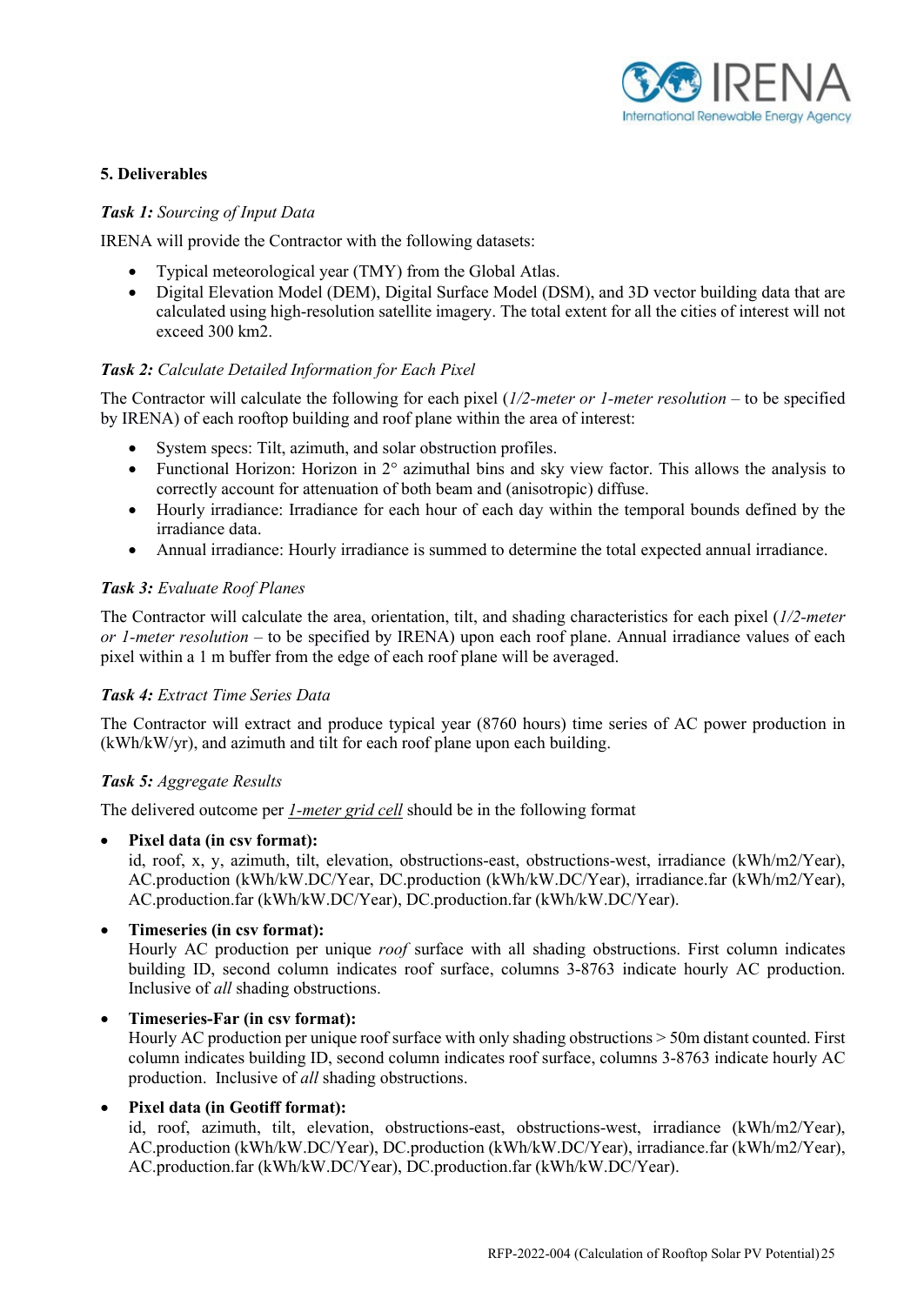

## **6. Estimated Completion Dates of Deliverables**

The work is performed remotely. The duration for completing the Services established above will be no more than 6 weeks from the date when the city of interest has been provided by IRENA to the Contractor (section 2.1). In each case, the applicable Purchase Order will be issued by IRENA and shall be accepted by the Contractor in accordance with the Agreement.

IRENA will be invoiced by the Contractor each time after the satisfactory completion and IRENA's acceptance of the Services ordered by IRENA for each city, in accordance with the Purchase Order placed and accepted by the Parties in each case. The Agreement related to section 4.2 will be valid for a year in accordance with Article 9 therein. The number of cities will be identified based on the real requests received from countries.

#### **7. Implementation Schedule**

"T" being the date when IRENA delivers the 3D building footprint for a selected area of interest to the Contractor.

"n" being the area assigned to the Contractor for a particular city.

| <b>Deliverables</b> |                                                   | <b>Delivery Date</b> |
|---------------------|---------------------------------------------------|----------------------|
| Dn.                 | Rooftop solar PV potential for area of interest n | $Tn + 6$ weeks       |

## **8. Evaluation Criteria**

Proposals will be considered on their technical merits based on the following criteria, weighted as indicated:

| <b>Description</b>                                                                             | <b>Points</b> |
|------------------------------------------------------------------------------------------------|---------------|
| Quality of work: accuracy of the considered methodology. Bidders to provide:                   | 45 points     |
| 1) a glossary containing the literature references of the models employed and the              |               |
| assumptions made with respect to potential cadaster generation and typical yield               |               |
| calculations,                                                                                  |               |
| 2) a discussion of the level of accuracy in the PV production when all inputs have been        |               |
| validated. The relative mean absolute error (rMAE) should be as low as 10% compared to         |               |
| measurements, and                                                                              |               |
| 3) a calculation of the rooftop solar PV potential for the provided sample in the link below:  |               |
| https://irena-                                                                                 |               |
| my.sharepoint.com/:u:/g/personal/aeltayeb irena org/ETleduUpqXNIs3nWd1ZfxfgB-                  |               |
| HyL5BnAD8EI0wxEHM31hg?e=cfjDCL                                                                 |               |
|                                                                                                |               |
| *The above information must be provided in full. Submitting one response to the above          |               |
| three requirements will disqualify the bidder.                                                 |               |
| Support: experience in dealing with global clients, not less than five to six years, provide   | 10 points     |
| clients' list or examples of testimonials                                                      |               |
| Qualification: experience of staff in charge of the project (e.g., GIS engineer, energy        | 10 points     |
| modeling, image processing, computational support, etc.), not less than five years - attach    |               |
| CV <sub>s</sub> .                                                                              |               |
| Resources: capability to work on several cities in one project to be delivered at high-quality | 15 points     |
| in a defined period - provide the size of the available computing resources to meet the        |               |
| technical requirements and the team members. Provide an assumption plan to reflect your        |               |
| project team to handle multiple cities calculation. i.e. three cities.                         |               |
| Provide a full list of cities that your company already processed in the last two years        | 10 points     |
| Quality Assurance measures - verification process check list to be provided                    | 10 points     |
| Total                                                                                          | 100 points    |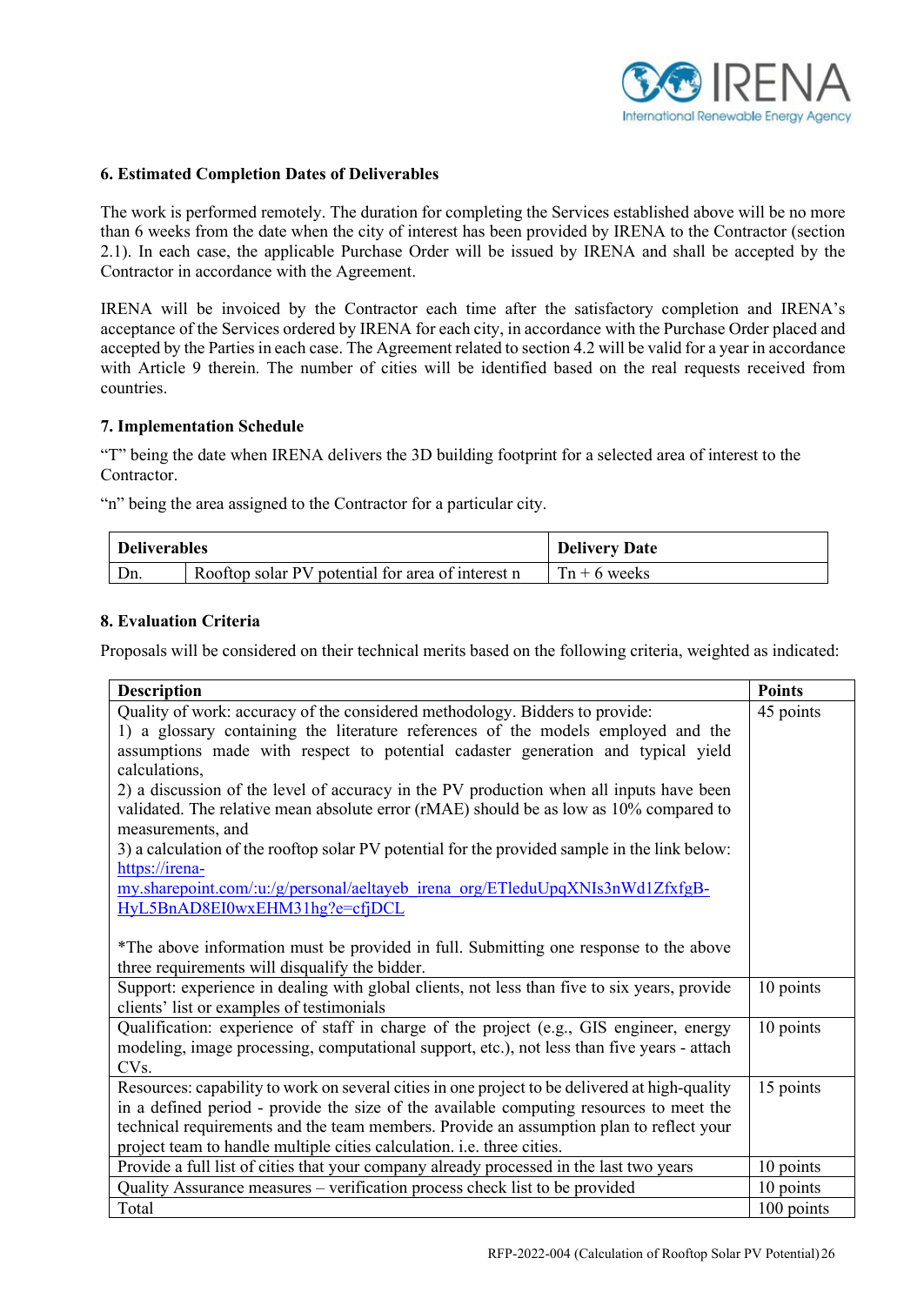

**<Intentionally Left Blank>**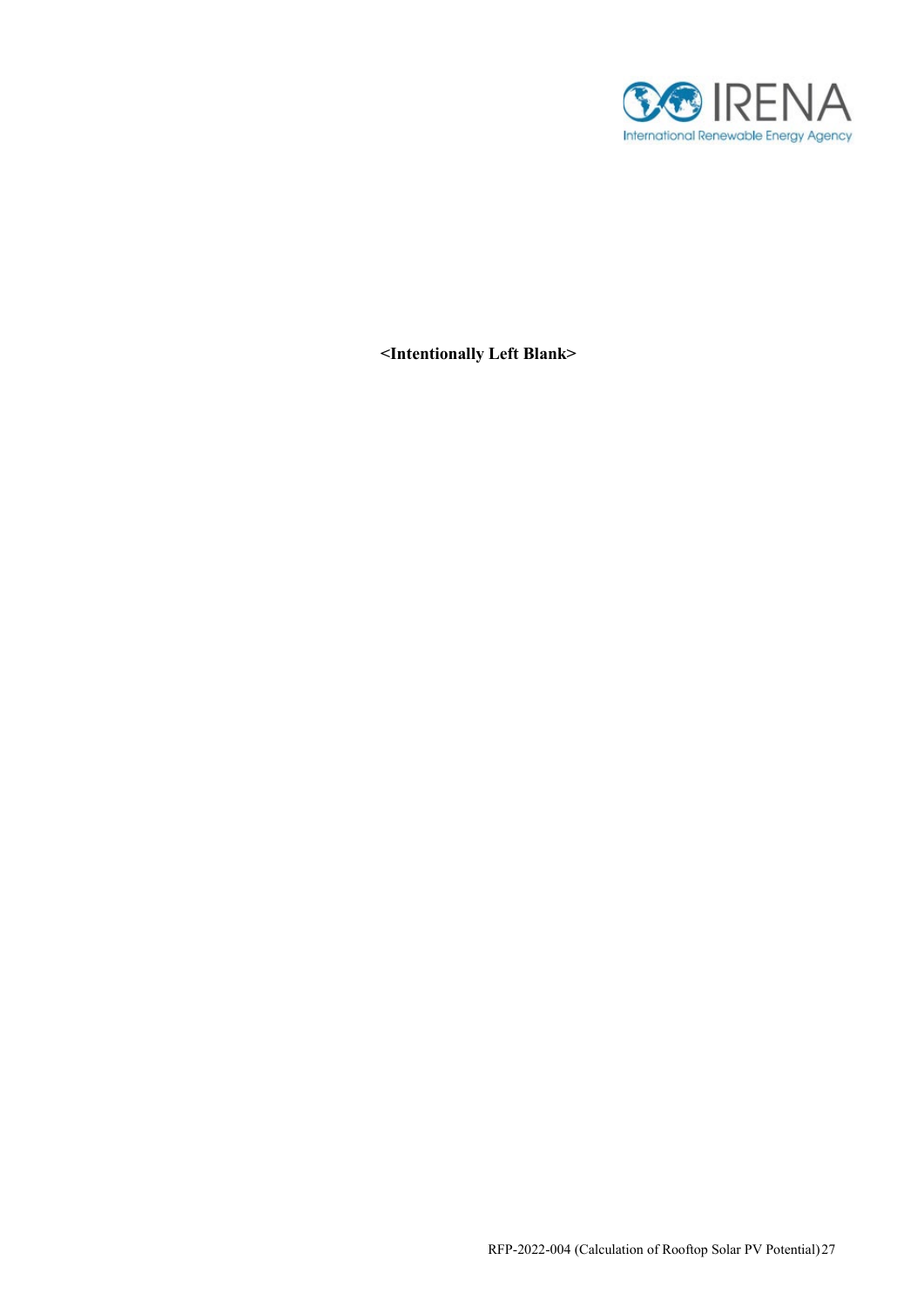

#### **Section 4: General Terms and Conditions for Professional Services**

#### **1. DEFINITIONS**

In these General Terms and Conditions for Professional Services (hereinafter referred to as "General Terms and Conditions") the following definitions shall apply: "Agency" means the International Renewable Energy

Agency.

"Contract" means the written agreement relating to the provision of Services entered into by the Agency and the Contractor and includes these General Terms and Conditions. "Contractor" means the legal entity named in the Contract and with whom the Contract has been entered, or its successors.

"Parties" means the Contractor and the Agency collectively, and "Party" means either one of them.

"Services" means any service provided, or to be provided, to the Agency by the Contractor (or any of the Contractor's subcontractors) pursuant to or in connection with theContract.

#### **2. LEGAL STATUS**

The Contractor shall be considered as having the legal status of an independent contractor vis-à-vis the Agency. Neither the Contractor, and any subcontractor, nor any of their personnel shall be considered to be employees or agents of the Agency.

#### **3. PAYMENT TERMS**

(a) The Agency shall, unless otherwise specified in the Contract, make payment within 30 days of receipt of the Contractor's invoice which is issued only upon the Agency's acceptance of the work specified in the Contract.

(b) The prices shown in the Contract cannot be increased except by express written agreement by the Agency. The Agency will not pay any charge for late payment unless expressly agreed to in writing.

#### **4. CONTRACTOR'S RESPONSIBILITY FOR EMPLOYEES AND ASSIGNMENT OF PERSONNEL**

(a) The Contractor shall supervise and be responsible for the professional and technical competence of its employees and shall select, for work under the Contract, reliable individuals who will perform effectively in the implementation of the Contract, respect the local customs and conform to a high standard of moral and ethical conduct.

(b) The Contractor shall not replace or withdraw any personnel referred to in the Contract for the performance of the Services without the prior written approval of the Agency or unless requested by the Agency. The Agency shall not unreasonably refuse or delay approval of any such withdrawal or replacement.

(c) Prior to assignment, replacement or withdrawal of personnel for the performance of the Services, the Contractor shall submit to the Agency for its consideration, the curriculum vitae or detailed justification to permit evaluation by the Agency of the impact which such assignment, replacement or withdrawal would have on the Services.

(d) In the event of replacement or withdrawal of personnel, all costs and additional expenses resulting from the replacement, for whatever reasons, of any of the Contractor's personnel shall be for the account of the Contractor. Such replacement or withdrawal shall not be considered as termination in part or in whole of the Contract.

#### **5. SOURCE OF INSTRUCTIONS**

The Contractor shall neither seek nor accept instructions from any authority external to the Agency in connection with the performance of its obligations under the Contract. The Contractor shall refrain from any action which may adversely affect the Agency and shall fulfil its commitments with the fullest regard to the interests of the Agency.

#### **6. OFFICIALS NOT TO BENEFIT**

The Contractor warrants that it has not and shall not offer any direct or indirect benefit arising from or related to the Contract or the award thereof to any official or employee of the Agency. The Contractor acknowledges and agrees that any breach of this Article is a breach of an essential term of the Contract.

#### **7. ASSIGNMENT AND INSOLVENCY**

(a) The Contractor shall not assign, transfer, pledge or make other disposition of the Contract or any part thereof, or any of the Contractor's rights, claims or obligations under the Contract except with the prior written consent of the Agency. (b) Should the Contractor become insolvent, adjudged bankrupt, or should control of the Contractor change by virtue of insolvency, the Agency may, without prejudice to any other rights or remedies, immediately terminate the Contract by giving the Contractor written notice of termination.

#### **8. SUBCONTRACTING**

In the event the Contractor requires the services of one or more subcontractors, the Contractor shall obtain the prior written approval of the Agency for all such subcontractor(s). The Agency's approval of a subcontractor shall not relieve the Contractor of any of its obligations under the Contract, and the terms of any subcontract shall be subject to and in conformity with the provisions of the Contract.

#### **9. INDEMNIFICATION**

The Contractor shall indemnify, hold and save harmless and defend at its own expense the Agency, its officers, agents, servants and employees from and against all suits, claims, demands and liability of any nature or kind, including cost and expenses arising out of acts or omissions of the Contractor or its employees or subcontractors in the performance of the Contract. This requirement shall extend, inter alia, to claims or liabilities in the nature of workers' compensation, product liability and to liabilities pertaining to intellectual property rights. The obligations under this clause do not lapse upon termination of the Contract.

#### **10. INSURANCE AND LIABILITIES TOTHIRD PARTIES**

(a) The Contractor shall provide and thereafter maintain all appropriate workers compensation insurance, or its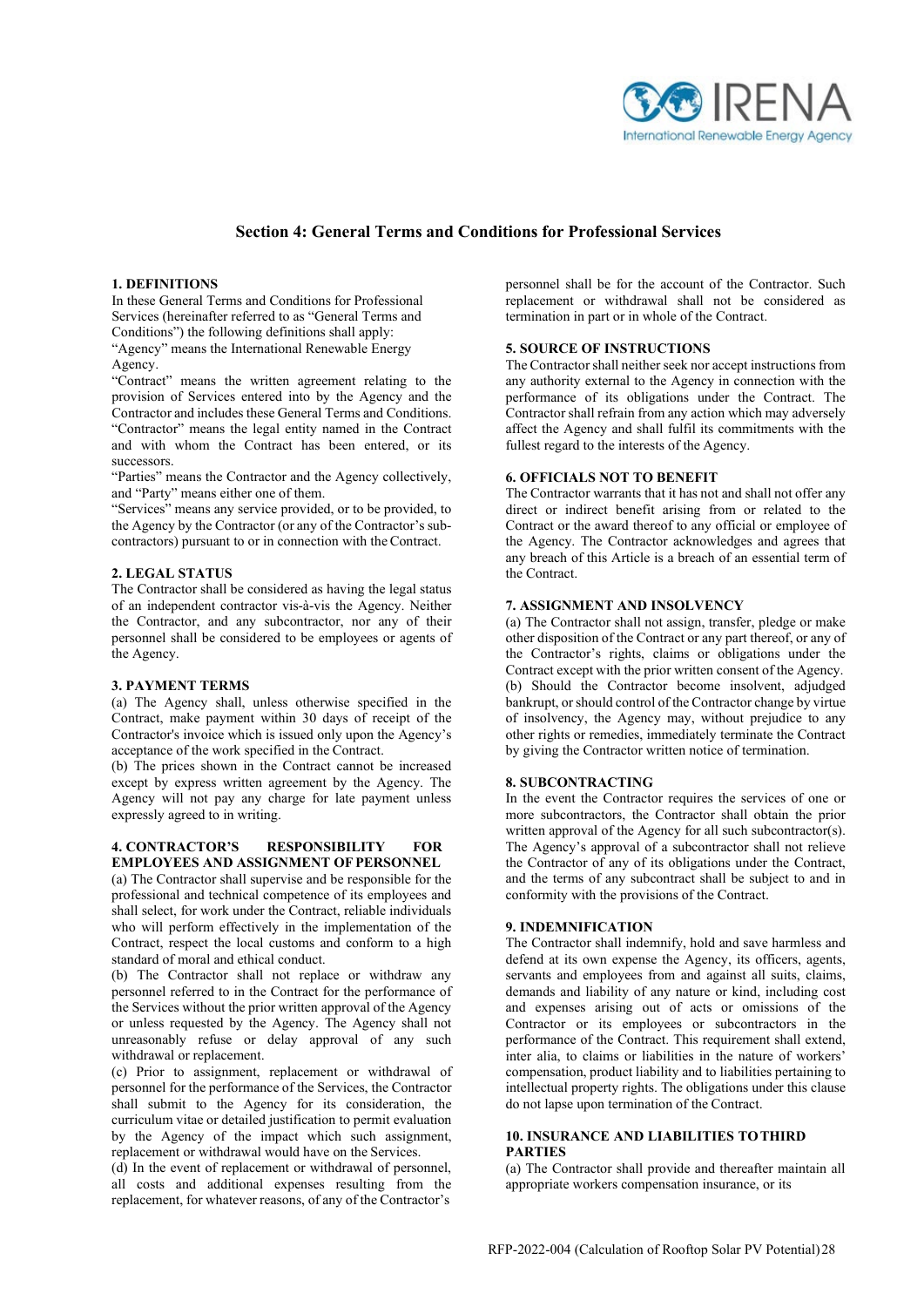

equivalent, with respect to its employees to cover claims for personal injury, bodily injury or death arising from or in connection with the implementation of the Contract.

(b) The Contractor shall provide and thereafter maintain insurance against all risk in respect of its property and any equipment used for the execution of the Contract.

(c) The Contractor shall also provide and thereafter maintain liability insurance in an adequate amount to cover third party claims for death, bodily injury, loss of and damage to property arising from or in connection with the implementation of the Contract or from the operation of any vehicles, boats, airplanes and other equipment owned or leased by the Contractor or its agents, servants, employees or subcontractors performing work or services in connection with the Contract.

(d) Except for insurance mentioned in paragraph (a), the insurance policies under this clause shall:

(i) Name the Agency as additional beneficiary (additional insured);

(ii) Include a waiver of subrogation of the Contractor's rights to the insurance carrier against the Agency;

(iii) Provide that the Agency shall receive thirty (30) days written notice from the insurers prior to any cancellation or change of coverage.

(e) The Contractor shall, upon request, provide the Agency with satisfactory evidence of the insurance required under this Article.

(f) The Contractor acknowledges and agrees that neither the requirement for taking out and maintaining insurance as set forth in the Contract nor the amount of any such insurance, including, but not limited to, any deductible or retention relating thereto, shall in any way be construed as limiting the Contractor's liability arising under or relating to the Contract.

#### **11. ENCUMBRANCES/LIENS**

The Contractor shall not cause or permit any lien, attachment or other encumbrance by any person to be placed on file in any public office or on file with the Agency against any monies due or to become due for any Services provided under the Contract, or by reason of any other claim or demand against the Contractor.

#### **12. TITLE TO EQUIPMENT**

Title to any equipment and supplies that may be furnished by the Agency shall rest with the Agency and any such equipment shall be returned to the Agency at the conclusion of the Contract or when no longer needed. Such equipment, when returned shall be in the same condition as when delivered to the Contractor, subject to normal wear and tear, and the Contractor shall be liable to compensate the Agency for any damage or degradation of the equipment that is beyond normal wear and tear.

#### **13. OBSERVANCE OF THELAW**

The Contractor shall comply with all laws, ordinances, rules and regulations bearing upon the performance of its obligations under the terms of the Contract.

#### **14. COPYRIGHT, PATENTS AND OTHER PROPRIETARY RIGHTS**

(a) Except as otherwise expressly provided in the Contract, the Agency shall be entitled to all intellectual property and other property rights, including but not limited tocopyrights, patents and trademarks, with regard to products, documents or other materials which bear a direct relation to or are produced, prepared or collected in consequence or in the course of the execution of the Contract. At the request of the Agency, the Contractor shall take all necessary steps, prepare and process all necessary documents and assist in securing such proprietary rights and transferring them to the Agency in compliance with the requirements of the applicable law.

(b) To the extent that any such intellectual property or other proprietary rights consist of any intellectual property or other proprietary rights of the Contractor: (i) that pre-existed the performance by the Contractor of its obligations under the Contract, or (ii) that the Contractor may develop or acquire, or may have developed or acquired, independently of the performance of its obligations under the Contract, the Agency does not and shall not claim any ownership interest thereto, and the Contractor grants to the Agency a non- exclusive, perpetual and irrevocable license to use such intellectual property or other proprietary right.

#### **15. CONFIDENTIALITY**

(a) All technical, financial or other documentation and data the Contractor compiled for or received from the Agency under the Contract shall be treated as confidential and shall be delivered only to the Agency's authorised officials on completion of the work or services or as requested by the Agency.

(b) The Contractor may not communicate at any time to any other person, Government or authority external to the Agency, any information known to it by reason of its association with the Agency which has not been made public except with the authorisation of the Agency, nor shall the Contractor at any time use such information to private advantage. These obligations do not lapse upon termination of the Contract.

#### **16. USE OF NAME, EMBLEM, OR OFFICIAL SEAL OF THE AGENCY**

The Contractor shall not advertise or otherwise make public for purposes of commercial advantage that it is a Contractor of the Agency, nor shall the Contractor, in any manner whatsoever, use the name, emblem or official seal of the Agency or any abbreviation of the name of the Agency in connection with its business or otherwise, without the prior written approval by the Agency. These obligations do not lapse upon termination of the Contract.

#### **17. FORCE MAJEURE**

(a) *Force majeure* as used herein shall mean any unforeseeable and irresistible act of nature, any act of war (whether declared or not), invasion, revolution, insurrection, terrorism, or any other acts of a similar nature or force, provided that such acts arise from causes beyond the control and without the fault or negligence of the Contractor.

(b) In the event of or as soon as possible after the occurrence of any cause constituting *force majeure*, the Contractor shall give notice and full particulars in writing to the Agency of such occurrence if the Contractor is thereby rendered unable,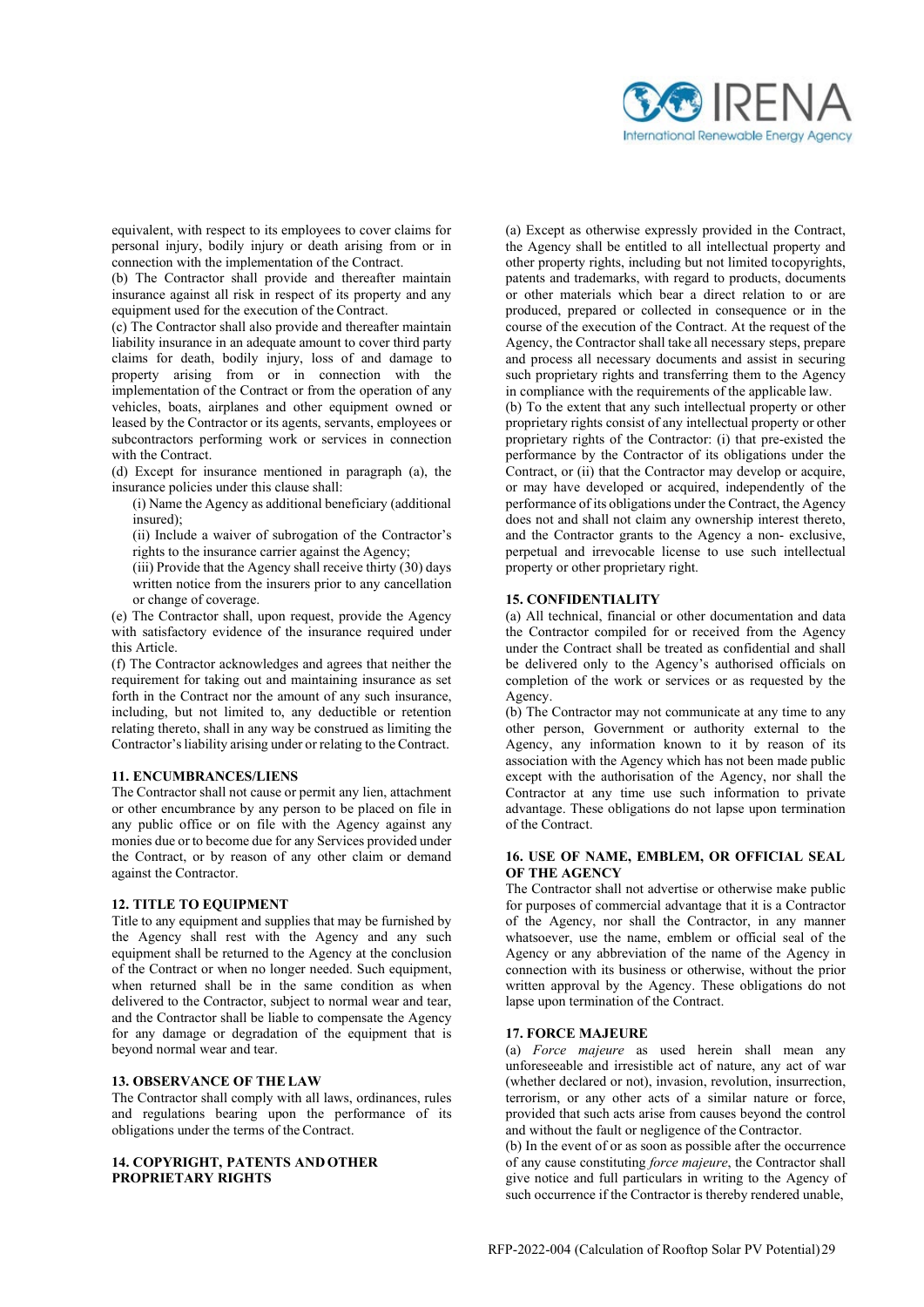

wholly or in part, to perform its obligations and meet its responsibilities under the Contract. The Contractor shall also notify the Agency of any other changes in conditions or the occurrence of any event which interferes or threatens to interfere with the Contractor's performance under the Contract. Upon receipt of the notice required under this Article, the Agency shall take such action as, in its sole discretion, it considers to be appropriate or necessary in the circumstances, including the granting to the Contractor of a reasonable extension of time in which to perform its obligations under the Contract.

(c) If the Contractor is rendered permanently unable, wholly or in part, by reason of force majeure to perform its obligations and meet its responsibilities under the Contract, the Agency shall have the right to terminate the Contract on the same terms and conditions as are provided for in Article 19 ("Termination") of these General Terms and Conditions, except that the period of notice may be seven (7) days instead of thirty (30) days.

#### **18. AMENDMENT**

Except as otherwise expressly provided in the Contract, the provisions of the Contract and the annexes thereto may be amended or supplemented only by means of a written agreement signed by all of the Parties or their authorised representatives.

#### **19. TERMINATION**

(a) The Agency may terminate the Contract in whole or in part, and at any time, upon thirty (30) days' notice of termination to the Contractor. The initiation of arbitral proceedings in accordance with Article 20 ("Settlement of Disputes") of these General Terms and Conditions, shall not be deemed a termination of the Contract.

(b) The Agency may terminate forthwith the Contract at any time should the funding for the Agency be curtailed or terminated, in which case the Contractor shall be reimbursed by the Agency for all reasonable costs incurred by the Contractor prior to receipt of the notice of termination.

(c) In the event of termination by the Agency, no payment shall be due from the Agency to the Contractor except for work and services satisfactorily performed and accepted by the Agency in accordance with the express terms of the **Contract** 

(d) Should the Contractor be adjudicated bankrupt, or be liquidated or become insolvent, or should the Contractor make an assignment for the benefit of its creditors, or should a Receiver be appointed on account of the insolvency of the

Contractor, the Agency may, without prejudice to any other right or remedy it may have under the Contract terminate the Contract forthwith. The Contractor shall immediately inform the Agency of the occurrence of any of the above events.

#### **20. SETTLEMENT OF DISPUTES**

(a) **Amicable Settlement**: The Parties shall use their best efforts to settle amicably any dispute, controversy or claim arising out of this Contract or the breach, termination or invalidity thereof. Where the Parties wish to seek such an amicable settlement through conciliation, the conciliation shall take place in accordance with the Conciliation Rules then obtaining of the United Nations Commission on International Trade Law ("UNCITRAL"), or according to such other procedure as may be agreed between the Parties.

(b) **Arbitration:** Any dispute, controversy, or claim between the Parties arising out of the Contract or the breach, termination, or invalidity thereof, unless settled amicably under Article 20(a) above ("Amicable Settlement"), within sixty (60) days after receipt by one Party of the other Party's written request for such amicable settlement, shall be referred by either Party to arbitration in accordance with the UNCITRAL Arbitration Rules then obtaining. The decisions of the arbitral tribunal shall be based on general principles of international commercial law. The arbitral tribunal shall be empowered to order the return or destruction of goods or any property, whether tangible or intangible, or of any confidential information provided under the Contract, order the termination of the Contract, or order that any other protective measures be taken with respect to the goods, services or any other property, whether tangible or intangible, or of any confidential information provided under the Contract, as appropriate, all in accordance with the authority of the arbitral tribunal pursuant to Article 26 ("Interim measures") and Article 34 ("Form and effect of the award") of the UNCITRAL Arbitration Rules. The arbitral tribunal shall have no authority to award punitive damages, nor to award interest in excess of the London Inter-Bank Offered Rate ("LIBOR") then prevailing, and any such interest shall be simple interest only. The Parties shall be bound by any arbitration award rendered as a result of such arbitration as the final adjudication of any such dispute, controversy or claim.

#### **21. PRIVILEGES AND IMMUNITIES**

Nothing in or relating to the Contract shall be deemed a waiver, express or implied, of any of the privileges and immunities of the Agency.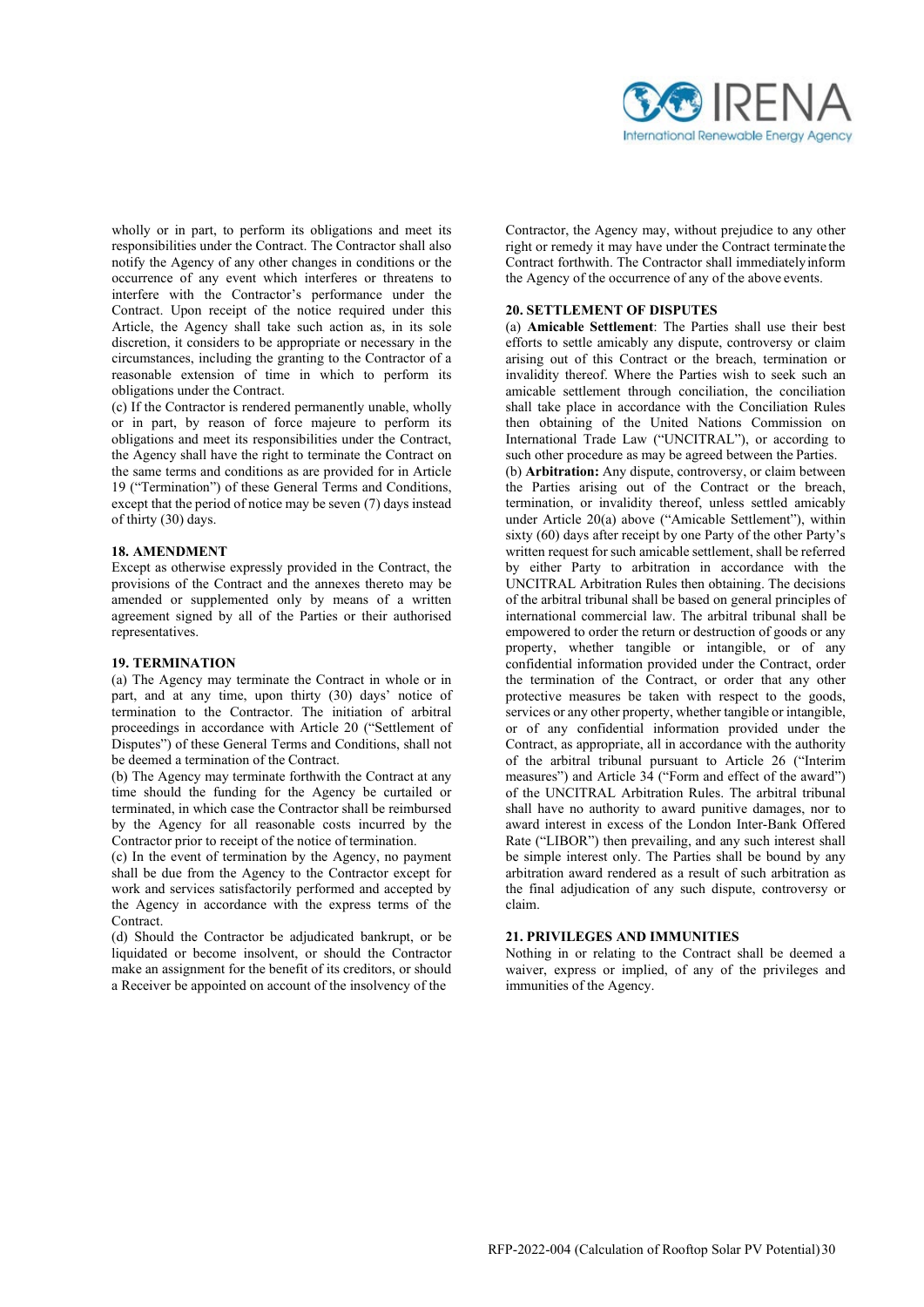

# Section 5: Form of Contract<sup>1</sup>

## **LONG TERM AGREEMENT (LTA)**

## **BETWEEN**

# **THE INTERNATIONAL RENEWABLE ENERGY AGENCY (IRENA)**

**AND** 

**[Name of the Contractor]** 

**FOR THE PROVISION OF [Insert description]** 

**LTA Reference Number: [Reference Number] Solicitation: [Reference Number]** 

*This LTA comprises [Number in letters] ([Number]) pages, excluding this cover page and 3 (three) Annexes (1 to 3).*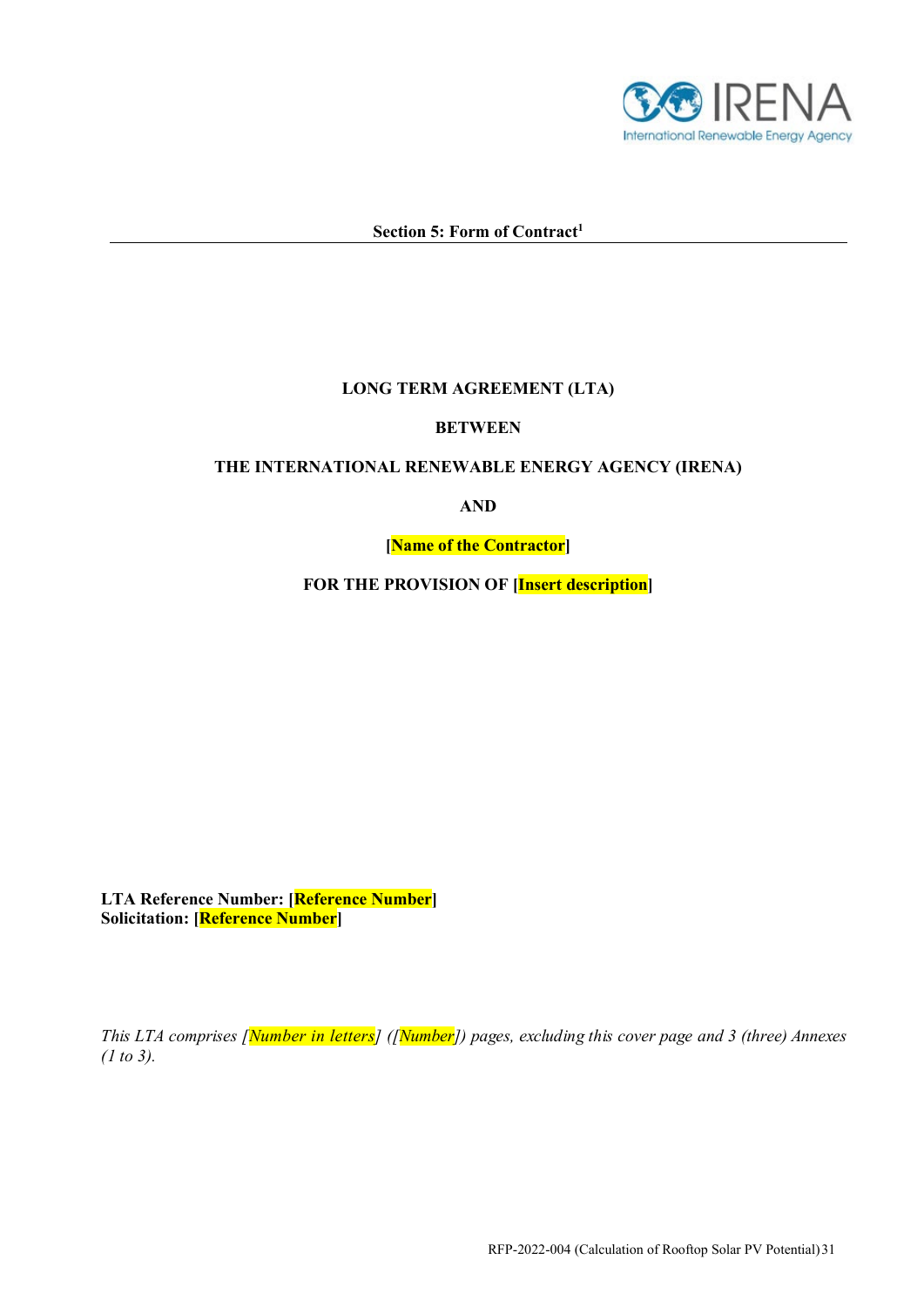

## **LONG TERM AGREEMENT BETWEEN THE INTERNATIONAL RENEWABLE ENERGY AGENCY (IRENA) AND [Name of the Contractor] FOR THE PROVISION OF [Insert description]**

This Long Term Agreement ("Agreement" or "LTA") is made between the International Renewable Energy Agency, with its headquarters in Masdar City, P.O. Box 236, Abu Dhabi, United Arab Emirates, (hereinafter "IRENA") and **Name of the Contractor** [located at **The Industry is the independent of the Contractor** [located at  $\blacksquare$ **Example 2.1** (hereinafter the "Contractor").

**WHEREAS** IRENA desires to enter into an LTA for the provision of services by the Contractor to IRENA, pursuant to which specific contractual arrangements may be concluded between IRENA and the Contractor, as provided herein;

WHEREAS the offer of the Contractor dated [date], submitted in response to the IRENA [Request for Proposal][Invitation to Bid] [number], dated [date], was accepted by IRENA;

**NOW, THEREFORE,** IRENA and the Contractor (hereinafter collectively the "Parties" and individually a "Party") hereby agree as follows:

#### **Article 1: DEFINITIONS**

- 1. In this Agreement, words and expressions shall have the same meanings as respectively assigned to them in the IRENA General Terms and Conditions for Professional Services and the Terms of Reference, both annexed to this Agreement. In addition, the following words and expressions shall have the meanings hereby assigned to them:
	- 1.1 "Agreement" or "LTA" means this document, its Annexes and any further amendments as may be made thereto in accordance with Clause 18 of the IRENA General Terms and Conditions for Professional Services;
	- 1.2 "Annex 1" means the IRENA General Terms and Conditions for Professional Services;
	- 1.3 "Annex 2" means the Terms of Reference;
	- 1.4 "Annex 3" means the Price Schedule;
	- 1.5 "Contractor" means the legal entity named in the preamble of this Agreement or its successors. The Contractor shall be the only interface for all matters pertaining to execution of the Services under this Agreement;
	- 1.6 "Party(ies)" means IRENA and/or the Contractor, as the context requires;
	- 1.7 "Proposal" means the Contractor's Proposal dated [date] submitted in response to the IRENA [Request for Proposal][Invitation to Bid] [*number*] dated [*date*], known to both Parties and not reproduced herein;
	- 1.8 "Purchase Order" means the order placed by IRENA from time to time to purchase specific types and quantity of Services from the Contractor at the price and under the terms and conditions mutually agreed in this Agreement and which, when signed by both Parties, shall constitute a contract between the Parties;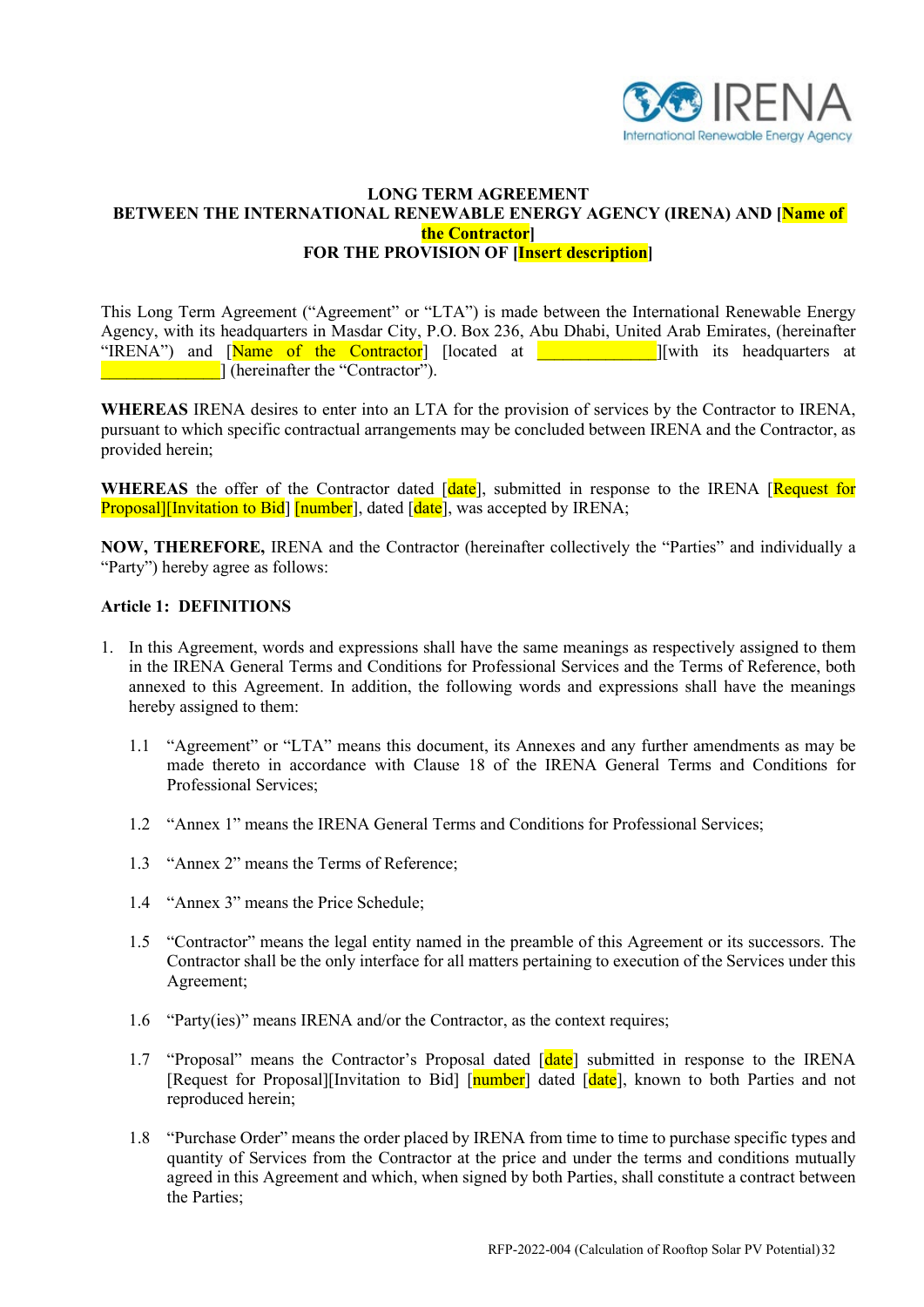

1.9 "Services" means [Insert description] referred to as "[short name]" as defined in the Terms of Reference contained in Annex 2 to this Agreement. *Note: The text to be included in this provision should match whatever is included in the title of this Agreement as set forth on the cover page and in the header of the first page of text.*

# **Article 2: PURPOSE OF THE LTA**

1. *This Agreement is non-exclusive, and is established to allow IRENA to purchase the Services specified in Annex 2 from the Contractor, as and when required, at the price and under the terms and conditions specified herein.* 

2. *IRENA does not warrant that any quantity of Services will be purchased during the term of this Agreement; nor does this Agreement create any financial commitment on the part of IRENA. IRENA shall not be liable for any cost, and the Contractor shall not be entitled to any compensation, in the event that no purchase of Services is made under this LTA.*

# **Article 3: RESPONSIBILITIES OF THE CONTRACTOR**

*The Contractor shall provide IRENA with the Services at the price and under the terms and conditions set forth herein, for the entire duration of the Agreement, only in accordance with Purchase Orders placed by IRENA pursuant to this Agreement.* 

2. *Upon receipt of a signed Purchase Order from IRENA, the Contractor shall sign and return it to IRENA within five working days of its receipt. Once signed by both Parties, the Purchase Order shall constitute a contract between IRENA and the Contractor.*

3. *In the conduct of its work under the LTA, the Contractor shall exercise the highest skill and judgement and cooperate with IRENA, including IRENA's officials, consultants and agents, in best furthering the interests of IRENA and the aim of this LTA. The Contractor shall provide efficient business administration and supervision, and perform the Services to the highest standard and in the most expeditious and economical manner consistent with the requirements set forth in this LTA.*

# **Article 4: RESPONSIBILITIES OF IRENA**

*IRENA shall designate members of its staff to act as points of contact for the Contractor, and shall promptly notify the Contractor thereof, to ensure that the Services are carried out in accordance with this Agreement. IRENA shall respond promptly to requests for information by the Contractor regarding the Services.*

2. *IRENA shall pay the Contractor for each Purchase Order and resulting delivery of Services made in accordance with the terms of this LTA, a sum which shall be based on the type and quantity of Services ordered by IRENA in the respective Purchase Order and delivered by the Contractor, at the price specified in this LTA. Payment shall be due by IRENA only subject to the full and satisfactory performance by the Contractor of its obligations under the LTA and acceptance by IRENA of the Services ordered under this LTA.*

# **Article 5: PRICING**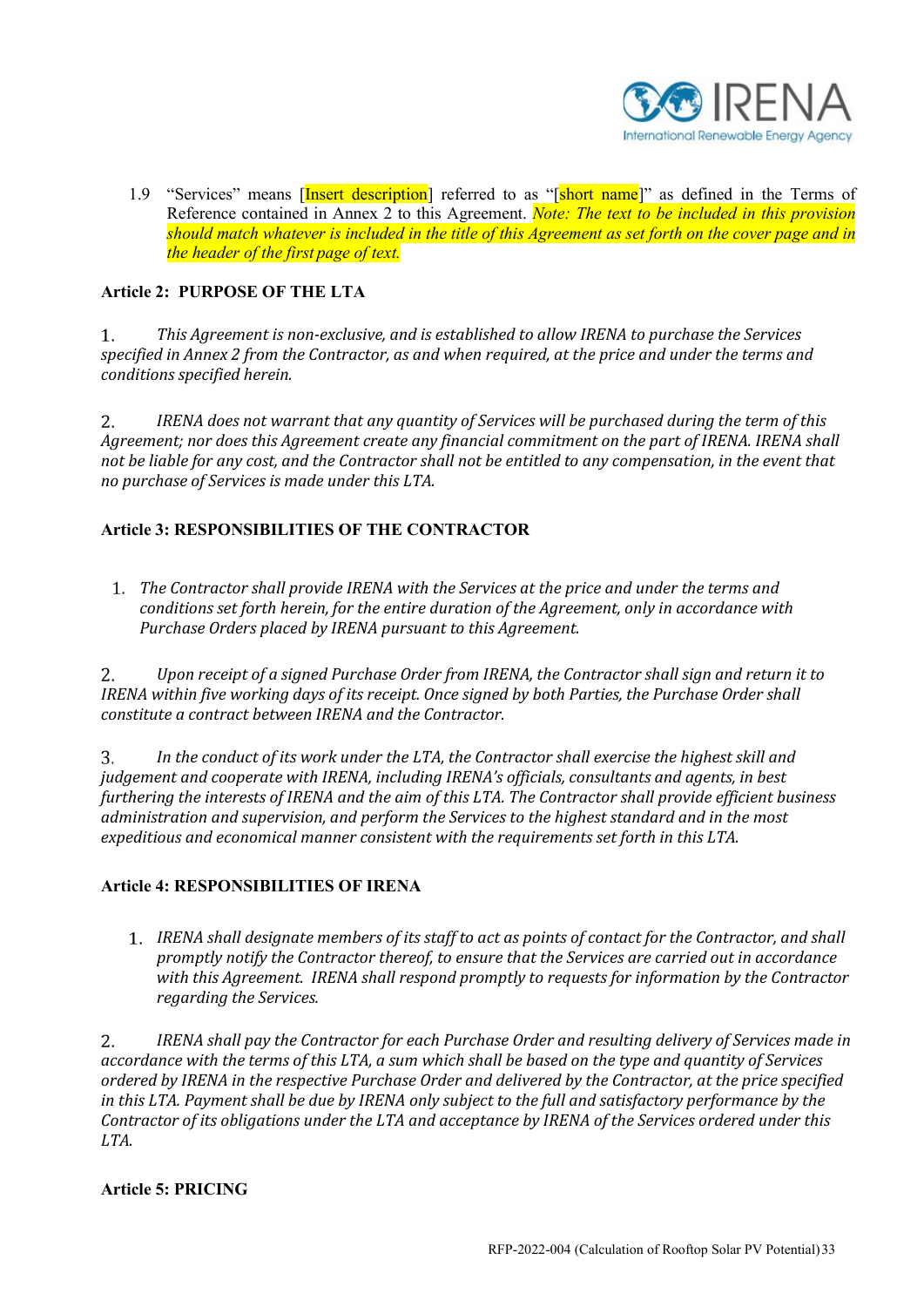

*For each Purchase Order placed under this Agreement, the Services shall be provided at the prices set forth in Annex 3.* 

 $2.$ *Except as provided under Article 6 below, the prices shall remain in effect and fixed for the entire duration of this Agreement and any further extension thereof, and shall not be subject to escalation.* 

*The prices set forth in Annex 3 shall cover all costs and expenses incurred by the Contractor for the*  3. *full and proper performance of all obligations under the LTA (including management and remuneration of the personnel, national income tax, medical insurance, travel, and social security contributions). The price shall include all taxes, fees, duties and charges owed by the Contractor at the conclusion of this LTA or implementation of the Services ordered thereunder.*

## **Article 6: CHANGES IN THE SERVICES AND/OR PRICING**

- $1.$ *In the event of any technical changes in the specification of the Services and/or lowering of the market prices for the Services during the term of this Agreement, the Contractor shall notify IRENA immediately. IRENA shall consider the impact of any such event and may request an amendment to the Agreement.*
- *The Contractor shall be responsible to apply to the Purchase Orders issued under this Agreement any special offer or discounts (if applicable) which may become effective after entry into force of this Agreement or placement of a Purchase Order. Such offer or discounts shall be reflected in the corresponding Purchase Order or invoice, as applicable.*

## **Article 7: NOTICES**

Notices, invoices and other documentation under the LTA shall be delivered or sent to the relevant Party at the following address (or such address, facsimile number or email address as the Party may substitute by notice after the date of the LTA):

## **(a) IRENA:**

Attn: Director of Administration and Management Services International Renewable Energy Agency IRENA Headquarters, Masdar City P.O. Box 236, Abu Dhabi, Tel.: +971 24179000 [administration@irena.org](mailto:administration@irena.org)

**(b) [Name and contact details of the Contractor's point of contact]** 

**Article 8: ACCEPTANCE**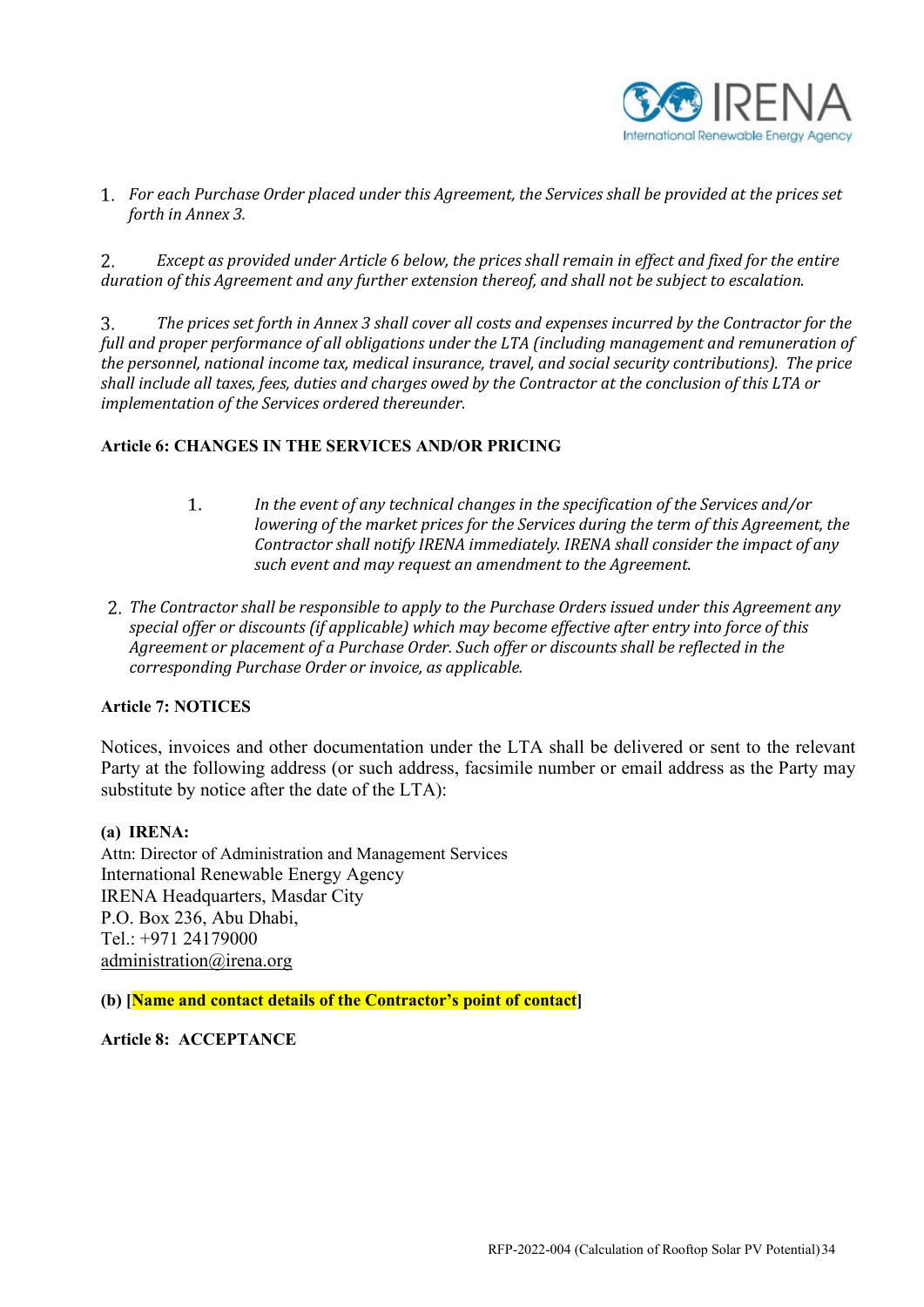

- *This Agreement supersedes all prior oral or written agreements, if any, between the Parties and, together with the Purchase Orders concluded thereunder, constitutes the entire agreement between the Parties with respect to the provision of the Services hereunder.*
- *Each Purchase Order under this Agreement shall incorporate by reference all of the terms and conditions of this Agreement, including its Annexes 1 to 3. The IRENA General Terms and Conditions for Professional Services, contained in Annex 1, shall apply to this Agreement, as well as to any subsequent Purchase Orders concluded in accordance with the terms stated herein.*

## **Article 9: ENTRY INTO FORCE AND DURATION**

*This Agreement shall enter into force on the date of the last signature by the representatives of the Parties as named below and shall remain in force for a duration of [one (1) year][two (2) years], and may be extended for up to a total cumulative duration of four years by mutual agreement of the Parties in writing. IRENA reserves the right to terminate this Agreement if the Contractor's performance is not satisfactory to IRENA.* 

## **Article 10: PRIORITY OF DOCUMENTS**

If there are discrepancies or conflicts between any of the documents that are part of this Agreement, the document to prevail shall be given precedence in the following order:

- a. This Agreement;
- b. The IRENA General Terms and Conditions for Professional Services (Annex 1);
- c. The Terms of Reference (Annex 2) and the Price Schedule (Annex 3);
- d. The Contractor's Proposal dated [date], incorporated herein by reference.

IN WITNESS WHEREOF, the duly authorised representatives of the Parties have signed this Agreement on the date(s) set forth below.

For and on behalf of:

[Name of the Contractor] **IRENA** 

Name: Name:

\_\_\_\_\_\_\_\_\_\_\_\_\_\_\_\_\_\_\_\_\_\_\_\_\_\_\_\_ \_\_\_\_\_\_\_\_\_\_\_\_\_\_\_\_\_\_\_\_\_\_\_\_\_\_\_\_\_\_

Title: Title:

Date: Date: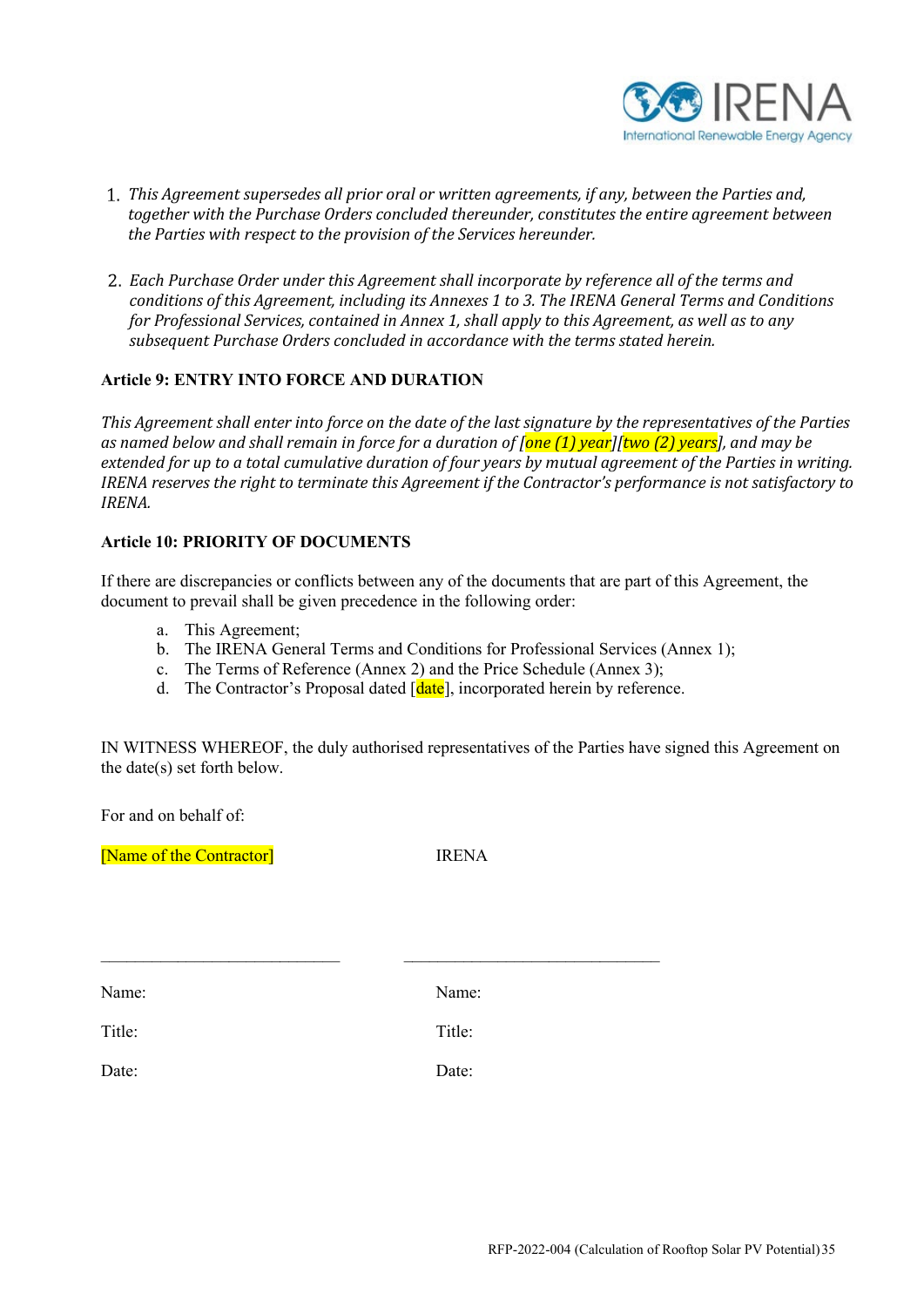

**Section 6: Proposal Submission For[m2](#page-35-0)**

# **PLEASE SEE ANNEX I**

<span id="page-35-0"></span>RFP-2022-004 (Calculation of Rooftop Solar PV Potential)36  $\overline{a}$  No deletion or modification may be made to this form. Any such deletion or modification may lead to the rejection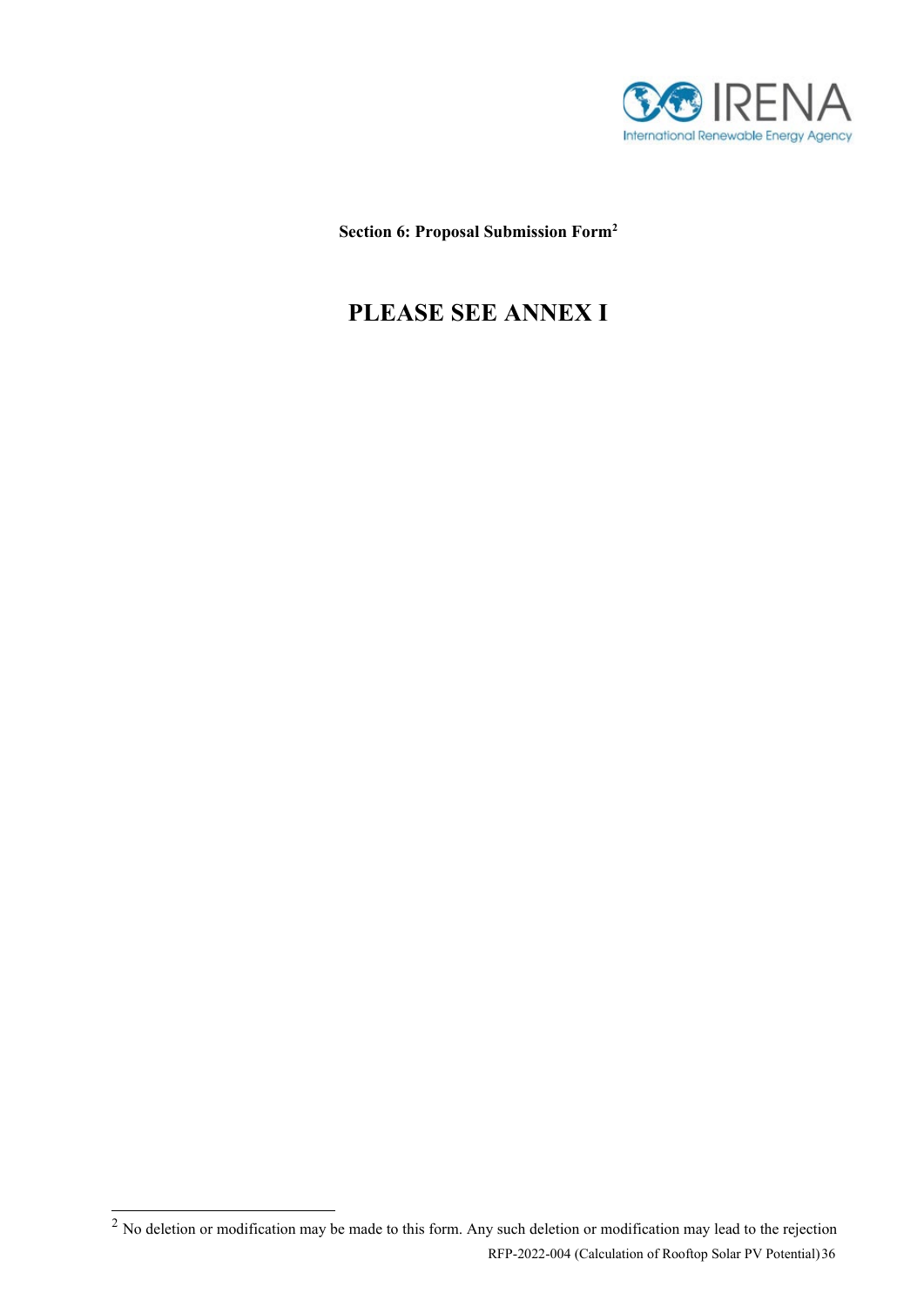

of the Proposal.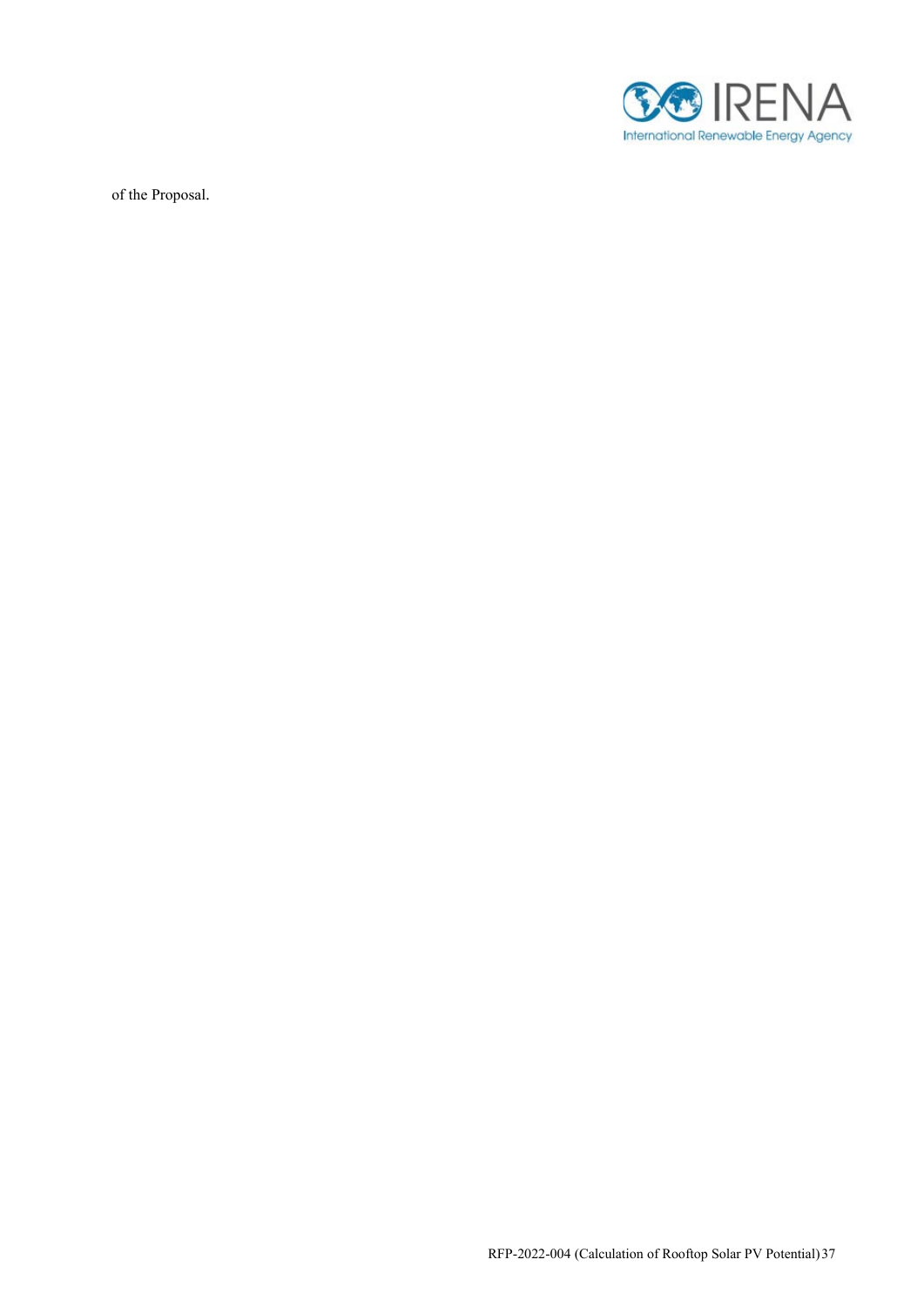

## **Section 7: Documents Establishing the Eligibility and Qualifications of the Proposer**

Proposer Information For[m3](#page-37-0)

Date: *[insert date (as day, month and year] of Proposal Submission*] RFP no.: *[insert number]* 

Page of pages

1. Proposer's legal name: *[insert Proposer's legal name]* 2. In case of Joint Venture (JV), legal name of each party: *[insert legal name of each party in JV]* 3. Actual or intended Country/ies of registration/operation: *[insert actual or intended Country of registration]* 4. Year of registration: *[insert Proposer's year of registration]* 5. Countries of operation: 6. No. of staff in each Country: 7. Years of operation in each Country: 8. Legal address/es in Country/ies of registration/operation: *[insert Proposer's legal address in country of registration]* 9. Value and description of top three (3) biggest contracts for the past five (5) years: 10. Latest credit rating (if any): 10. Brief description of litigation history (disputes, arbitration, claims, etc.), indicating current status and outcomes, if already resolved: 12. Proposer's authorised representative information Name: *[insert authorised representative's name]* Address: *[insert authorised representative's name]* Telephone/Fax numbers: *[insert authorised representative's name]* Email address: *[insert authorised representative's name]* 13. Attached are copies of original documents of:  $\Box$  All eligibility document requirements listed in the Data Sheet  $\Box$  If Joint Venture/Consortium – copy of the Memorandum of Understanding/Agreement or Letter of Intent to form a JV/Consortium, or Registration of JV/Consortium, ifregistered □ If case of Government corporation or Government-owned/controlled entity, documents establishing legal and financial autonomy and compliance with commerciallaw.

<span id="page-37-0"></span>*alterations to its format shall be permitted and no substitutions shall be accepted.* <sup>3</sup> The Proposer shall fill in this Form in accordance with the instructions. Apart from providing additional information, no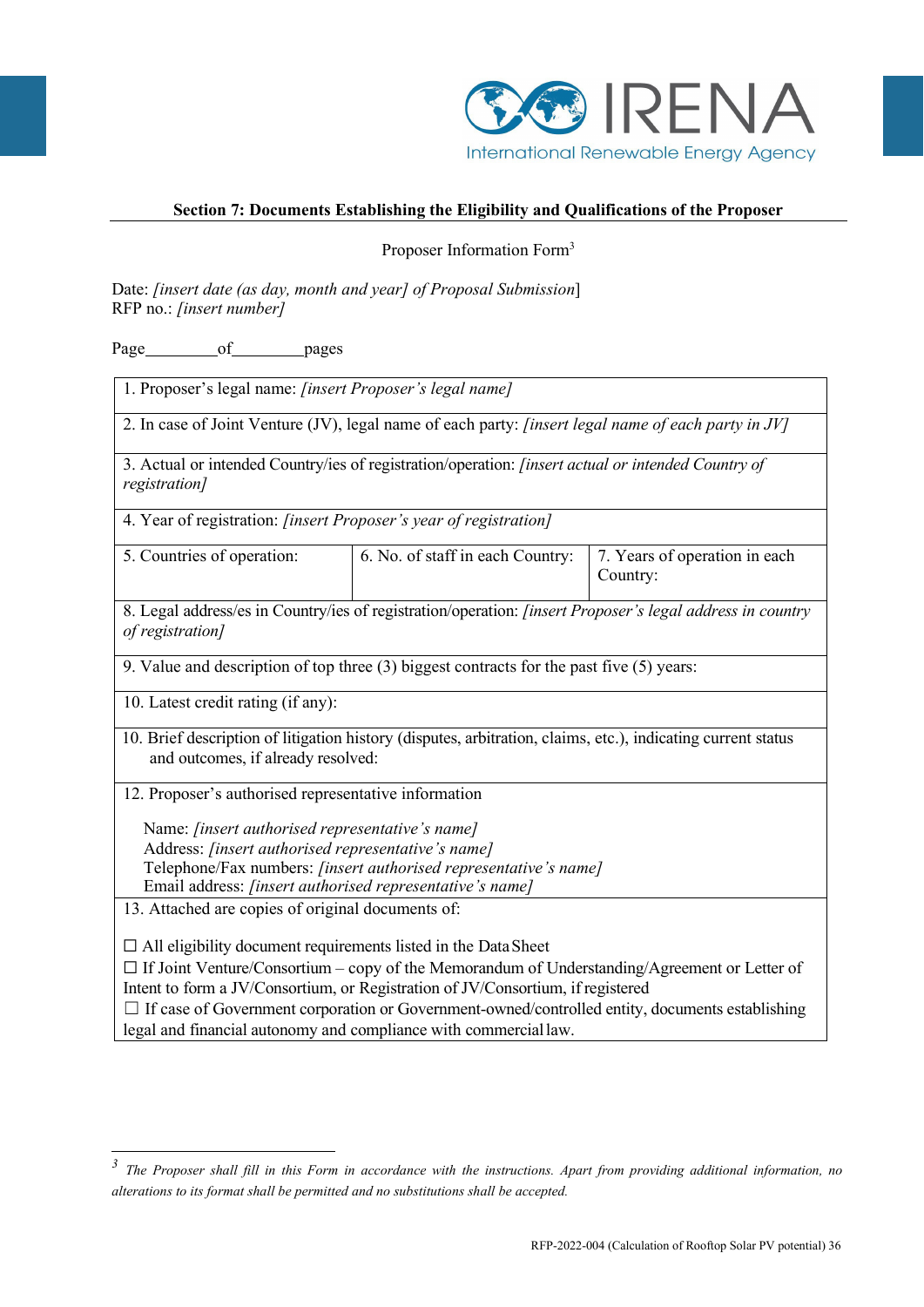

Joint Venture Partner Information Form (if registered[\)4](#page-38-0)

Date: *[insert date (as day, month and year) of Proposal Submission*] RFP No.: RFP-2020-009

Page of pages

1. Proposer's legal name: *[insert Proposer's legal name]*

2. JV's party legal name: *[insert JV's Party legal name]*

3. JV's party Country of registration: *[insert JV's Party country of registration]*

4. Year of registration: *[insert Party's year of registration]*

| 6. No. of staff in each Country: 7. Years of operation in each |          |
|----------------------------------------------------------------|----------|
|                                                                | Country: |
|                                                                |          |

8. Legal address/es in Country/ies of registration/operation: *[insert Party's legal address in country of registration]*

9. Value and description of top three (3) biggest contracts for the past five (5) years:

10. Latest credit rating (if any):

1. Brief description of litigation history (disputes, arbitration, claims, etc.), indicating current status and outcomes, if already resolved:

13. JV's party authorised representative information

Name: *[insert name of JV's party authorised representative]*

Address: *[insert address of JV's party authorised representative]*

Telephone/fax numbers: *[insert telephone/fax numbers of JV's Party authorised representative]*

Email Address: *[insert email address of JV's Party authorised representative]*

14. Attached are copies of original documents of: *[check the box(es) of the attached original documents]* 

 $\Box$  All eligibility document requirements listed in the Data Sheet

- ☐ Articles of Incorporation or Registration of firm named in2.
- $\Box$  In case of government-owned entity, documents establishing legal and financial autonomy and compliance with commercial law.

<span id="page-38-0"></span>*alterations to its format shall be permitted and no substitutions shall be accepted.* 4 *The Proposer shall fill in this Form in accordance with the instructions. Apart from providing additional information, no*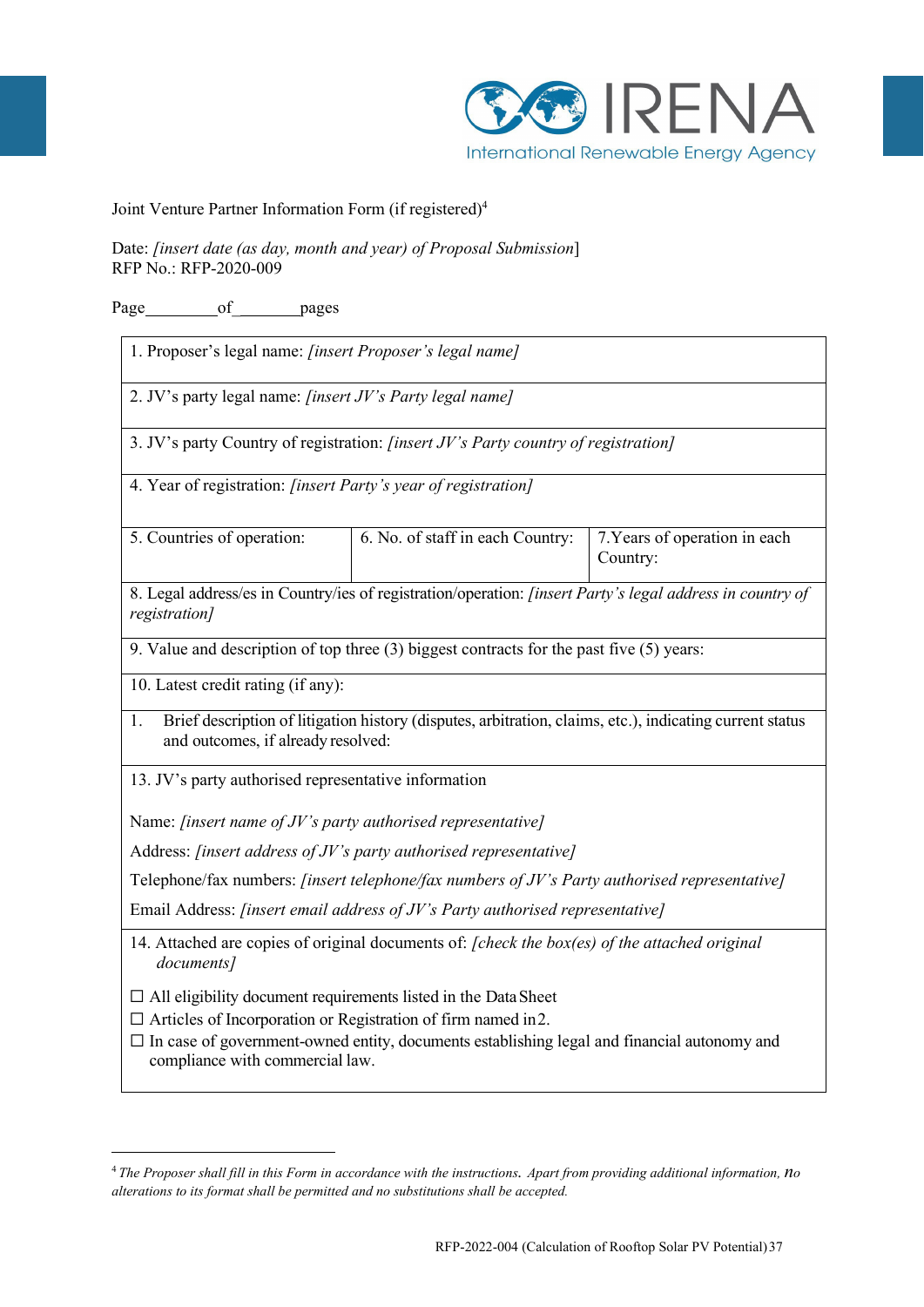

## **Section 8: Technical Proposal Form**

# **TECHNICAL PROPOSAL**

# **[INSERT TITLE OF THE SERVICES]**

*Note: Technical Proposals not submitted in this format may be rejected. The financial proposal should be included in a separate envelope.*

| Name of Proposing organization / firm: |  |
|----------------------------------------|--|
| <b>Country of registration:</b>        |  |
| Name of contact person for this        |  |
| <b>Proposal:</b>                       |  |
| <b>Address:</b>                        |  |
| Phone / Fax:                           |  |
| <b>Email:</b>                          |  |

# **SECTION 1: EXPERTISE OF FIRM/ ORGANISATION**

*This section should fully explain the Proposer's resources in terms of personnel and facilities necessary for the performance of this requirement. All contents of this section may be modified or expanded depending on the evaluation criteria stated in the RFP.* 

1.1 Brief description of Proposer as an entity: Provide a brief description of the organisation / firm submitting the Proposal, its legal mandates/authorised business activities, the year and country of incorporation, types of activities undertaken, and approximate annual budget, etc. Include reference to reputation, or any history of litigation and arbitration in which the organisation/firm has been involved that could adversely affect or impact the performance of services, indicating the status/result of such litigation/arbitration.

1.2. Financial capacity: Provide the latest Audited Financial Statement (Income Statement and Balance Sheet) duly certified by a Public Accountant, and with authentication of receipt by the relevant government's Internal Revenue Authority. Include any indication of credit rating, industry rating, etc.

1.3. Track record and experiences: Provide the following information regarding corporate experience within the last five (5) years which are related or relevant to those required for this Contract.

| Name of<br>project | <b>Client</b> | Contract<br>value | Period<br>of<br>activity | <b>Types of</b><br>activities<br>undertaken | <b>Status or</b><br>date<br>completed | <b>References</b><br>contact details<br>(name, phone,<br>email) |
|--------------------|---------------|-------------------|--------------------------|---------------------------------------------|---------------------------------------|-----------------------------------------------------------------|
|                    |               |                   |                          |                                             |                                       |                                                                 |
|                    |               |                   |                          |                                             |                                       |                                                                 |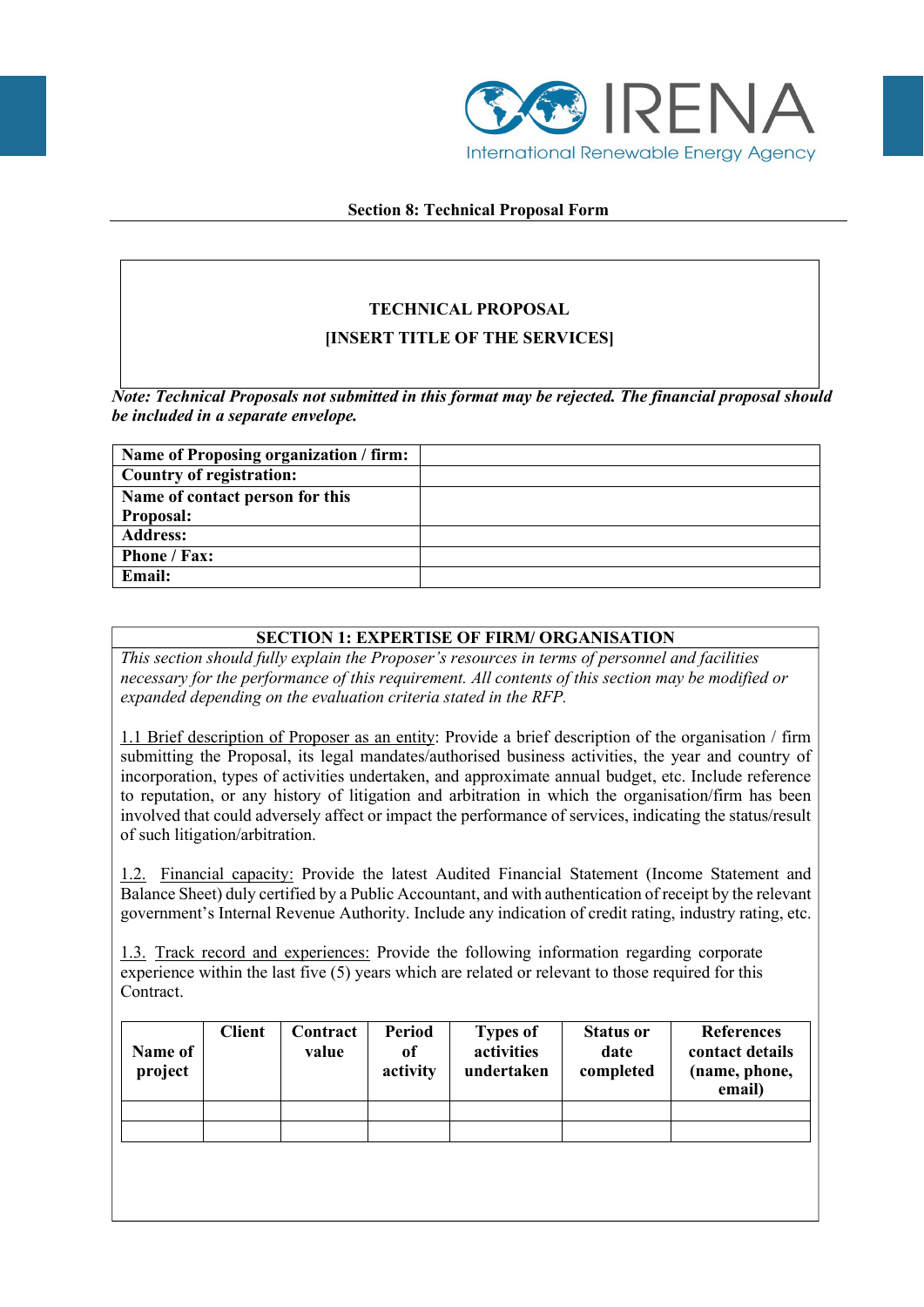

# **SECTION 2 - APPROACH AND IMPLEMENTATION PLAN**

*This section should demonstrate the Proposer's responsiveness to the TOR by identifying the specific components proposed, addressing the requirements, as specified, point by point; providing a detailed description of the essential performance characteristics proposed; and demonstrating how the proposed methodology meets or exceeds the requirements.*

2.1. Approach to the Service/Work required: Please provide a detailed description of the methodology for how the organisation/firm will achieve the Terms of Reference of the Project, keeping in mind the appropriateness to local conditions and project environment.

2.2. Technical quality assurance review mechanisms: The methodology shall also include details of the Proposer's internal technical and quality assurance review mechanisms.

2.3. Implementation timelines: The Proposer shall submit a Gantt chart or Project schedule indicating the detailed sequence of activities that will be undertaken and their corresponding timing.

2.4. Subcontracting: Explain whether any work would be subcontracted, to whom, how much percentage of the work, the rationale for such, and the roles of the proposed sub-contractors. Special attention should be given to providing a clear picture of the role of each entity and how everyone will function as a team.

2.5. Risks/mitigation measures: Please describe the potential risks for the implementation of this Project that may impact achievement and timely completion of expected results as well as their quality. Describe measures that will be put in place to mitigate these risks.

2.6. Reporting and monitoring: If required in the TOR, please provide a brief description of the mechanisms proposed for this project for reporting to IRENA and partners, including a reporting schedule.

2.7. Anti-corruption strategy: Define the anti-corruption strategy that will be applied in this project to prevent the misuse of funds. Describe the financial controls that will be put in place.

2.8. Partnerships: Explain any partnerships with local, international or other organisations that are planned for the implementation of the Project. Special attention should be given to providing a clear picture of the role of each entity and how everyone will function as a team. Letters of commitment from partners and an indication of whether some or all have successfully worked together on other previous projects is encouraged.

2.9. Statement of full disclosure: Thisis intended to disclose any potential conflict in accordance with the definition of "conflict" under Clause 5 of Section 2 of the RFP, if any.

2.10. Other: Any other comments or information regarding the Project approach and methodology that will be adopted.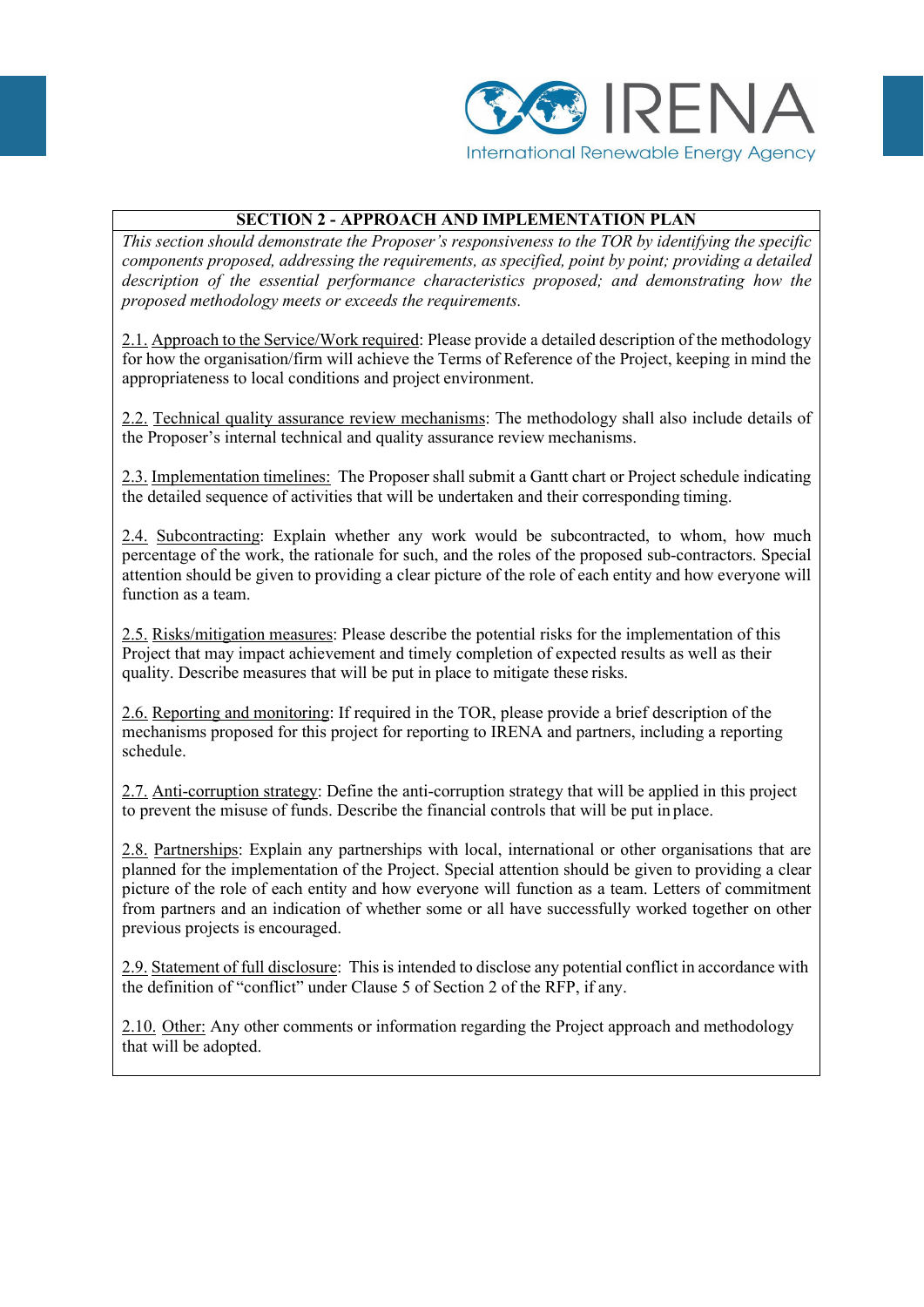

## **SECTION 3: PERSONNEL**

3.1 Management structure: Describe the overall management approach toward planning and implementing this activity. Include an organisation chart for the management of the Project describing the relationship of key positions and designations.

*3.2* Staff time allocation: Provide a spreadsheet to show the activities of each staff member and the time allocated for his/her involvement. *(Note: This spreadsheet is crucial and no substitution of personnel will be tolerated once the contract has been awarded except in extreme circumstances. Any substation shall be made only with IRENA's approval of the justification for the substitution and with IRENA's approval of the replacement, who shall be of either equal or superior credentials to the one being replaced and which shall not involve any additional cost to IRENA. No increase in costs will be considered as a result of any substitution.)* 

3.3 Qualifications of key personnel: Provide the CVs for key personnel (team leader, managerial and general staff) that will be provided to support the implementation of this project. CVs should demonstrate qualifications in areas relevant to the Scope of Services. Please use the format below:

| Name:                                          |              |                                                                   |                                                                                        |
|------------------------------------------------|--------------|-------------------------------------------------------------------|----------------------------------------------------------------------------------------|
| <b>Position for this Contract:</b>             |              |                                                                   |                                                                                        |
| <b>Nationality:</b>                            |              |                                                                   |                                                                                        |
| <b>Contact information:</b>                    |              |                                                                   |                                                                                        |
| <b>Countries of work experience:</b>           |              |                                                                   |                                                                                        |
| Language skills:                               |              |                                                                   |                                                                                        |
| <b>Educational and other qualifications:</b>   |              |                                                                   |                                                                                        |
| <b>Summary of experience:</b>                  |              | Highlight experience in the region and on similar projects.       |                                                                                        |
| <b>Relevant experience (from most recent):</b> |              |                                                                   |                                                                                        |
| Period: From - To                              |              | Name of activity/project/ funding<br>organisation, if applicable: | <b>Job title and activities</b><br>undertaken/description of<br>actual role performed: |
| e.g. June 2004-January 2005                    |              |                                                                   |                                                                                        |
| Etc.                                           |              |                                                                   |                                                                                        |
| Etc.                                           |              |                                                                   |                                                                                        |
| Reference no.1 (minimum                        | Name         |                                                                   |                                                                                        |
| of $3$ :                                       | Designation  |                                                                   |                                                                                        |
|                                                | Organisation | Contact Information - Address; Phone; Email; etc.                 |                                                                                        |
| Reference no.2<br>Name                         |              |                                                                   |                                                                                        |
|                                                | Designation  |                                                                   |                                                                                        |
| Organisation                                   |              |                                                                   |                                                                                        |
|                                                |              | Contact Information - Address; Phone; Email; etc.                 |                                                                                        |
| Reference no.3                                 | Name         |                                                                   |                                                                                        |
| Designation                                    |              |                                                                   |                                                                                        |
|                                                | Organisation |                                                                   |                                                                                        |
|                                                |              | Contact Information - Address; Phone; Email; etc.                 |                                                                                        |
|                                                |              |                                                                   |                                                                                        |
|                                                |              |                                                                   |                                                                                        |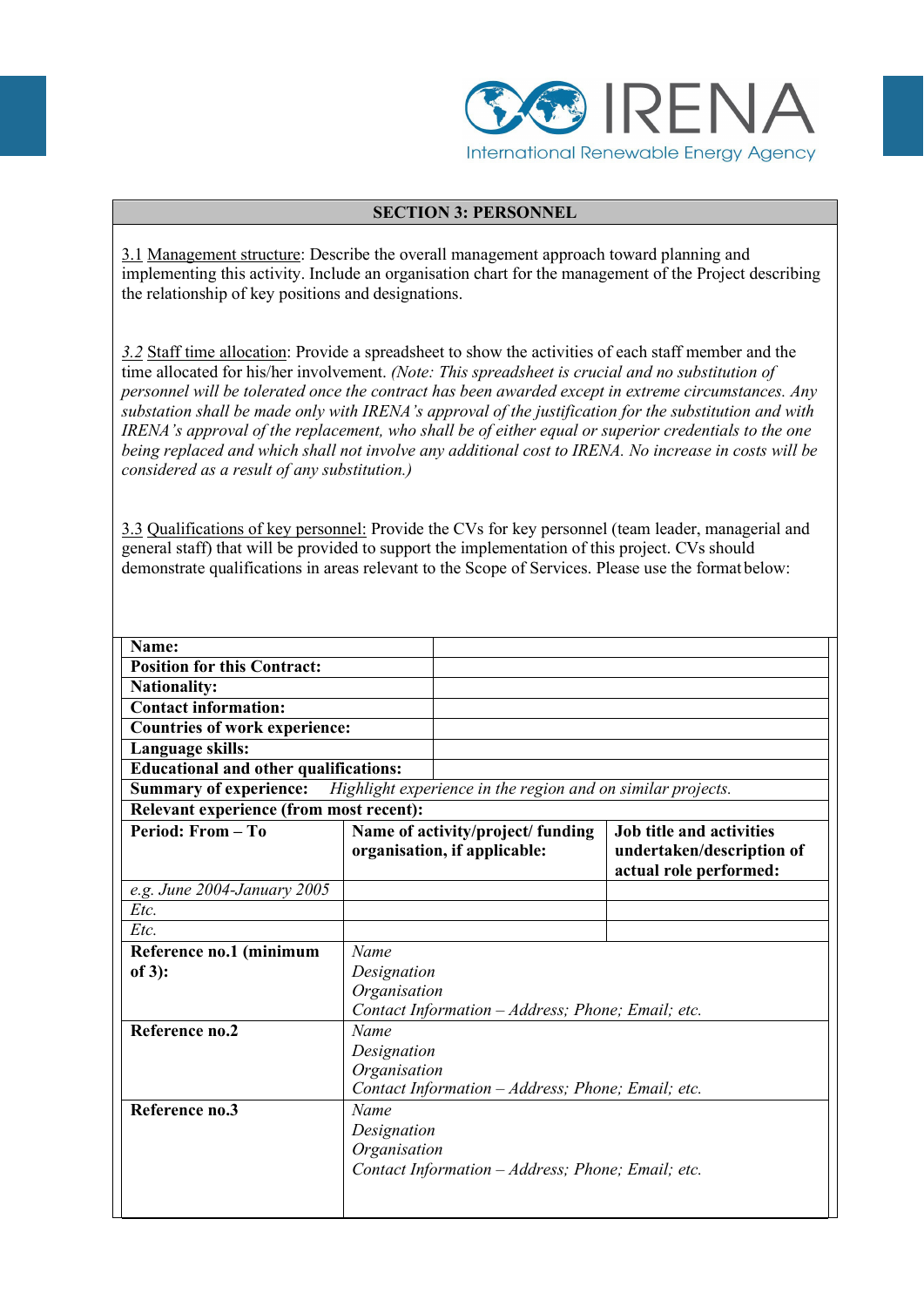

# **Declaration:**

I confirm my intention to serve in the stated position and present availability to serve for the term of the proposed contract. I also understand that any wilful misstatement described above may lead to my disqualification, before or during my engagement.

Signature of the Nominated Team Leader/Member Date Signed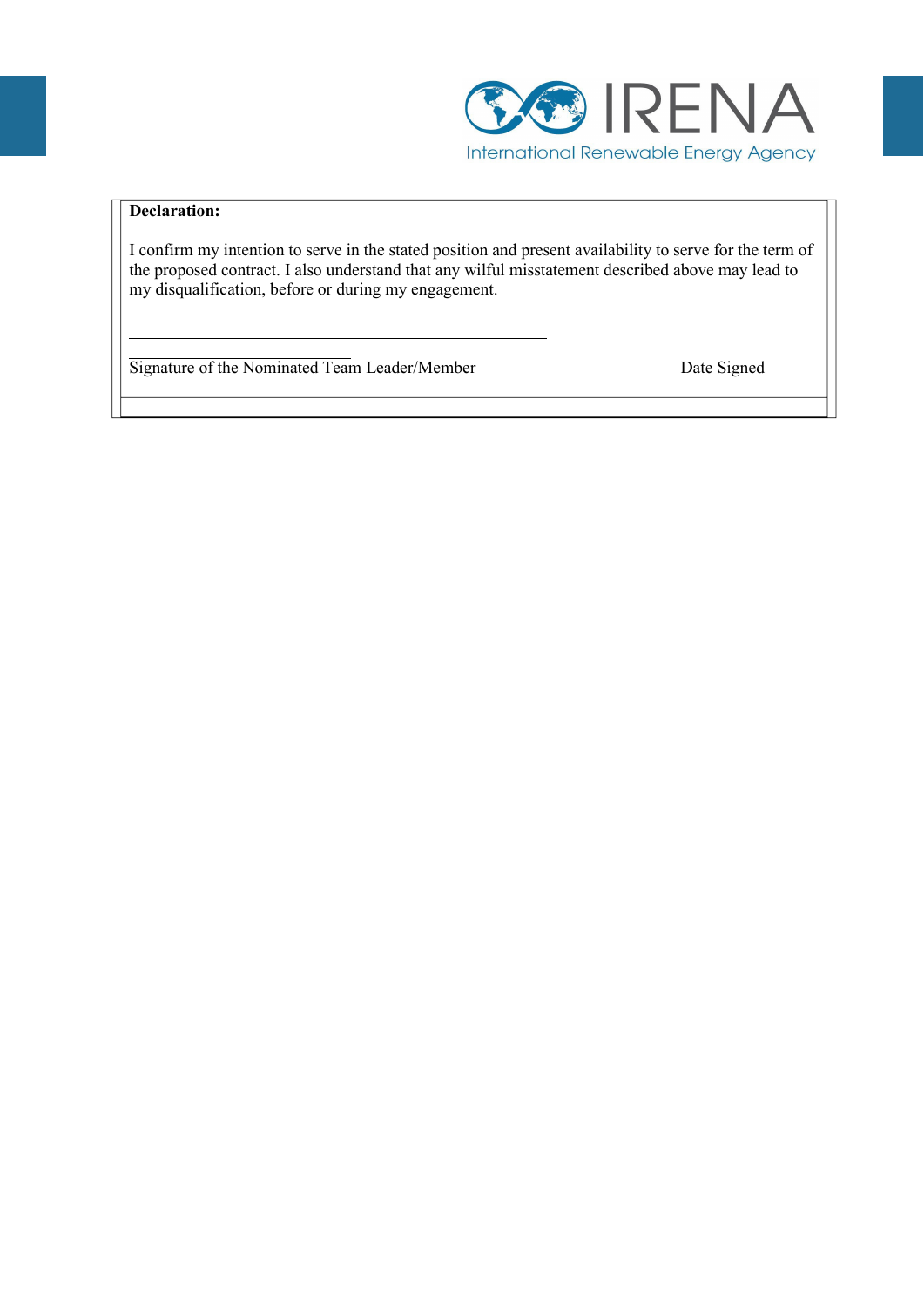

**Section 9: Financial Proposal Form**

# **PLEASE SEE ANNEX II**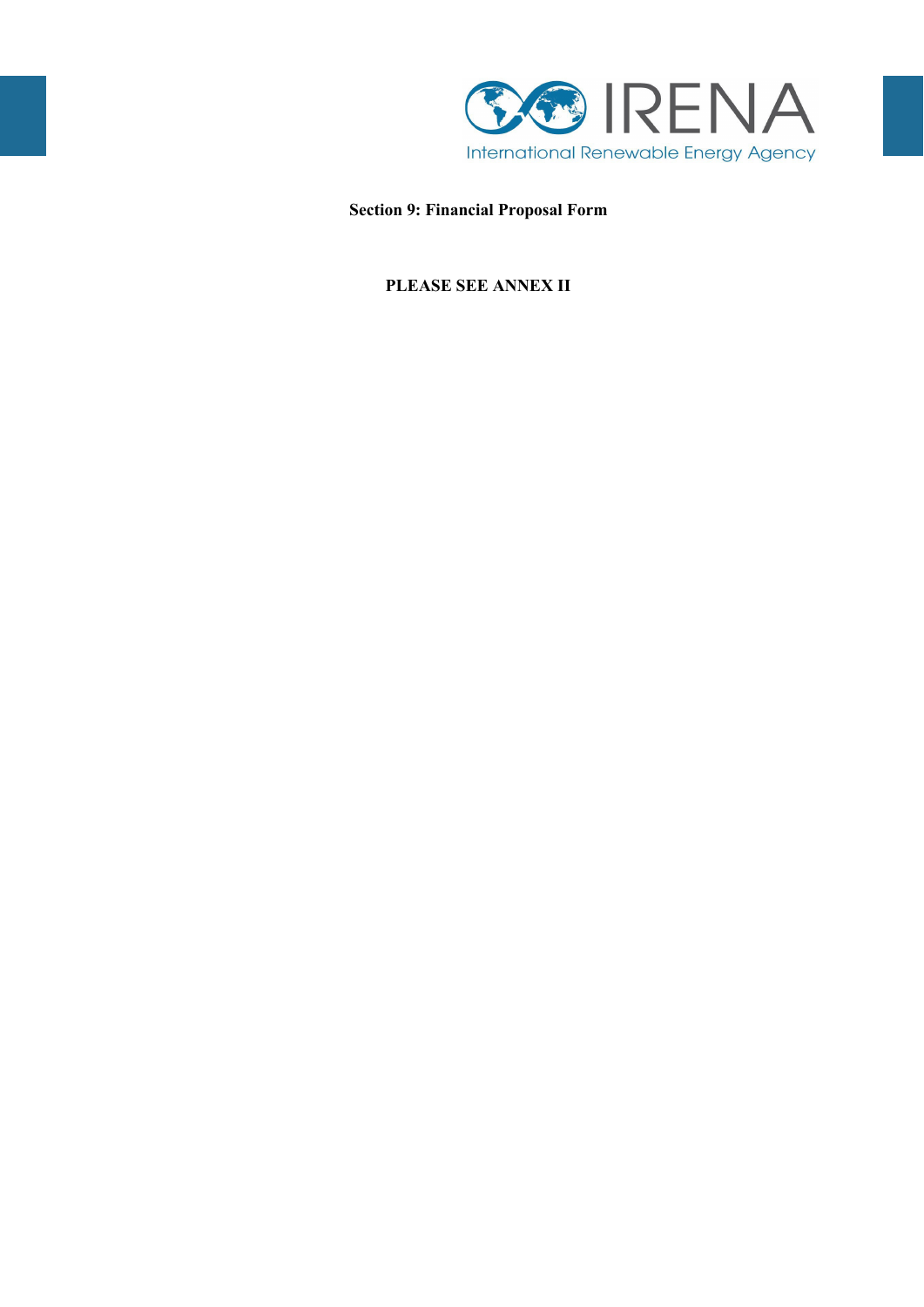

# **Section 10: Form for Performance Securit[y5](#page-44-0)**

# *This must be finalised using the official letterhead of the issuing bank. Except forindicated fields, no changes may be made to thistemplate.*

# To: IRENA

[*Insert contact information as provided in Data Sheet*]

WHEREAS [*name and address of Contractor*] (hereinafter called "the Contractor") has undertaken, in pursuance of Contract No. [*insert Contract number*] dated [*insert Contract date*], to execute Services (hereinafter called "the Contract"):

AND WHEREAS it has been stipulated by you in the said Contract that the Contractor shall furnish you with a Bank Guarantee by a recognised bank for the sum specified therein as security for compliance with his obligations in accordance with the Contract:

AND WHEREAS we have agreed to give the Contractor such a Bank Guarantee:

NOW THEREFORE we hereby affirm that we are the Guarantor and responsible to you, on behalf of the Contractor, up to a total of [*amount of guarantee*] [*in words and numbers*], such sum being payable in the types and proportions of currencies in which the Contract Price is payable, and we undertake to pay you, upon your first written demand and without cavil or argument, any sum or sums within the limits of *[amount of guarantee as aforesaid*] without your needing to prove or to show grounds or reasons for your demand for the sum specified therein.

This guarantee shall be valid until a date 30 days from the date of issue by IRENA of a certificate of satisfactory performance and full completion of services by the Contractor.

# *SIGNATURE AND SEAL OF THE GUARANTOR BANK*

Date: ....................................................................................................................... Name of Bank: .........................................................................................................

Address: .................................................................................................................

<span id="page-44-0"></span><sup>5</sup> If the RFP requires the submission of a performance security, which shall be made a condition to the signing and effectivity of the Contract, the performance security that the Proposer's bank will issue shall use the contents of this template